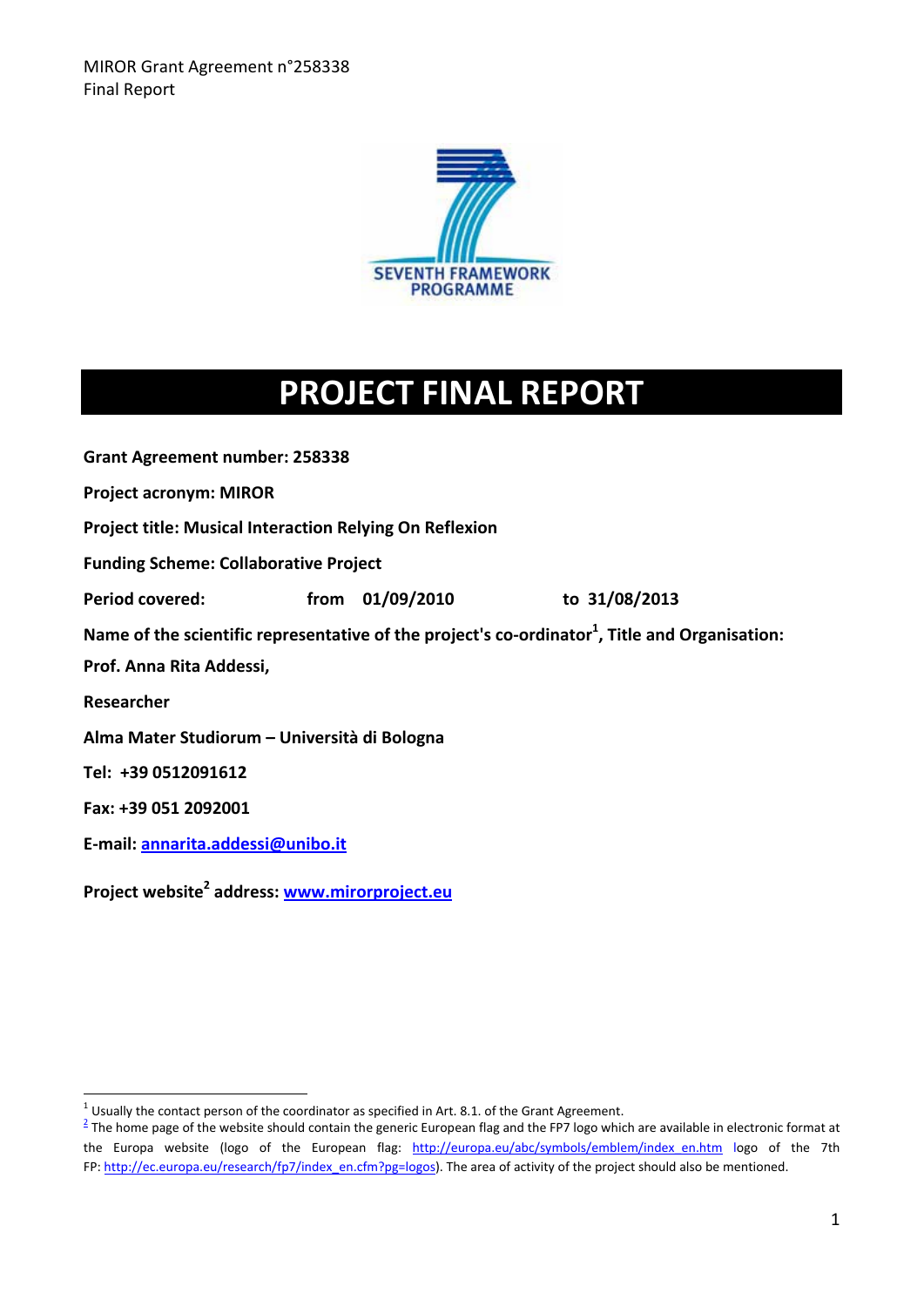## **TABLE OF CONTENTS**

| Final publishable summary report<br>4.1                          | 3  |
|------------------------------------------------------------------|----|
| 4.1.1 Concept                                                    | 3  |
| 4.1.2 Objectives                                                 | 3  |
| 4.1.3 Consortium                                                 | 4  |
| 4.1.4 Work performed and major results achieved so far           | 5  |
| 4.1.4.1 The First Year of the Project                            | 5  |
| 4.1.4.2 The Second Year of the Project                           | 8  |
| 4.1.4.3 The 3rd Year of the Project                              | 11 |
| 4.1.5. Expected final results and their potential impact and use | 17 |
| 4.1.6. The address of the project public website                 | 20 |
| Use and dissemination of foreground<br>4.2                       | 21 |
| 4.3<br><b>Report on societal implications</b>                    | 59 |
| <b>PROJECT BRIEF SUMMARY</b>                                     | 66 |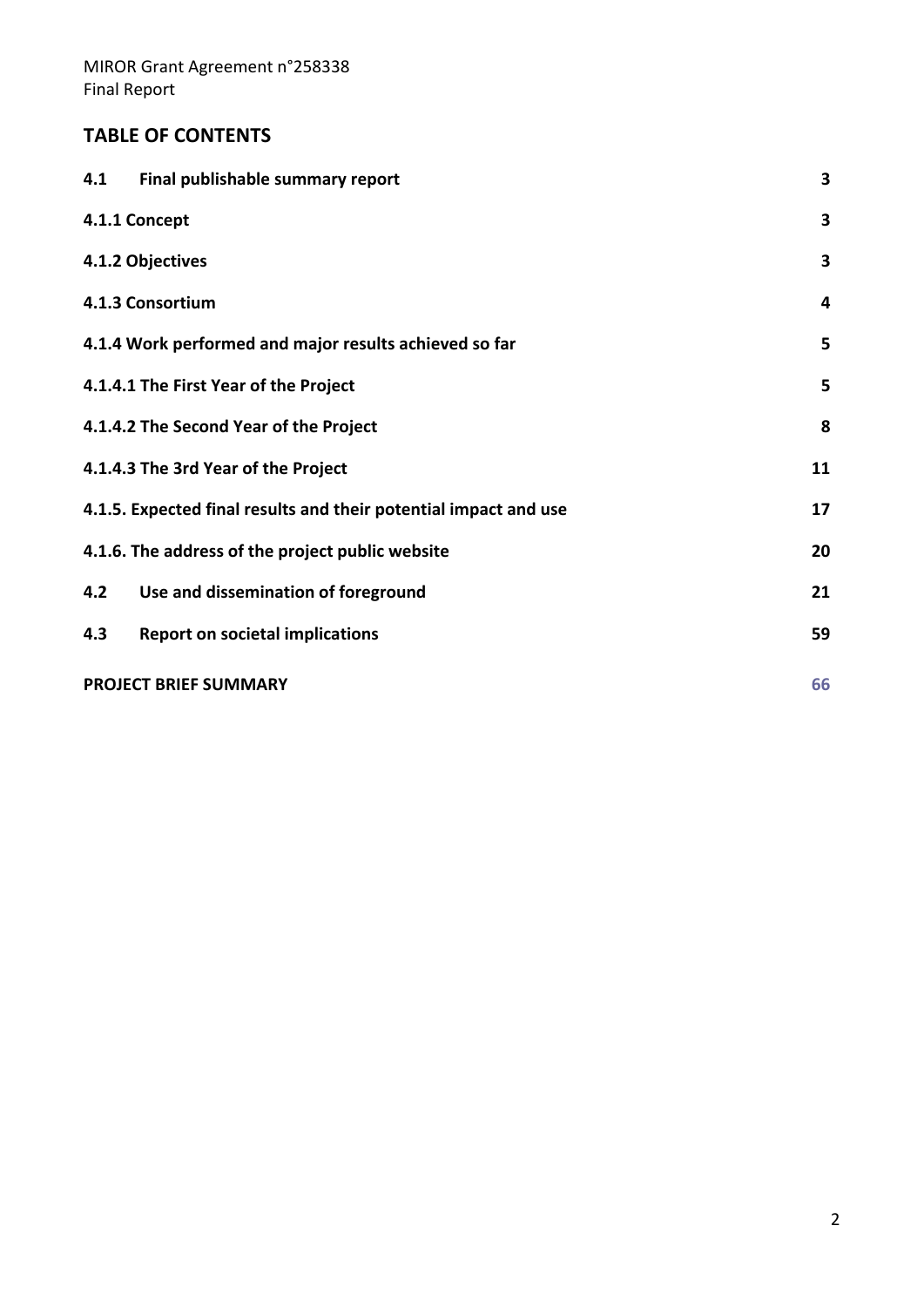## **4.1 Final publishable summary report**

The MIROR (Musical Interaction Relying On Reflexion) project is co-funded by the European Commission under the 7th Framework Programme, Theme ICT‐2009.4.2, Technology‐enhanced learning. MIROR is a three‐years project and started on September 1st, 2010. All information regarding MIROR is available through the MIROR Portal at http://www.mirorproject.eu.

#### *4.1.1 Concept*

The MIROR Project deals with the development of an adaptive system for music learning and teaching based on the "reflexive interaction" paradigm. The system is developed in the context of early childhood music education. It acts as an advanced cognitive tutor, designed to promote specific cognitive abilities in the field of music improvisation, both in formal learning contexts (kindergartens, primary schools, music schools) and informal ones (at home, kinder centres, etc.). The reflexive interaction paradigm is based on the idea of letting users manipulate virtual copies of themselves, through specifically designed machine‐learning software referred to as "Interactive Reflexive Musical Systems" (IRMS). By definition IRMS are able to learn and configure themselves according to their understanding of the learner's behaviour. In MIROR the IRMS paradigm is extended with the analysis and synthesis of multisensory expressive gesture to increase its impact on the musical pedagogy of young children, by developing new multimodal interfaces. The project is based on a spiral design approach involving coupled interactions between technical and psychopedagogical partners. MIROR integrates both psychological case‐study experiments, aiming to investigate cognitive hypotheses concerning the mirroring behaviour and the learning efficacy of the platform, and validation studies aiming at developing the software in concrete educational settings. The project contributes to promoting the reflexive interaction paradigm not only in the field of music learning, but more generally as a new paradigm for establishing a synergy between learning and cognition in the context of child/machine interaction.

#### *4.1.2 Objectives*

The MIROR project aims primarily at developing the potential of IRMS for the benefit of *music education*. More precisely, MIROR's primary goal is to develop an adaptive and intuitive system for music education, based on the reflexive interaction paradigm. This includes:

The design and implementation of a platform, the **MIROR platform**, including the core technological modules needed to implement the reflexive interaction paradigm (e.g. modules for analysing the musical behaviour of learners, modules for analysing expressive full-body movement and gestures, modules for session and interaction management, and so on).

The design and implementation of three **MIROR prototypes** (Fig. 1), grounded on the MIROR platform, addressing different aspects of music education and exploiting different qualities of the reflexive interaction paradigm:

The **MIROR‐Improvisation prototype** (MIROR IMPRO hereinafter), addressing music improvisation.

The **MIROR‐Composition prototype** (MIROR COMPO hereinafter), addressing music composition.

The **MIROR‐Body Gesture prototype** (MIROR‐Body Gesture hereinafter), exploring how full‐body movement and gesture can enhance music learning.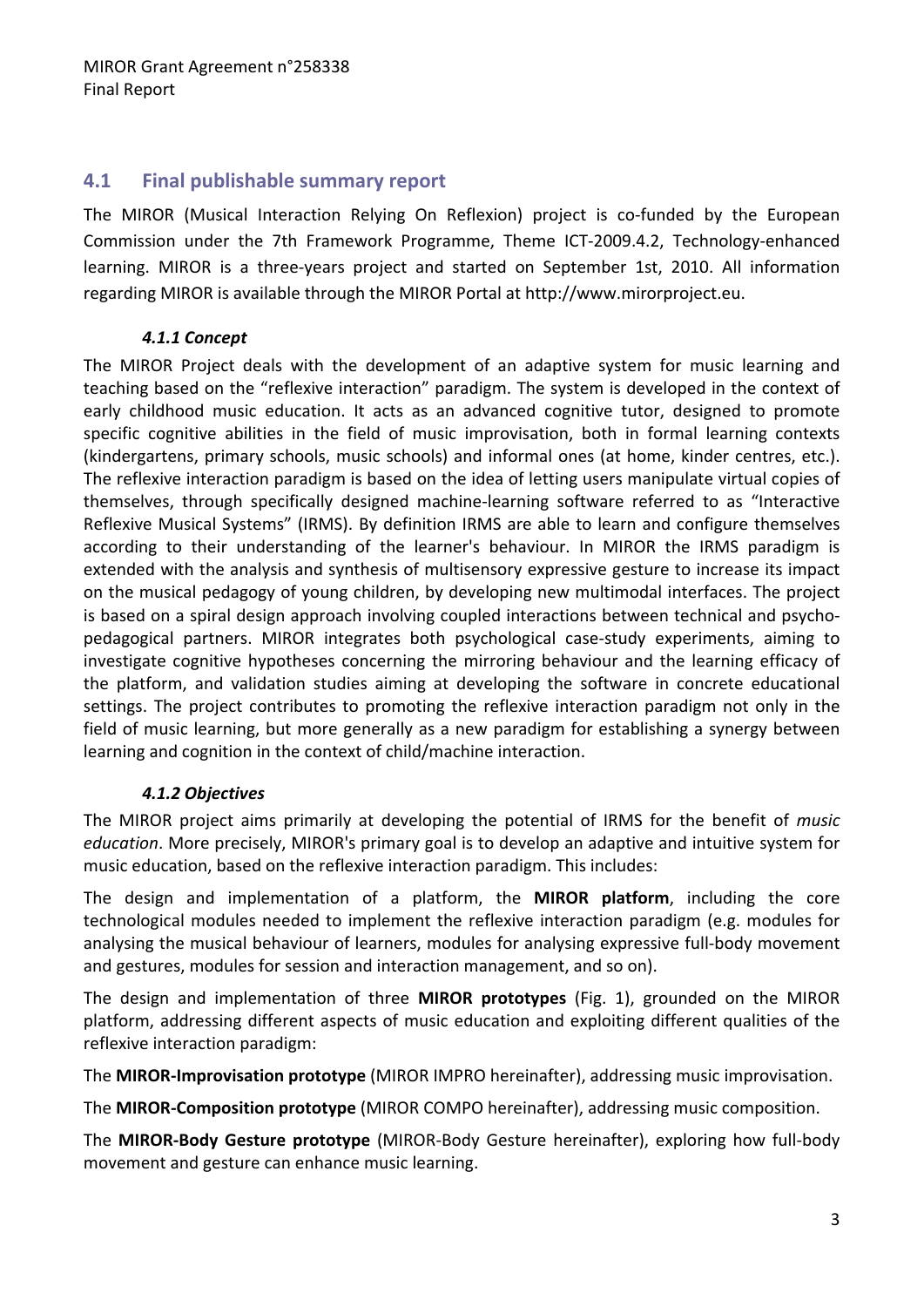

Fig. 1 – Overall architecture of the MIROR Platform

The **validation** of concrete pedagogical scenarios in which IRMS organise and stimulate the learning/teaching processes in the domains of music improvisation, composition, and body performance; the validation of the MIROR platform and prototypes in such scenarios.

The development of a detailed analysis aimed at assessing the impact of the reflexive interaction paradigm on both music learning and cognitive processes. The **theoretical framework of the reflexive interaction** will be investigated and implemented on the basis of the experimental results and of specific studies addressing the pedagogy of reflexive interaction.

The promotion of an **active approach to musical culture**, based on "music making" rather than on "music consuming". The promotion of the social‐cultural perspective with regard to music education and creativity, integrating embodiment into technology-enhanced learning.

#### *4.1.3 Consortium*

Alma Mater Studiorum ‐ Università di Bologna (UNIBO), Italy – Coordinator.

Sony Europe Limited acting through Sony France Computer Science Laboratory (SONY), France.

Università degli Studi di Genova (UNIGE), Italy.

Goeteborgs Universitet (UGOT), Sweden.

National and Kapodistrian University of Athens (NKUA), Greece.

The University of Exeter (UNEXE), United Kingdom.

Compedia Software & Hardware Development Ltd. (COMPEDIA), Israel.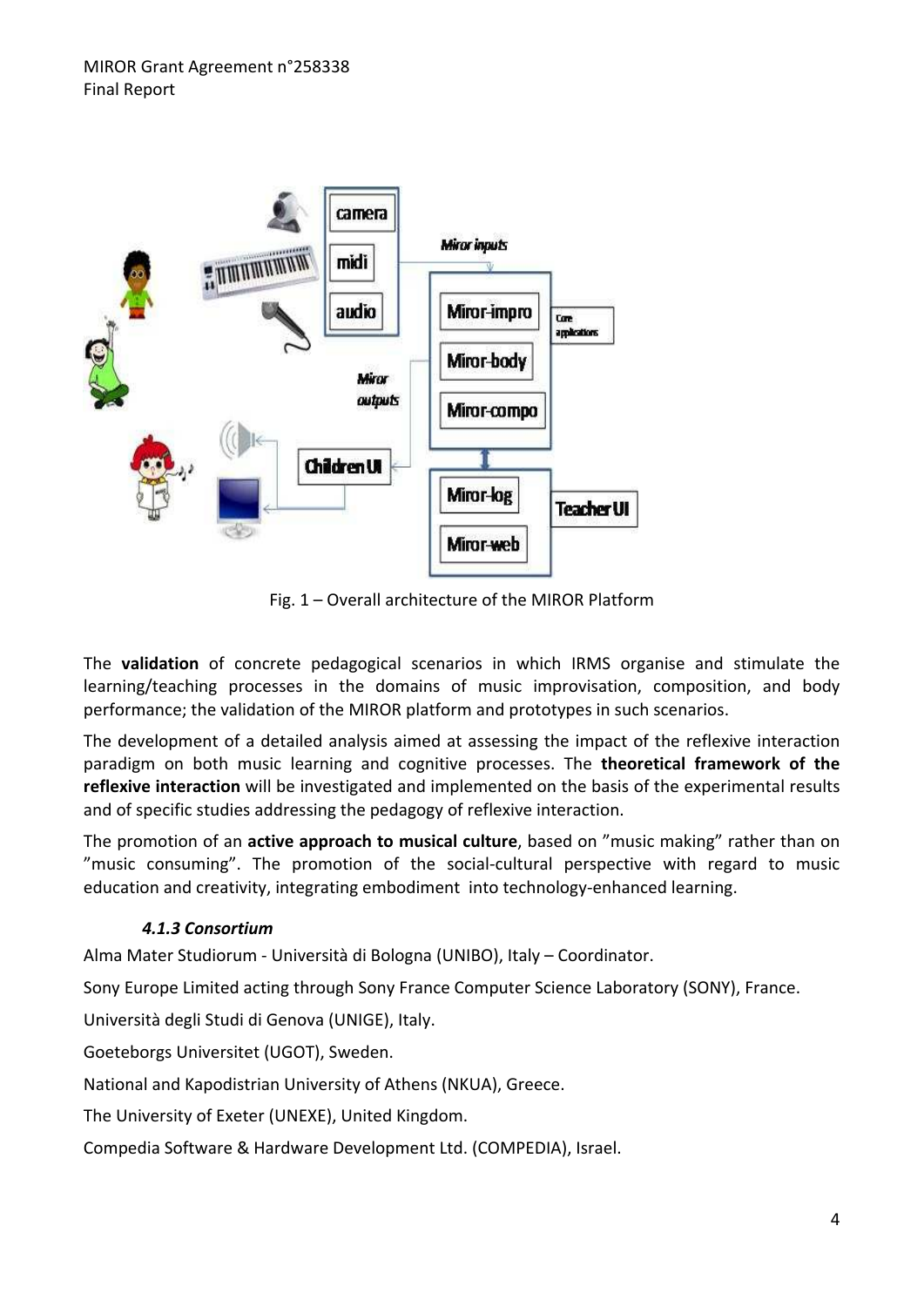## *4.1.4 Work performed and major results achieved so far*

## *4.1.4.1 The First Year of the Project*

The first year of the project was mainly devoted to the integration of background knowledge from partners, to the definition of the requirements for the MIROR platform and prototypes and for their interfaces, to the development of the initial version of the MIROR platform and prototypes, to the performance of a first series of experiments in concrete pedagogical scenarios. Early results include the following:

‐ UNIBO, UGOT, NKUA, and UNEXE (psycho‐pedagogical partners) investigated several **theoretical aspects** dealing with IRMS, both in the context of music education and cognitive sciences of music, and in the more general field of learning in an interactive scenario. A review of relevant literature was carried out and the theoretical background concerning the cognitive and creative processes, which are implicated in IRMS, was discussed. In particular, the following topics were considered: the mirroring interaction; the theory of Flow in reflexive scenarios; the cognitive processes of music improvisation in children; the learning/teaching processes in a reflexive and interactive scenario; music therapy and community music settings.

‐ The **initial version of the MIROR platform** was developed to provide the Consortium with running prototypes as soon as possible. SONY and UNIGE (technological partners) carried out this work in close loop with the psycho‐pedagogical partners ‐ who provided feedback on the outputs needed for the experiments, manipulation of musical parameters involved (rhythm, dynamics, texture, etc.), and development of specific settings ‐, and with COMPEDIA who also provided feedback on exploitation issues. The following major results were achieved:

- New algorithmic solutions such as the novel musical sequence generation algorithm with constraint satisfaction scheme (SONY) and the techniques for extraction and processing of movement and gesture features (UNIGE) were developed, successively tested, and integrated into the prototypes.
- Several core technological modules such as session management, session visualisation, music score display, and export functionalities were developed and integrated.
- Future integration abilities were addressed in particular by developing various independent software libraries, which will be used in MIROR prototypes through evolving, but clearly defined APIs (Application Programming Interface).
- Hardware needs and compatibilities were studied and hardware selection was made.
- Tools for connecting the MIROR prototypes were investigated, and an initial proof‐of‐ concept of such a connection to generate musical outputs by gesture analysed in real time, was developed and tested.

‐ The **initial versions of the three MIROR prototypes** were developed (SONY and UNIGE) and provided to the psycho‐pedagogical partners for early feedback. In particular:

• SONY developed the initial MIROR IMPRO prototype. Its focus is the basic musical level (notes, clusters, and sequences thereof). Since the early stages of the project eleven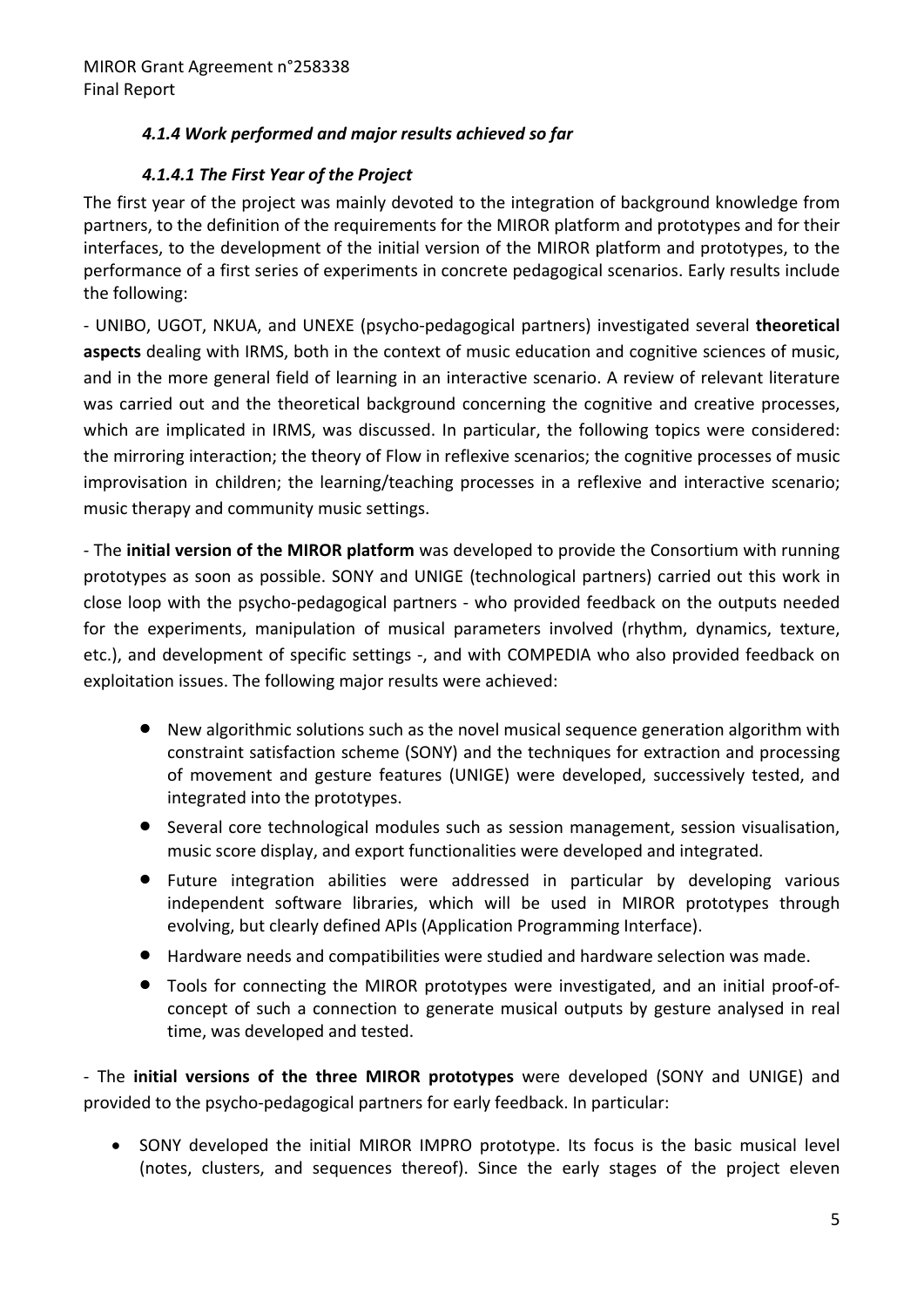different versions were delivered to the consortium, and many new features, bug fixes, and comments, in particular concerning the user interface, were progressively integrated, including a session management tool to record, save, retrieve, and visualise the musical information exchanged during each session in an easy way.

- SONY developed the initial MIROR COMPO prototype. MIROR COMPO grounds on MIROR IMPRO and aims at teaching children how to reflect on a larger scale than the basic musical level.
- UNIGE developed the initial version of the MIROR‐Body Gesture prototype. This prototype mainly enables children to perform exploration of sound and of musical concepts by means of their body movements and gestures. The framework integrates customisable exercises, with different levels of complexity, spanning over different dimensions of sound and over different music concepts.
- SONY and UNIGE developed the initial versions of the interfaces for the MIROR prototypes, with particular reference to the MIROR IMPRO prototype (Fig. 2). Following the feedback by the Consortium, COMPEDIA developed a mock‐up for an improved version of the teacher interface for the MIROR IMPRO prototype (Fig. 3).



Fig. 2 ‐ Initial version of the MIROR IMPRO interface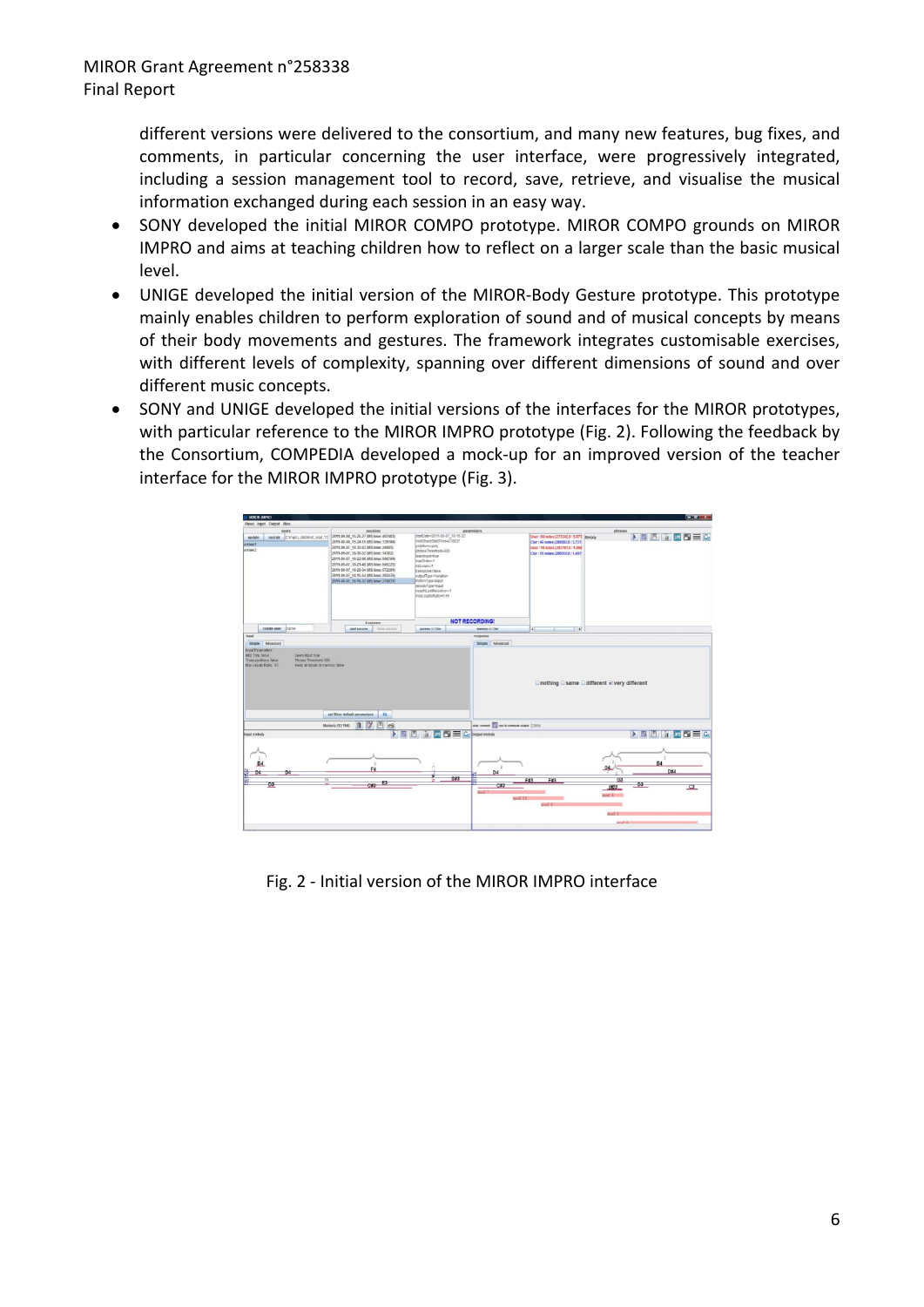

Fig. 3– MIROR IMPRO. Sample of the new suggested UI design

‐ **Experiments with children:** UNIBO, UNEXE, UGOT, and NKUA prepared and carried out experiments with children and the MIROR IMRPO prototype. From September 2010 to April 2011 the psycho‐pedagogical partners planned, in strict collaboration with the other Partners SONY, UNIGE, and COMPEDIA, two protocols and several exploratory studies to be carried out with children in kindergarten and primary schools. In April‐August 2011 the experiments and further minor exploratory studies were performed in Athens (NKUA), Bologna (UNIBO), Gothenburg (UGOT), and Birmingham (UNEXE). Almost 100 children were involved in the experiments. Initial considerations can be made as follows:

- The collected archives represent a rich data collection.
- The results obtained so far show that the MIROR IMPRO prototype works and can have a positive effect on the level of Flow of the child while improvising, providing a rich interaction context.
- The results indicate several suggestions in order to further improve the system, the interface, the equipment and the setting, and suggest new experimental hypotheses to be tested.
- The results suggest new interesting experimental ideas to be implemented with the next versions of MIROR IMPRO and with the recent MIROR COMPO prototype.
- The results raise interesting theoretical aspects concerning perceptual and cognitive issues on the reflexive scenario with young children, music perception and music analysis, music therapy, and different socio‐pedagogical contexts.
- An overview of the data and results that partners collected underlines how carrying out different protocols in a range of contexts was positive and enriching for the project.
- During months 9‐12, starting from the results of the experiments carried out with MIROR IMPRO and analysing the literature about composition with children, the Consortium started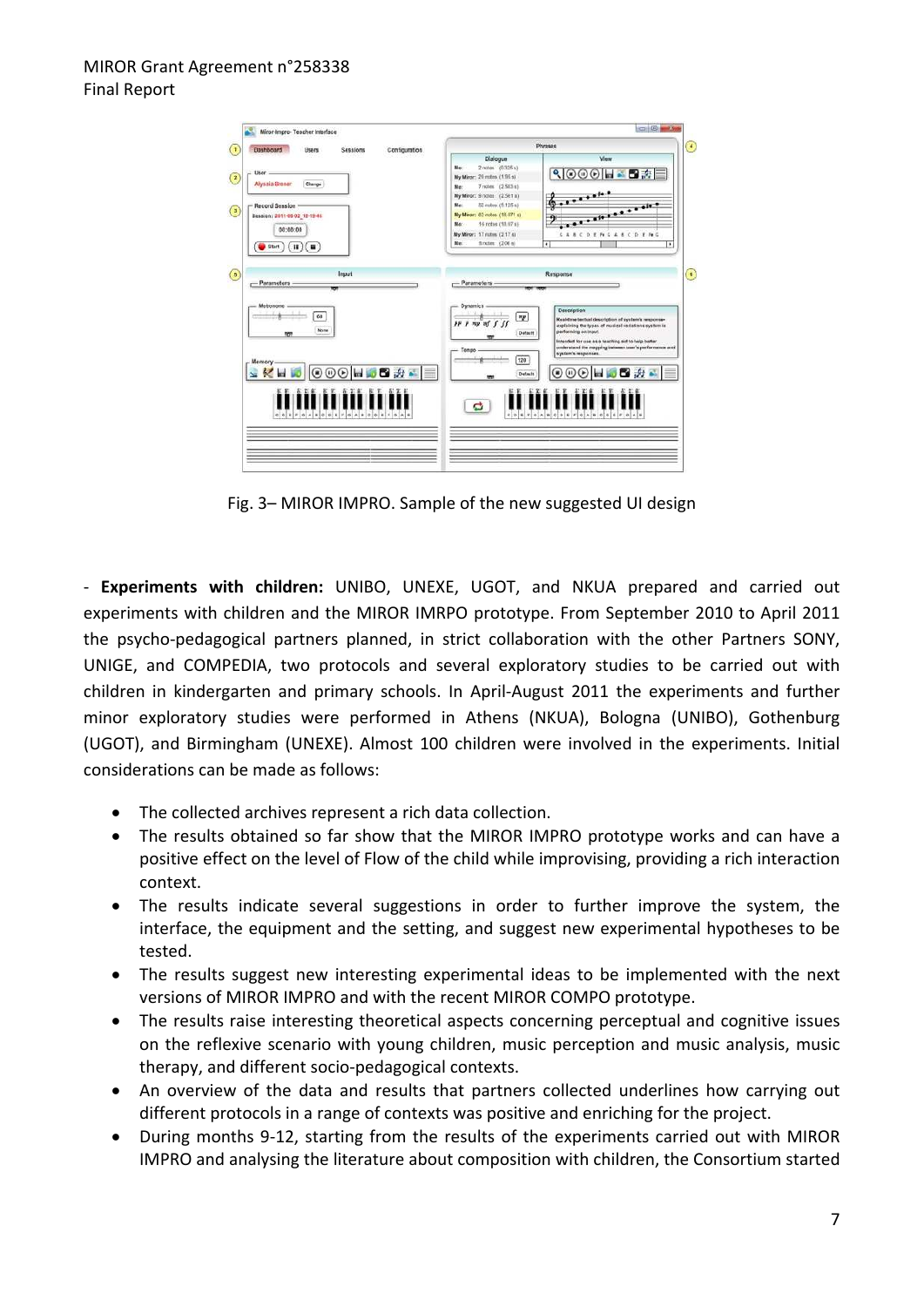the preparation of the experiments with MIROR COMPO and MIROR‐Body Gesture that were delivered at the end of August 2011. Experiments will be carried out in year 2.

• The Consortium organised **two workshops** (Paris, November 2010; Gothenburg, March 2011) to work on experimental designs, requirements of the platform and prototypes, hardware and technical equipment. The goal was to transfer the results of user testing to the prototype implementation and vice versa.

‐ The **MIROR website** has been delivered on Month 3 (UNIBO) (www.mirorproject.eu).

**‐** The **logo of the project** was created by UNIBO on the basis of a writing made by a 5 year‐old child who was asked to write the word "MIROR" on a yellow and a red line (as from the medieval musical score). In a spontaneous way, the child wrote the last letter "R" in reverse, giving the idea of the mirroring effect and of the reflexive paradigm.



**MUSICAL INTERACTION RELYING ON REFLEXION** 

‐ **Secured video sharing service** was enabled by COMPEDIA and is used for sharing videos and comments among researchers. It also includes a sub‐set of approved videos for demonstration and exploitation purposes.

‐ The project was **disseminated** to the scientific community through presentations at conferences. Initial research results were published or submitted for publication. A special issue of the journal "Musicae Scientiae" on MIROR topics is planned for publication at the end of the project.

#### *4.1.4.2 The Second Year of the Project*

The second year of the project was mainly devoted to a deeper definition of the theoretical framework of the reflexive interaction paradigm in the field of childhood technology-enhanced learning, to the performance of experiments with particular attention to the children's and teacher's interaction with the platform in concrete pedagogical scenarios, to the methodological implementation of quantitative and qualitative research supported by a "mixed method" approach, to the refinement of the requirements for the MIROR platform and prototypes and for their interfaces, to the implementation of the spiral process of specification leading to the development of the second version of the MIROR platform and prototypes. The second year was mostly devoted to the implementation of MIROR COMPO and MIROR‐Body Gesture, and to the integration of the three MIROR components. Exploratory studies on composition and embodiment were realised with MIROR COMPO and MIROR‐Body Gesture. Finally, the Consortium designed and implemented studies addressing usability and user experience aspects with the MIROR platform and related components (Impro, Compo, and Body Gesture), to be carried out in the 3<sup>rd</sup> year of the Project. The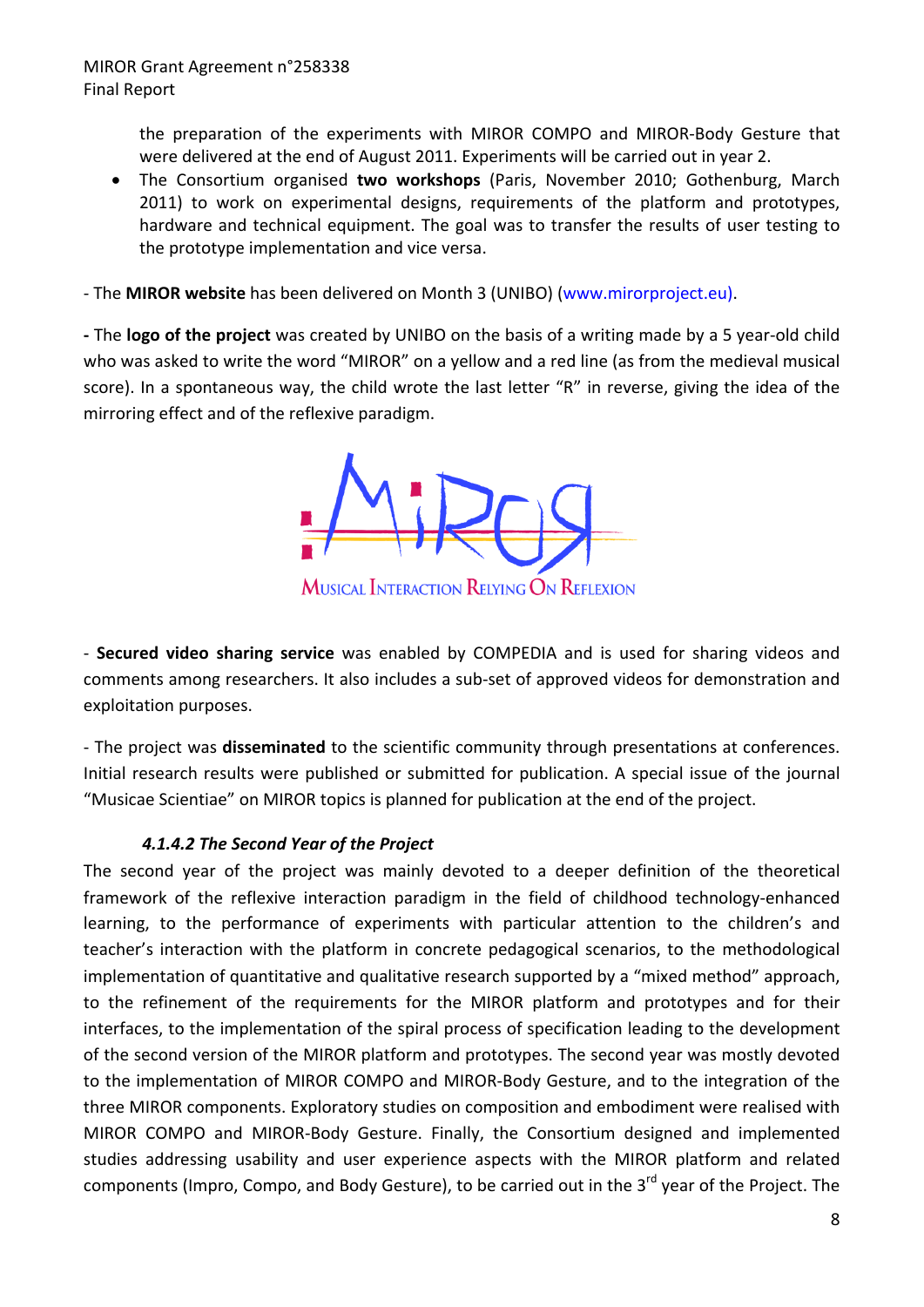initial step for market analysis was implemented and a survey has been launched aiming at identifying and evaluating the demand for the MIROR platform among different segments and users.

Results include the following:

**‐ The theoretical framework of reflexive interaction paradigm** has been defined more deeply. In particular, the theoretical framework focuses on reflexive interaction, also including children's developmental models in improvisation, composition, and body gesture. The theoretical framework of the reflexive interaction paradigm has been developed from a systematic perspective. It starts from the theoretical and technical background of the IRMS and follows with an attempt to explain the human behaviours involved in the reflexive interaction, starting from the behaviours observed in children interacting with the "Continuator", the first prototype of IRMS. These highlighted elements have been proposed to support the fundamental hypothesis of the MIROR Project, that reflexive interaction enhances teaching/learning processes and musical creativity. This places the theoretical basis for a pedagogy of reflexive interaction and for exploiting IRMS in the field of technologyenhanced learning and therapeutic/rehabilitative actions. Starting from IRMS and the experience with children, some fundamental requirements have been identified in order to implement new interactive reflexive musical systems. The background on children's improvisation, composition, and dance education is considered, and related to the reflexive interaction.

**‐ Performance of experiments** with particular attention to children's and teacher's interaction with the platform in concrete pedagogical scenarios and methodological implementation of quantitative and qualitative research supported by a "mixed method" approach. Several exploratory and experimental studies have been carried out by UNIBO, NKUA, UGOT and UNEXE with MIROR IMPRO, MIROR COMPO, and MIROR Body Gesture prototypes. Results with MIROR IMPRO support the hypothesis that reflexive interaction and MIROR IMPRO enhance children's Flow emotional state and several kinds of listening conducts and behaviours, enhancing music learning and creativity**.** The results indicate that children's ability to improvise in dialogue with a computer depends on their previous experience and the cultural tools they have already acquired by participating in other musical settings. Computational music analysis revealed specific repeated patterns that children use when they play the keyboard. In the first sessions these are indicative of various gestures that children use when they play (such as repetition of one note, movements up and down the keyboard, oscillations between two notes, etc.). After some sessions with the system, however, the playing becomes more focused and exploratory, and children use their fingers more, rather than big arm movements. Three levels of interaction with MIROR IMPRO were observed and differences between girl/boy and 4‐8 year olds were observed as well. The experiments with MIROR COMPO raised interesting reflections about children's music composition and suggest that the system acts as a "musical scaffolding" (the "actions" system) that allows children to develop the ability to create new ways to combine each other's actions, i.e. to "compose" music. The results of the studies in therapeutic settings showed that there is a clear enjoyment of the sessions with the system, proving that it is an appropriate and fun tool to use for therapeutic purposes. The experiments with MIROR‐ Body Gesture drafted the methodological process of designing MIROR‐Body Gesture, focusing on the new issue of reflexive interaction in the body gesture system, designed the pedagogical framework of MIROR‐Body Gesture, collected several pedagogical scenarios, and deeply analysed the Laban' Effort Weight boundaries (heavy/light) in children movement and music performance. Researchers had the opportunity to share ideas and pedagogical issues with the teachers of the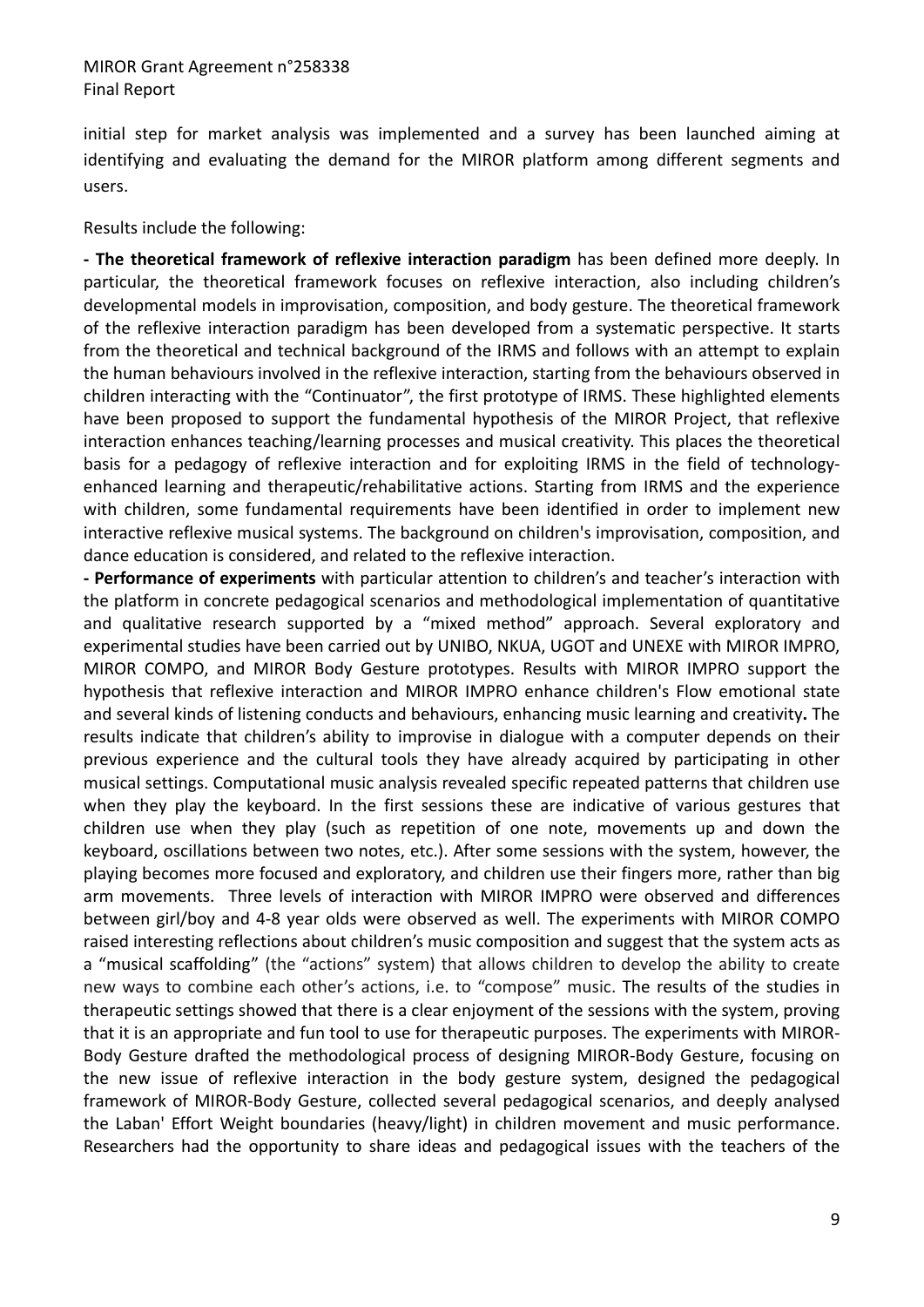primary and kindergarten schools regarding the ecological setting for the experiments and the teachers training activities.

**‐ Refinement of the requirements and implementation of the spiral process of specification** for the MIROR platform and related components, and for their interfaces. During project year 2, two workshops have been carried out. Different psychological tests executed by the psychopedagogical‐partners have contributed to the development of new and improved versions of the MIROR platform by SONY and UNIGE. By applying the spiral process between user testing and MIROR prototypes design and implementation, the results of user testing were transferred to prototype implementation. Psycho‐pedagogical partners provided feedback to technological partners, including lists of recommendations.

**‐ MIROR Libraries:** The second year was mostly devoted to the implementation of MIROR COMPO and MIROR‐Body Gesture, and to the integration of the three MIROR components. This included the development of the final versions of the core technological modules on which the MIROR prototypes are grounded on, and of the support modules for connecting the MIROR Prototypes. SONY and UNIGE conducted this work in close loop with the psycho‐pedagogical partners ‐who provided feedback on the types of system output needed for the experiments, manipulation of musical parameters involved (rhythm, dynamics, texture, etc.), and development of specific settings-, and with COMPEDIA who also provided feedback on exploitation issues. The following major objectives were achieved:

- Algorithmic solutions such as the novel musical sequence generation algorithm with constraint satisfaction scheme (SONY) were improved and adapted to the context of MIROR COMPO prototype
- New and extended techniques for the analysis of expressive qualities of movement and gesture (UNIGE) were developed: in particular, the framework of Laban's Theory of Effort was addressed (Space, Time, and Weight) and machine‐learning techniques were developed for the analysis of Laban's quality on a selected gesture vocabulary. Recognition is grounded on techniques for extracting 3D features from movement trajectories provided by the Kinect sensor. Features developed in MIROR and added to the EyesWeb XMI libraries include, for example, 3D curvature and sphericity.
- Various core technological modules such as session management, session visualisation, music score display, tagging and export functionalities were extended and adapted to MIROR COMPO prototype
- Integration of MIROR IMPRO and MIROR‐Body Gesture prototypes has been further investigated.

**‐ MIROR prototypes** (IMPRO, COMPO, and Body Gesture). Major achievements in the reporting period are summarised as follows:

- Development of the final MIROR IMPRO prototype (SONY). Intensive specification and development was conducted during year 2 (10 versions along Year 2). The prototype was evaluated with experiments;
- Development of the final MIROR COMPO prototype (SONY). Intensive specification and development was conducted during year 2 (10 versions along Year 2). The prototype was evaluated with experiments;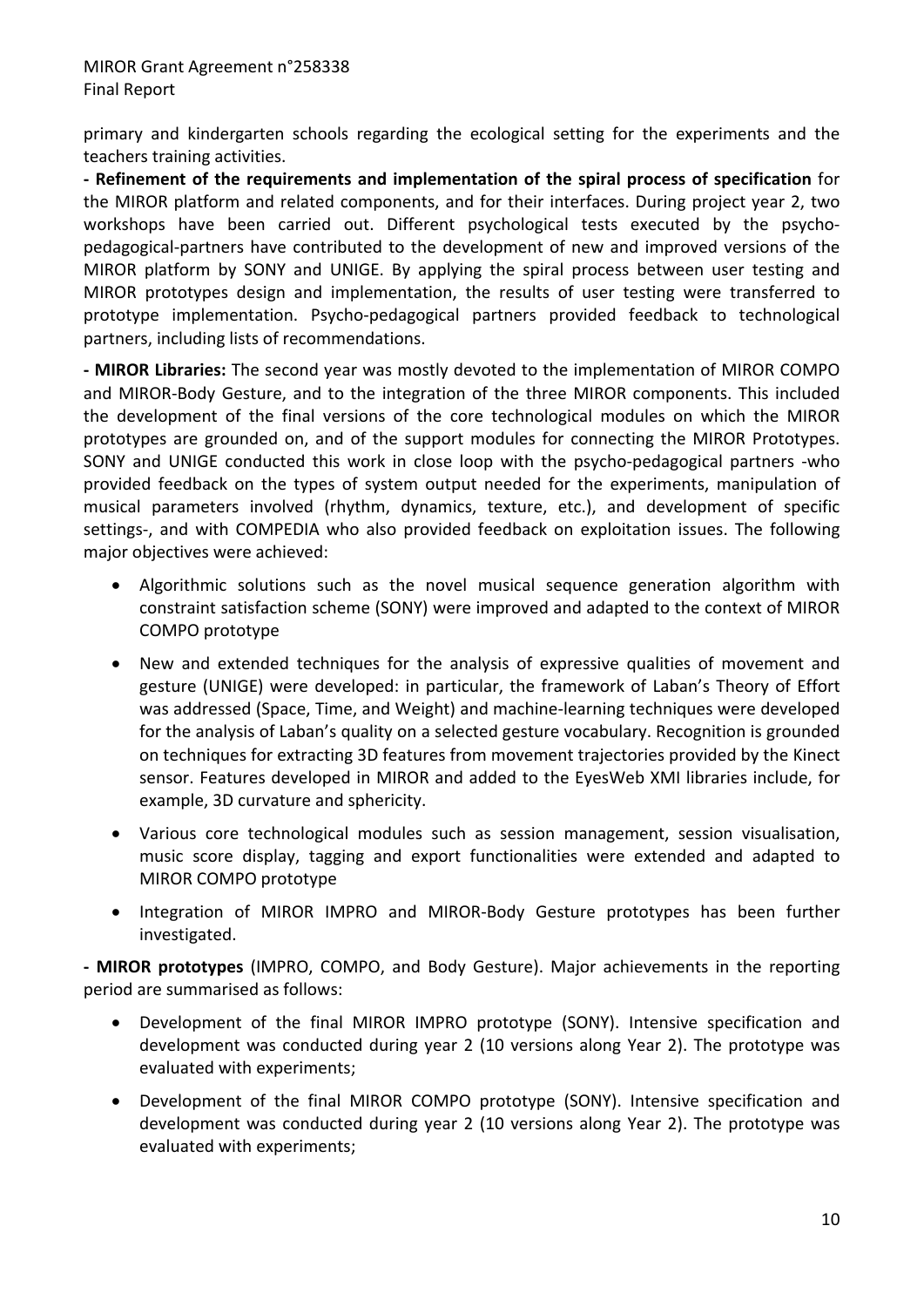• Development of the second version of the MIROR‐Body Gesture prototype (UNIGE). Intensive specification and development was carried out during year 2. The prototype is being evaluated with experiments.

‐ The Consortium planned **studies addressing usability and user‐experience** to be carried out in the 3<sup>rd</sup> year of the Project with the MIROR platform and related components (IMPRO, COMPO, and Body Gesture). The studies address the child's particular relationship with technology on the one hand, and the child's experience on the other hand. The results of these studies should lead to a clear and explicit list of recommendations that are useful for further technological development. Further validations of the interfaces are being discussed (video observation, experience with small group of teachers).

**‐ The initial step of market analysis** was implemented and a survey has been launched by Compedia in collaboration with the other Partners, aiming at identifying and evaluating the demand for the MIROR platform among different segments and users.

**‐ Dissemination of results**: This includes (i) update of the project website, (ii) giving the project visibility with respect to the scientific community, the stakeholders, and the general public, (iii) publishing results from the project, (iv) creation of the MIROR newsletter.

#### *4.1.4.3 The 3rd Year of the Project*

The results of the 3rd Year include the following:

#### **‐ Spiral process of specification**

Two final workshops took place in Exeter (September 2012) and Bologna (March 2013). In Bologna SONY and UNIGE held technical presentations of the final software of MIROR IMPRO, COMPO and Body Gesture, including practical tests by all the participants. This was connected to a summary of the pedagogical experiments carried out within WP6 by UNIBO, UNEXE, UGOT and NKUA. The collaborative activities concerning the results of the final pedagogical experiments further contributed to the discussions in the spiral process. These activities also involved members of the Advisory and Liaison Board, and the Consortium decided to give the ALB members access to prototypes.

#### **‐ Core technological module**s

SONY and UNIGE continued to implement new features to improve the software. SONY achieved the implementation by introducing several new core features, among which:

- Added a cycle detection/avoidance feature in response generation (solves the sticky note problem),
- Added a melody randomizer feature for U. Athens experiments.
- Accuracy of phrase segmentation algorithm (phraseThreshold) was improved drastically (from about 100ms to 1ms),
- Export of melodies to MP3 format.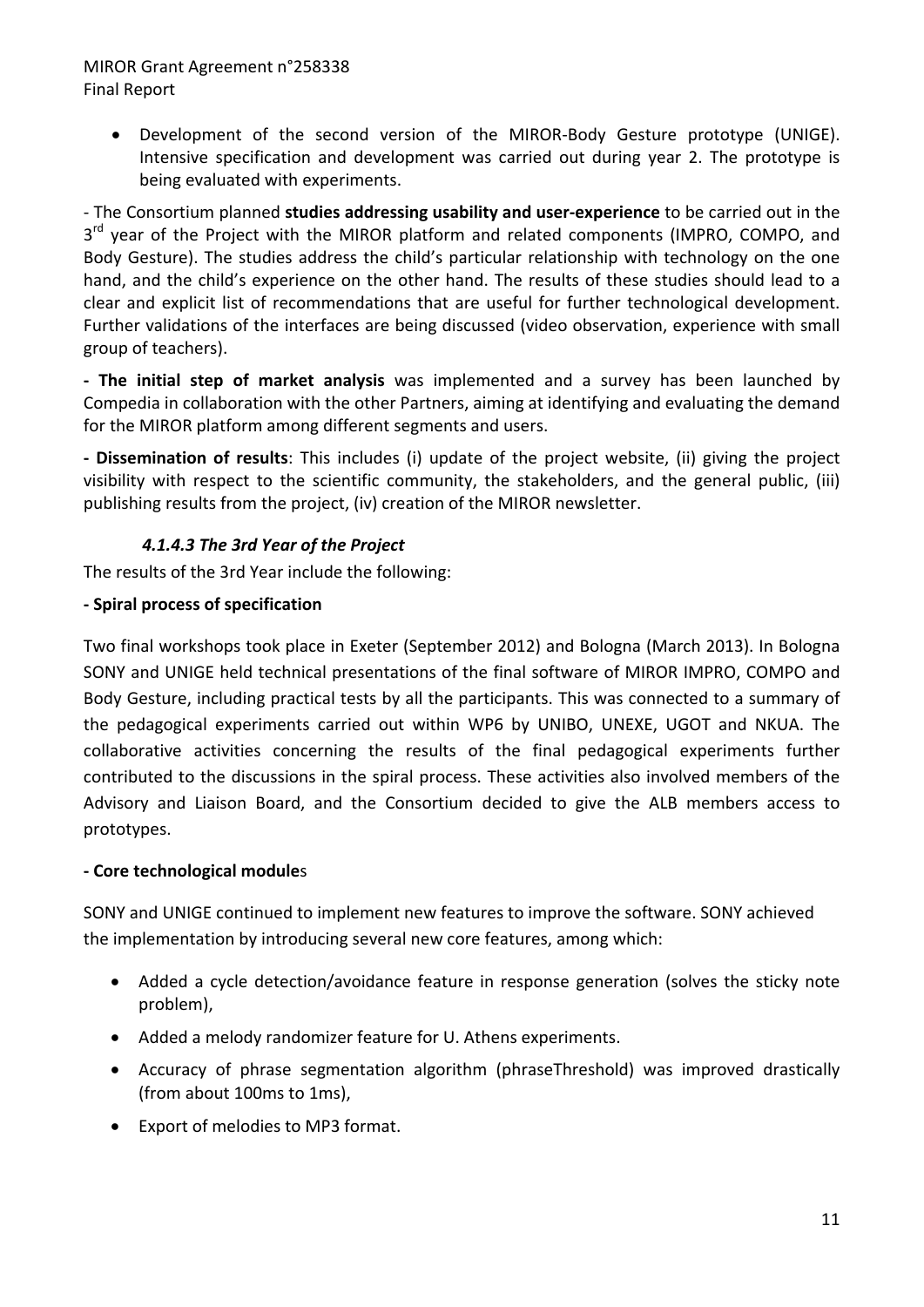UNIGE extended the EyesWeb XMI platform by integrating new modules, both general purpose modules and modules specifically devoted to movement and gesture analysis:

- EyesWeb XMI was endowed with a new datatype for floating‐point operations, explicitly handling significant digits in computations involving physical measures. This allows for meaningful and more robust computations, especially on MoCap data from Kinect.
- EyesWeb XMI was endowed with new modules (blocks) for generating and processing floating‐point data taking into account significant digits and using the datatype mentioned above. This includes basic operations (e.g., arithmetic operations), derivatives, and statistical descriptors. Such new modules were used for improving feature extraction for movement analysis.
- The EyesWeb blocks for Kohonen self-organising maps were extended and improved in order to handle supervised classification problems, where labels of feature vectors to be classified are provided during the training process.
- Analysis of child's movement in terms of Laban's Effort dimensions was improved and refined. Use of Kohonen self‐organising maps allowed for adaptation of movement analysis to the motoric behaviour of each single user. A more fine-tuned analysis on four different levels for each Effort dimension (two extreme and two intermediate levels) was achieved.

#### **‐ MIROR prototypes**

SONY achieved the final MIROR IMPRO prototype. MIROR IMPRO has been designed and implemented using the various new API developed in WP3 during year 2. During year 3, four different versions were delivered to the consortium, and many new features, bug fixes, and comments, in particular concerning the user interface, were progressively integrated. NKUA, UNIBO, and UNEXE contributed to the specification and design of the MIROR‐Improvisation prototype on the basis of their work and research experience with children, and provided feedback to SONY.

SONY achieved the final MIROR COMPO prototype. MIROR COMPO has been designed and implemented using the various API integrated and developed in WP3. The final prototype includes a session management tool to record, retrieve, export to a webservice and visualise the musical content and user choices. NKUA, UNIBO, and UNEXE contributed to the specification and design of the MIROR IMPRO prototype on the basis of their work and research experience with children, and provided feedback to SONY.

UNIGE achieved the final version of the MIROR‐Body Gesture prototype. In particular, following year 2 feedback from the initial evaluation, from psycho‐pedagogical partners and from reviewers, the BeSound application was extensively reworked. Personalised and adaptive models were introduced grounding on Kohonen self‐organising maps and reflecting both the motoric behaviour of the child and her movement and sound space exploration. Cross-modal reflexive music dialogue was improved and extended. An algorithm for determining the system's responses on the basis of the behaviour of the child and of the pedagogical goals of the teacher was implemented. New features were introduced (for example, higher variety of sounds, the possibility of storing session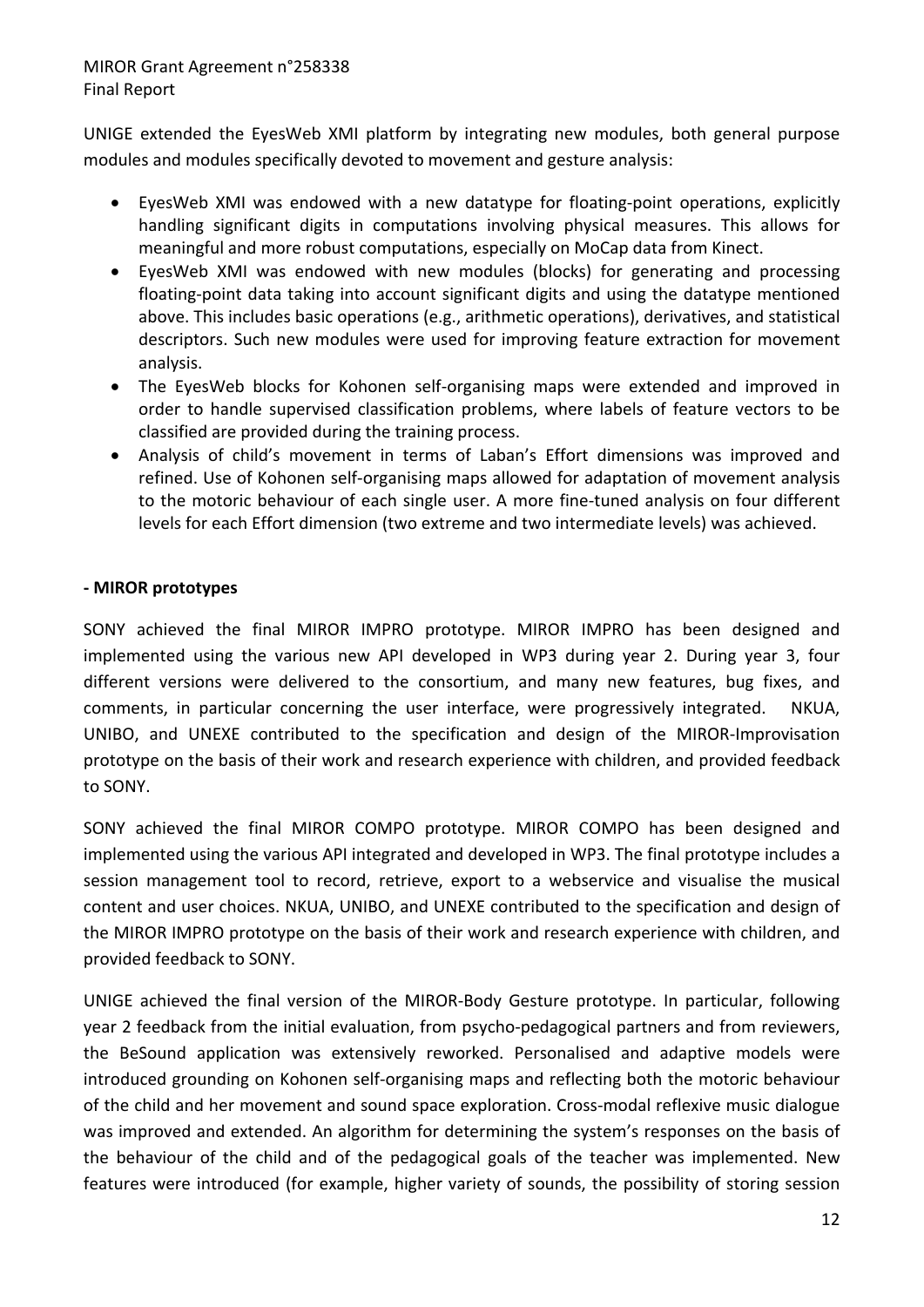data, improved user interfaces, management of users and sessions). Five versions of MIROR‐Body Gesture, including the new developments of BeSound, were released along year 3 (February, March, May, June, and August 2013). UNIBO contributed to recommendations for improving the design of MIROR Body‐Gesture on the basis of their experiments with children, and provided feedback to UNIGE.

#### - Theoretical results related to the IRMS – creative musical processes and cognition/learning

In order to study the IRMS, the Partners present different topics concerning the theoretical study on IRMS paradigm in learning processes.

UNIBO has analysed several aspects dealing with IRMS, both in the context of music education and cognitive sciences of music, and in the more general field of learning in an interactive scenario. In particular, the following topics were studied on the basis of the experimental results: the mirroring interaction, the theory of Flow in reflexive scenarios, the cognitive constraints in children interacting with MIROR IMPRO, the processes of music improvisation in children, learning/teaching processes in the reflexive and interactive scenario, reflexive interaction and embodied music cognition, music therapy and reflexive interaction. UNIBO carried out experiments in order to study if the reflexive interaction could enhance musical dialogue and creativity in children at the beginning stages of learning music improvisation, in particular when using the MIROR Platform during the "deliberate practices" at home. UNIBO also carried out several focus groups with university students who are undergoing teacher training, in order to extrapolate educational conceptions related to the MIROR Platform.

UNIBO has addressed specific topics as the link between the interactive reflexive paradigm, embodied music cognition and Laban movement analysis, through both theoretical insights and exploratory studies with MIROR‐Body Gesture, and experimental studies, which combined MIROR IMPRO and body movements. In order to improve the child/machine reflexive interaction by means of body and creative movement and to integrate the body expression in reflexive technology, UNIBO carried out the following activities: analysis of the child's experience of the reflexive interaction, creation of an overview of reflexive interaction requirements. This list of requirements has been used as a basis for the exploratory studies with the MIROR‐Body Gesture and to formulate feedback and recommendations for UNIGE in order to implement the Body Gesture component of the MIROR Platform. In particular, to measure the improvement in the quality of children's movements, we implemented an original grid, by means of the software Observer (Noldus copyright), based on the Laban Movement Analysis, created by the choreographer Rudolf Laban (1879‐1958) to analyse the movements of dancers. The preliminary experimental results support the hypothesis that reflexive interaction could enhance the quality of children's movements.

UGOT addressed two basic issues concerning the work on the MIROR technologies, and on the background of contemporary research on children's composition. The two issues are the following: (i) Composition in the digital age, and (ii) the collaborative nature of composition. What UGOT has studied during the project is how children collaboratively compose (and also improvise) in natural settings with an analytical interest in *interaction* and *reflection.* One finding that informs the reflexive paradigm with new insight is that children's interaction with each other (and the teacher if present) takes priority over their interaction with the system, when used collaboratively. These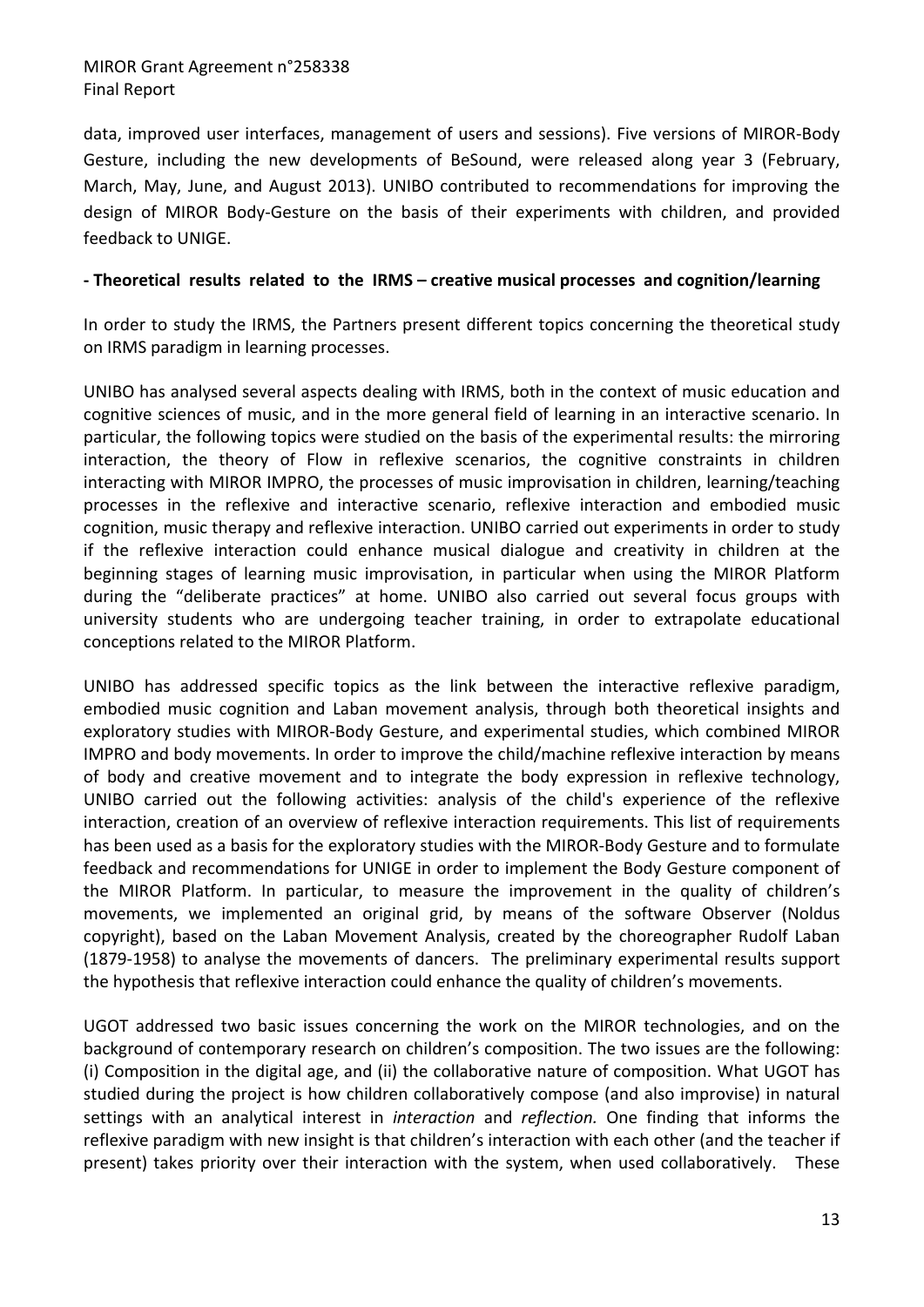results would confirm the pilot study and hypotheses,<sup>3</sup> and the more recent studies,<sup>4</sup> that the system positively affects the social interaction among children and between children and teachers, developing collaborative playing and joint attention.

UGOT also raised several issues as commentaries to the application of the MIROR‐Body Gesture and the combination of audio and gesture communication, taking the learner's perspective into account and different concepts of variation, and what learning to use this technology may result in. A third issue that UGOT raised concerns the concept of variation and what patterns of variation does the technology provide in interaction with the learner and hence, what does it make possible to learn. Finally, UGOT highlighted how the reflexive interactive paradigm can be related to socio‐cultural theory.<sup>5</sup>

UNEXE has focused its attention on the application of MIROR technologies and on exploring how the children use the equipment in 'real world' educational contexts. Our questions have focused on the nature of engagement between children and MIROR IMPRO and COMPO; what children are learning from the processes of using MIROR and how this might be enhanced, either through the types of adult interactions to structure or guide their activity or through further strategies such as visualisation. UNEXE has been interested in the nature of musical thinking that is generated in play with MIROR technologies. In work with both MIROR COMPO and MIROR IMPRO we theorised that the activity of listening back immediately to musical ideas which are similar to but not the same as the child's own input requires the child to relate what has just been played bodily and heard, with what is now heard as sound only. Importantly we found that the children need to also acquire a language for talking about musical ideas with peers and adult if their learning is to be extended and consolidated.

UNEXE developed a further study with young pianists, for whom the keyboard was no longer a novelty and who already had keyboard skills. This study revealed that the children developed a number of strategies over a course of sessions to 'manage' the replies in ways they found meaningful on musical terms. The MIROR responses can be musically unsatisfying, but this then stimulated the children to find inventive ways to manage the replies. However, the balance between frustration that stimulates creativity and frustration that dampens motivation is a crucial one and the teacher needed to intervene to maintain a balance that was positive in learning terms. We looked for approaches in which the adult could develop three-way interactions between child, technology and adult that helped to guide the children's play with the equipment and stimulate the musical imagination.

<sup>&</sup>lt;sup>3</sup> A.R. Addessi & F. Pachet, **⊠Experiments with a musical machine. Musical style replication in 3/5 year-old children.** *British Journal of Music Education*, 22(1), pp. 21‐46, 2005; L. Ferrari, A.R. Addessi & F. Pachet, New technologies for new music education: the Continuator in a classroom setting, in Baroni et Al. (Eds), *Proceedings of the 9th International Conference of Music Perception and Cognition*, Bononia University Press, Bologna, 2006.

 $^4$  A.R. Addessi, From Echo to the mirror neurons: Founding a systematic perspective of the reflexive interaction paradigm". In E. Cambouropoulos, C. Tsougras, P. Mavromatis, & K. Pastiadis (Eds.), *Proceedings of the 12th International Conference on Music* Perception and Cognition (ICMPC) and the 8th Triennial Conference of the European Society for the Cognitive Sciences of Music *(ESCOM*), 23‐28 July 2012, Thessaloniki, Greece, 9‐19.

<sup>5</sup> B. Rogoff, *Apprenticeship in thinking: Cognitive development in social context*. New York: Oxford University Press, 1990; L.S. Vygotsky, *Mind in society: The development of higher psychological processes*. Cambridge, MA: Harvard University Press, 1978.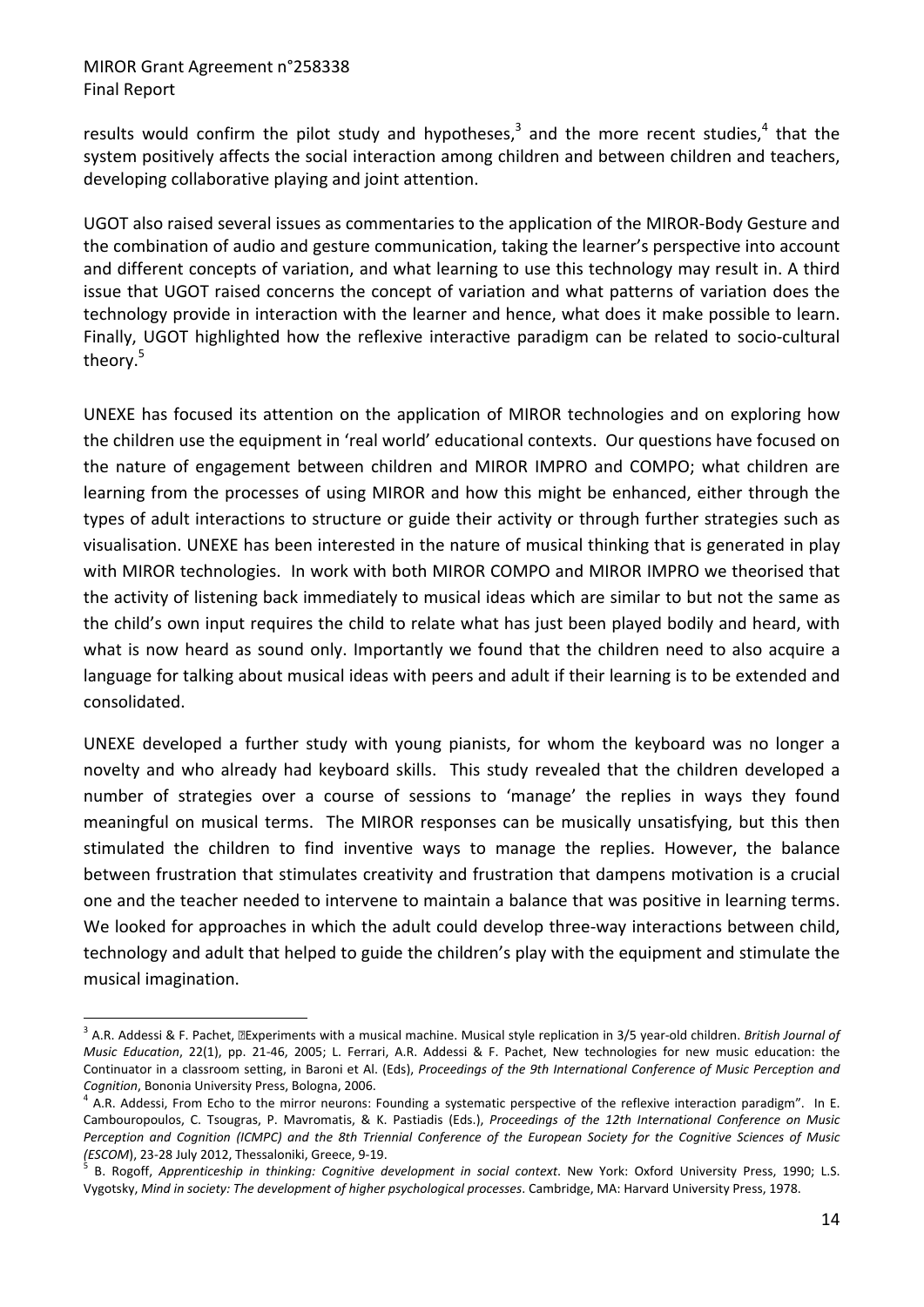#### *Reflexive Interaction in relation to therapy setting*

UNIBO carried out an exploratory study with a child with Down's syndrome and an exploratory study with children in therapeutic setting concerning music therapy as a prevention tool. From the theoretical point of view, the IRMS offer a useful paradigm to study the communicative process in music therapy, since the IRMS, through the mechanism of repetition/variation, do not exactly mimic the user's proposal, but her/his own musical style, and her/his own musical identity. Data analysis referred to: 1) an event‐based analysis of musical improvisation through the *Improvisation* Assessment Profile (IAP) by Kenneth Bruscia, using the guidelines offered by Tony Wigram;<sup>6</sup> 2) an analysis of dyadic communication process through the Relational Coding System by Alan Fogel.<sup>7</sup> The results shows that introducing the MIROR IMPRO could encourage the emerging of combined innovative actions in communicative process and enhance musical creativity.

NKUA proposed to use the MIROR IMPRO system in this kind of population with three therapeutic goals: 1) creating a sonic mirror, where the patient could regress to early infancy and find a chance to be heard, recognised and thus reconstruct his/her Self through musical reflexion; 2) proposing an interactive musical instrument as a transitional object, that would function as an intermediate between the patient and the outside world, including the therapist. The final goal would be to facilitate the creation of a relation with the therapist in pathologies where relation with human beings is very difficult; 3) enhancing a contact with the external reality, by inviting the patient to listen to his own musical reflexion and verbalise on it.

Although not strictly in the field of music therapy, UNEXE carried out a small study in a special unit for children with behavioural difficulties who cannot attend mainstream school. We hypothesised that MIROR technologies might have potential to engage children whose behaviour reveals autistic spectrum characteristics. We found some evidence to suggest that children with ASD (autism spectrum disorder) behaviours may engage more with MIROR technologies than with comparative classroom‐based activities and that there would be future in developing this line of application.

#### **‐ Pedagogical Experiments**

UNIBO, NKUA, UGOT and UNEXE carried out several pedagogical experiments, in collaboration with SONY and UNIGE and several results were collected, as follows:

• Pedagogical aspects of IRMS have been explored, tested and evaluated in different contexts in four countries, Sweden, UK, Greece and Italy; mainly in school situations (individual, group and whole class) and also therapeutic and community situations.

<sup>6</sup> K. Bruscia, Improvisational models of music therapy. Springfield, IL: Charles C Thomas Publishers, 1987; T. Wigram, *Improvisation: methods and techniques for music therapy clinicians, educators and students*. London: Jessica Kingsley Publishers, 2004; T. Wigram, Event-based analysis of improvisations using the Improvisation Assessment Profiles (IAPs). In R. R. Pratt & D. E. Grocke (Eds.), *MusicMedicine 3: Musicmedicine and music therapy: Expanding horizons* (pp. 211‐226). Parkville, Victoria: Faculty of Music, University of Melbourne, 2007.

<sup>7</sup> A. Fogel & M. Lyra, Dynamics of development in relationship. In F. Masterpasqua, & P. Perna (Eds), *The Psychological Meaning of Chaos: Self‐Organization in Human Development and Psychotherapy*. Washington, DC: American Psychological Association, 1997; A. Fogel, Oltre gli individui: un approccio storico – relazionale alla teoria e alla ricerca sulla comunicazione. In M. L. Genta (Ed.), *Il rapporto madre‐bambino*. Roma: Carocci, 2000.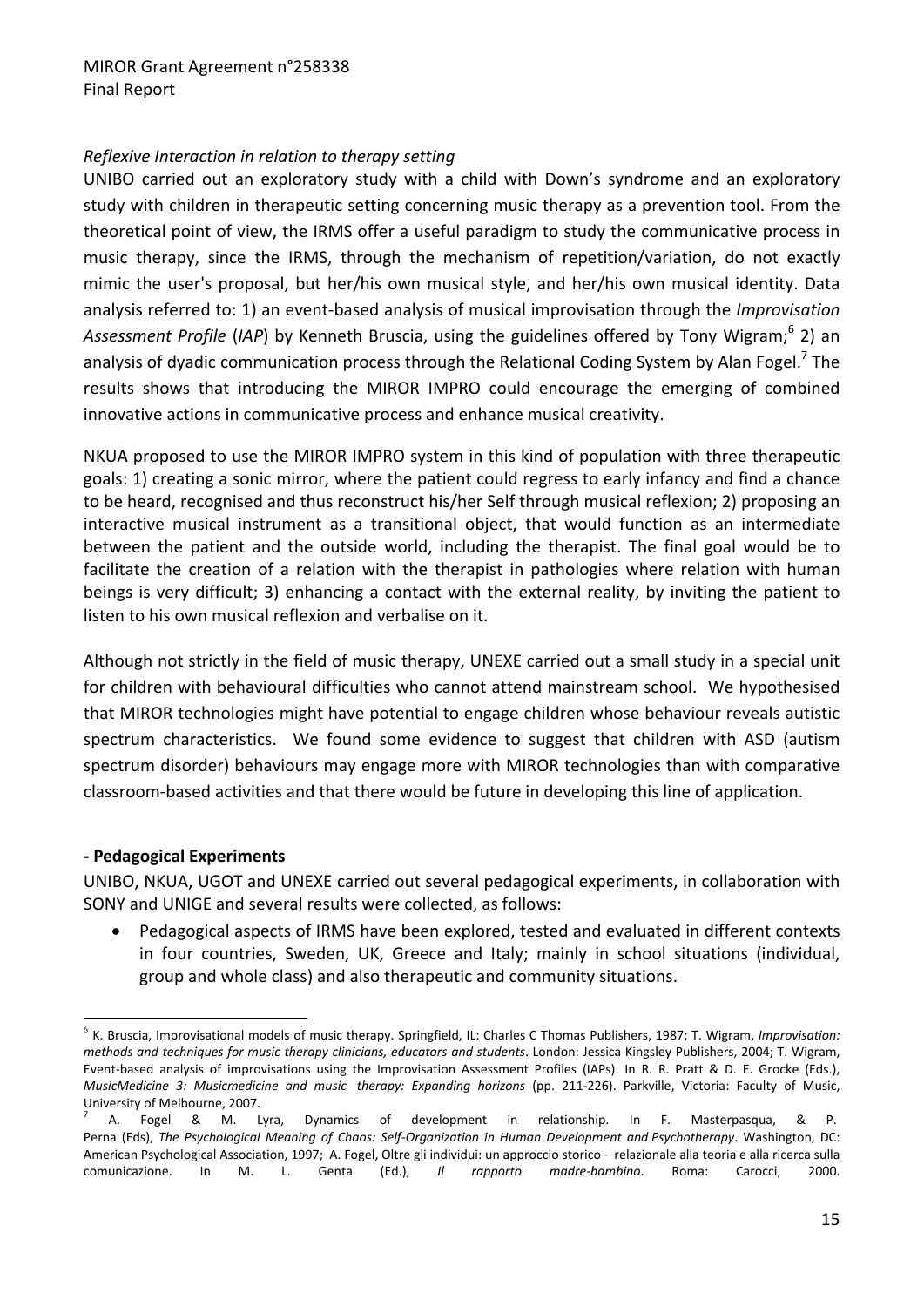- Action research procedures were developed for work in educational settings and observation protocols were devised to assess the application of the MIROR platform in educational and therapeutic settings.
- A user guide and teachers' guide have been prepared. Work has explored the integration of MIROR enhanced activities within the curriculum frameworks of the UK, Italy, Greece and Sweden.

As a result of this activity the psycho-pedagogical partners have:

- 1. contributed to some final‐stage developments of the technology and its interface;
- 2. increased understanding of the ability of the MIROR system to enhance children's learning processes in creative music‐making (both improvisation and composition) and increased understanding of its therapeutic potential;
- 3. increased understanding of how reflexive music technologies might enable certain music‐ learning processes, particularly those associated with the retention of style and with creativity, and considered the notion of reflection from within a socio‐cultural theoretical framework;
- 4. increased knowledge of how the MIROR platform might be integrated into educational contexts within systems of schooling as they differ across the European countries involved in the project;
- **5.** contributed information for the development of a marketable music technology for use in education, therapeutic and community contexts.

#### **‐ Implementation and validation of MIROR systems interfaces**

SONY continued to gradually improve the interface of IMPRO and COMPO. UNIGE continued to improve the interfaces for BeSound (the interfaces for the Potter were already delivered in year 2) and delivered the final version of them. Feedback was received from UNIBO, UNEXE, UGOT and NKUA. The UNIGE work focused on:

- Improvements to the teacher interface of BeSound, including new windows for managing the newly introduced working modes (transitions and music dialog), controls for simplifying the flow of the activity (e.g., skipping the introduction movies if already played), new windows for managing and controlling the adaptation of the self-organising maps modelling the behaviour of the user, new windows for managing users and sessions.
- Improvements to the children interface of BeSound, including a zoom mechanism for adapting the interface to the size of the body of the child and refinement of the selection mechanism.
- A comprehensive user manual was delivered to explain the use of the interfaces.

UNIBO and UNEXE carried out several usability tests and sent feedbacks and recommendations to SONY and UNIGE. A usability questionnaire was implemented by UNIBO in collaboration with Dr Luc Nijs and Prof. Leon Van Noorden (IPEM, University of Ghent) and was submitted to the participants of the MIROR Summer School (The Hague, July 2013).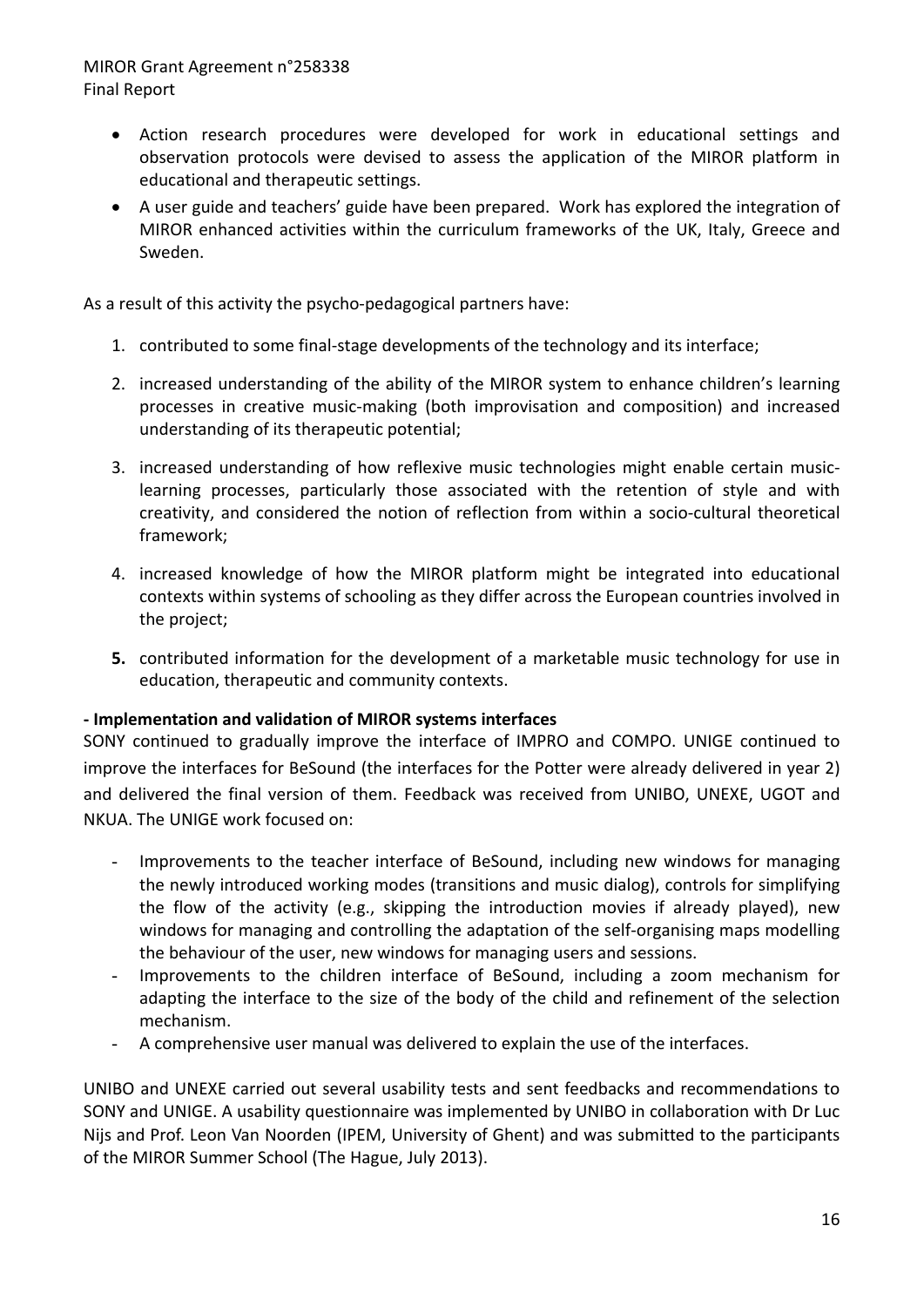**‐ Dissemination of results**: With reference to the dissemination and exploitation objectives, the achievements during the 3rd reporting period were the following:

- Continuous updating of the project website (www.mirorproject.eu) News, Partner Area, Publications‐, and preparation of dissemination material.
- Continuous updating of the Home page of the windows "Work in progress" and "Subscription list", and creation and updating of the page "Publications on IRMS".
- Continuous updating of the Deliverables accessible to the EU Commission and Reviewers.
- Periodical analyses of traffic on the web site.
- Periodical MIROR newsletter to inform a wider public about the implementation, the activities, the events and the results of the MIROR project.
- On the occasion of relevant international meetings, the MIROR project and its underlying ideas have been presented and the papers have been published in the Proceedings.
- Several contacts have been established with networks and associations in the field of music science and technology‐enhanced learning.
- An online survey has been carried out. The main goal of this survey was to gather attitudes of the music and dance teachers and opinion leaders in the industry, to identify needs, and define the channels for promotion and dissemination.
- The industrial exploitation plan has been carried out based on the secondary sources market overview, and the analysis of the inputs and feedbacks provided by the opinion leaders to whom the system was presented.
- MIROR project's Wiki portal. The music and video server, an associated taggable interface was implemented.
- Exploitation Agreement and the Exploitation Academic Plan were defined.
- The MIROR Summer School was held at the MERYC Conference, The Hague, Netherlands, in July 2013, attended by educators and researchers from many European countries. The participants were able to try out the equipment and to discuss its application within their own contexts.

#### *4.1.5. Expected final results and their potential impact and use*

The expected final results of the project are fully functional MIROR prototypes, assessed with experiments with children and grounded on solid theoretical bases. Impact is expected on education and learning, starting from music education, but possibly extending to other fields. Moreover, MIROR aims to:

- Develop a detailed analysis to assess the impact of the reflexive interaction paradigm for both music learning and general cognitive/learning processes.
- Promote an active approach to musical culture, based on a "music‐making" concept, rather than "music‐consuming"; promote the use of the MIROR platform in children and adults, enabling a wider access to music by experts as well as non experts; enhance the diffusion of music culture in EU society through experiments with the MIROR platform in several European countries; produce a User Guide and a Teachers' Guide.

In particular, the Consortium planned the Exploitation Academic plan, which includes the following *Sectors of research activities:*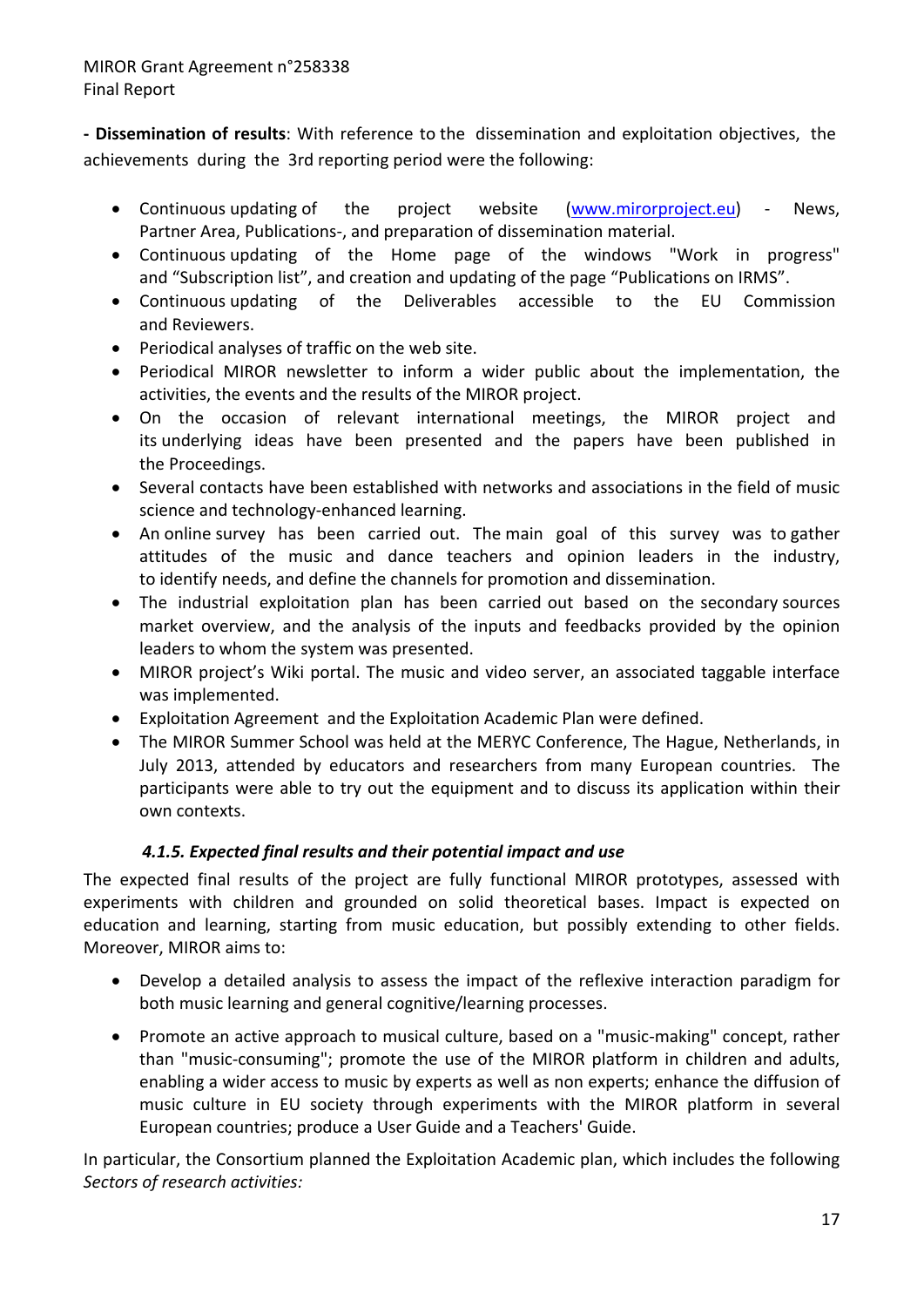- UNIBO research areas include the following: Child/machine interaction, technology‐ enhanced learning, e-learning, reflexive interaction and creativity, children's music improvisation and composition, teacher education, music therapy, embodied music cognition, dance education, artistic performance, evolution of music language, vocal child/adult interaction, singing development in children. In particular, the UNIBO team is planning to fully realise the MIROR Pedagogical Framework by implementing the missing parts of the MIROR platform, i.e., the learning/teaching modules for using the three software applications (MIROR IMPRO, MIROR COMPO and MIROR Body Gesture): the users'/teachers'/researchers' interfaces; the learning‐objects for teachers, music therapists, children of different ages, music teachers, dance educators, tutors facilitators, teachers' training tools, etc.; the two data bases (Children Log - ,for teachers: to upload interesting children compositions, improvisations and choreographies. Work in progress, for researchers: to upload interesting practices, experiments and videos, documenting the work in progress research).



Figure 3: *An overview of the MIROR Platform architecture showing the most important parts as described in the section above (as from Addessi A.R (2013).* Child/machine interaction in reflexive environment. The MIROR Platform. In *Proc. of SMC2013, Stockholm).*

In particular, UNIBO will exploit the following knowledge:

- The concept of MIROR platform as a learning/teaching/research virtual environment exploiting the reflexive interaction paradigm not only in music improvisation education but also in the field of body gesture analysis, and potentially in other learning/teaching.
- The design and implementation of pedagogical processes and guides for teachers and children to be used with MIROR applications.
- The theoretical framework of reflexive interaction paradigm for educational purposes.
- Experimental protocols: Protocol no 1 and no2 of DoW, protocol Body‐IMPRO. Protocol in music‐therapy setting.
- Flow grid by software Observer.
- Laban grid by software Observer.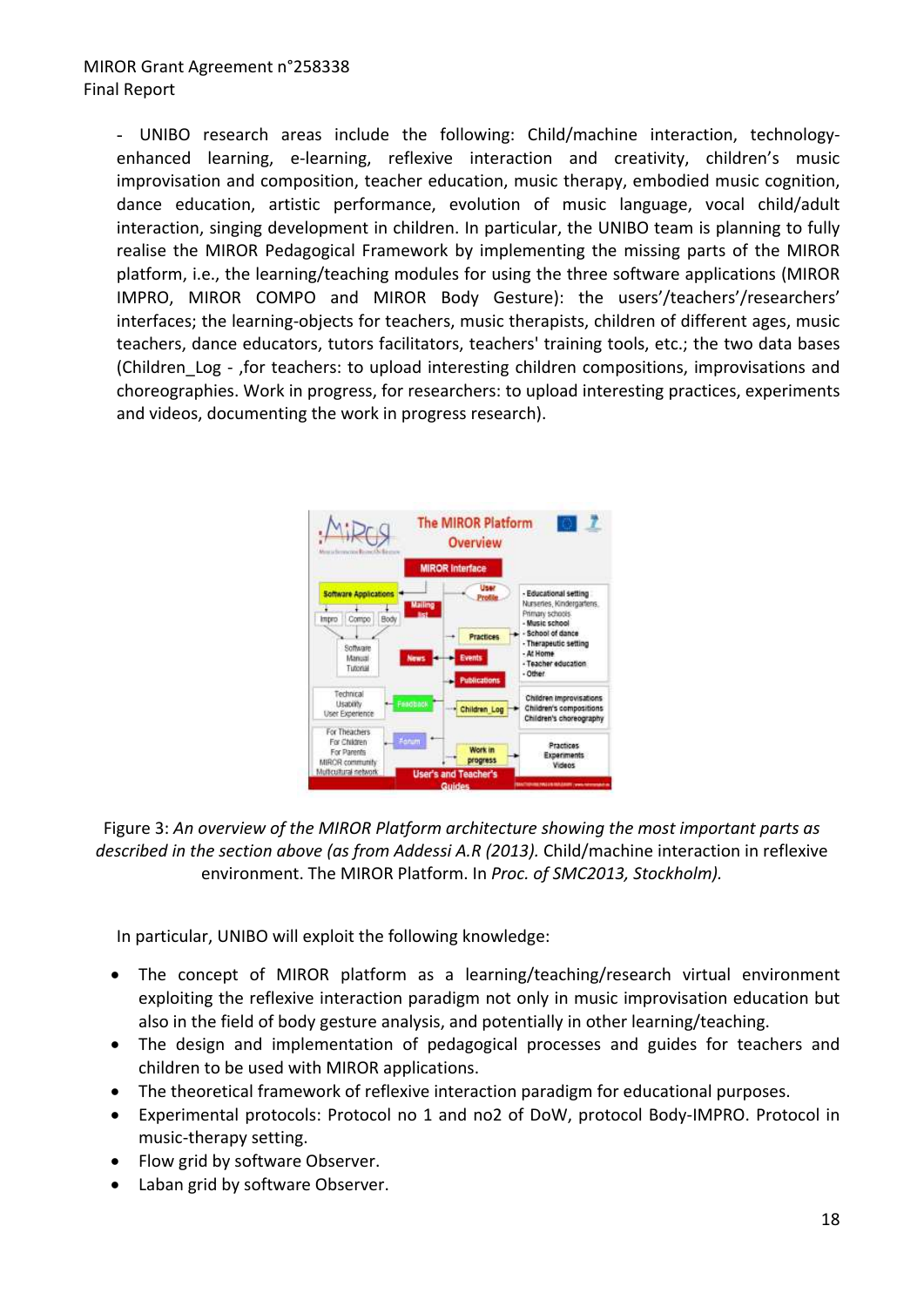- Listening grid by software Observer.
- Grid of Sound/Movement connection, for MIROR‐Body Gesture.
- Grid with Modes of Dialogue, for MIROR‐Body Gesture.
- "Duets" grid, for the observation of musical dialogue between 2 children, by software Observer.

SONY Research areas include the following:

- [ACM Computing Classification System, 1998 H.5.2.] Information interfaces and representation: User interfaces – Interaction styles, user‐centred design, auditory feedback.
- [ACM Computing Classification System, 1998] K.3.1. (Computers and education): Computer uses in education – computer assisted instruction.
- [Other sectors] Child/machine interaction; technology enhanced learning, e‐learning, reflexive pedagogy, teacher education, music therapy, embodied music cognition, performing arts, sport, score visualisation, musical software handling MIDI signal.

In particular SONY will exploit the following knowledge:

- Constrained Markov Processes: Algorithm for generating Markov chains satisfying unary constraints.
- MIROR IMPRO application: Application for real-time generation of improvisation in the style of the user.
- MIROR COMPO application: Application for off-line generation of compositions in the style of the user.
- MidiShare 32-64: real-time musical MIDI operating system, providing high level services to the field of computer music and MIDI applications.
- JGuido and GlnToGmn Libraries: Full‐fledged musical score notation display, which handles realtime, arbitrary MIDI inputs.
- "Style game" experiment: Analysis of preservation of individual musical style (principle of comparison between human and machine generated melodies).

UNIGE Research areas include the following (ACM Computing Classification System, 1998):

H.5.2. Information interfaces and representation: User interfaces – Interaction styles, user‐centred design, auditory feedback

K.3.1. (Computers and education): Computer uses in education – computer assisted instruction.

In particular, UNIGE will exploit the following knowledge:

- Annotated archive of children performing selected gestures according to different Laban's effort qualities.
- EyesWeb applications for synchronised recordings of video and mocap.
- Extensions to EyesWeb XMI making a EyesWeb platform for scientific measurements (handling of significant digits, operations with significant digits, etc).
- Techniques for extraction movement features from full‐body 3D trajectories (curvature, sphericity, and so on), developed as EyesWeb XMI modules.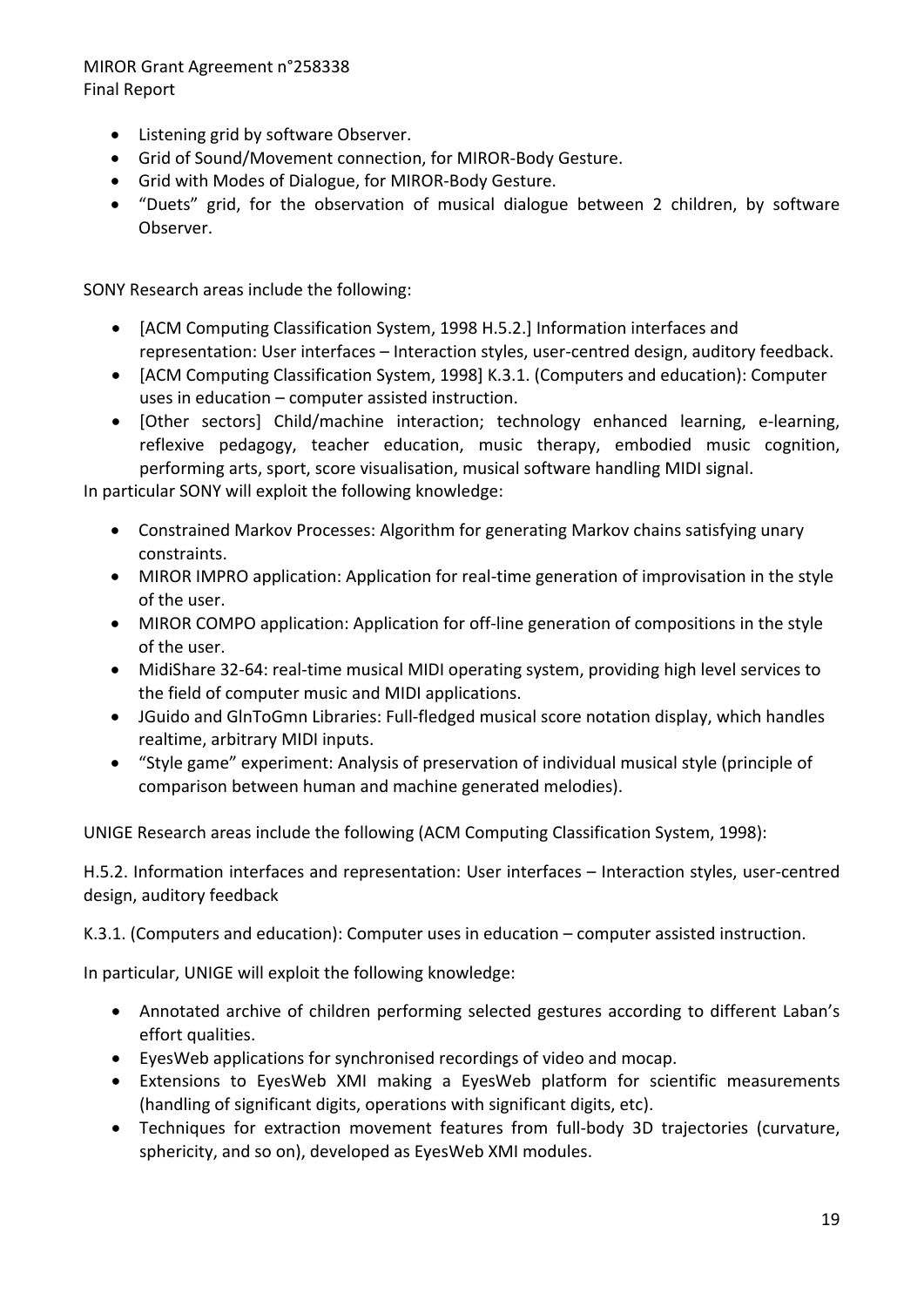- Techniques for extraction movement features from users playing a music keyboard, developed as EyesWeb XMI modules.
- Techniques for real‐time analysis of Laban's Effort on 3D full‐body mocap data, developed as EyesWeb XMI applications.
- Techniques for computation and adaption of models of the motoric behaviour of the child in terms of Laban's effort qualities, developed as EyesWeb XMI modules and applications.
- Methodology and techniques for real-time cross-modal reflexive dialogue, developed as EyesWeb XMI and MetaEyesWeb applications.
- A MetaEyesWeb template for developing applications involving cross-modal interaction with stories or non‐linear structures.

NKUA Research areas include the following: teacher music education, community music therapy, music therapy, school music education and curricula, computational music analysis, creativity. In particular:

- Designing and implementing pedagogical processes of learning to improvise for teacher education in university curricula.
- Designing and implementing community music therapy and music therapy interventions.
- Follow up studies using MIROR COMPO in schools.
- In collaboration with the Department of Psychiatry at the University of Athens, cognitive neuroscience experiments using ECT scans while using MIROR IMPRO.
- Continue developing the methodology and system for the computational music analysis of MIROR IMPRO (PhD thesis of Antonis Alexakis).
- Possible book publication

#### *4.1.6. The address of the project public website*

Relevant information and updates about the MIROR activity can be found at the project URL:

#### www.mirorproject.eu

**The MIROR newsletter** will be sent periodically in order to update the MIROR community about the last and near future events, studies, results, proposals, and publications. You can subscribe to the MIROR newsletter by means the project URL.

**The MIROR wiki‐portal** has been activated: http://mirorwiki.eu.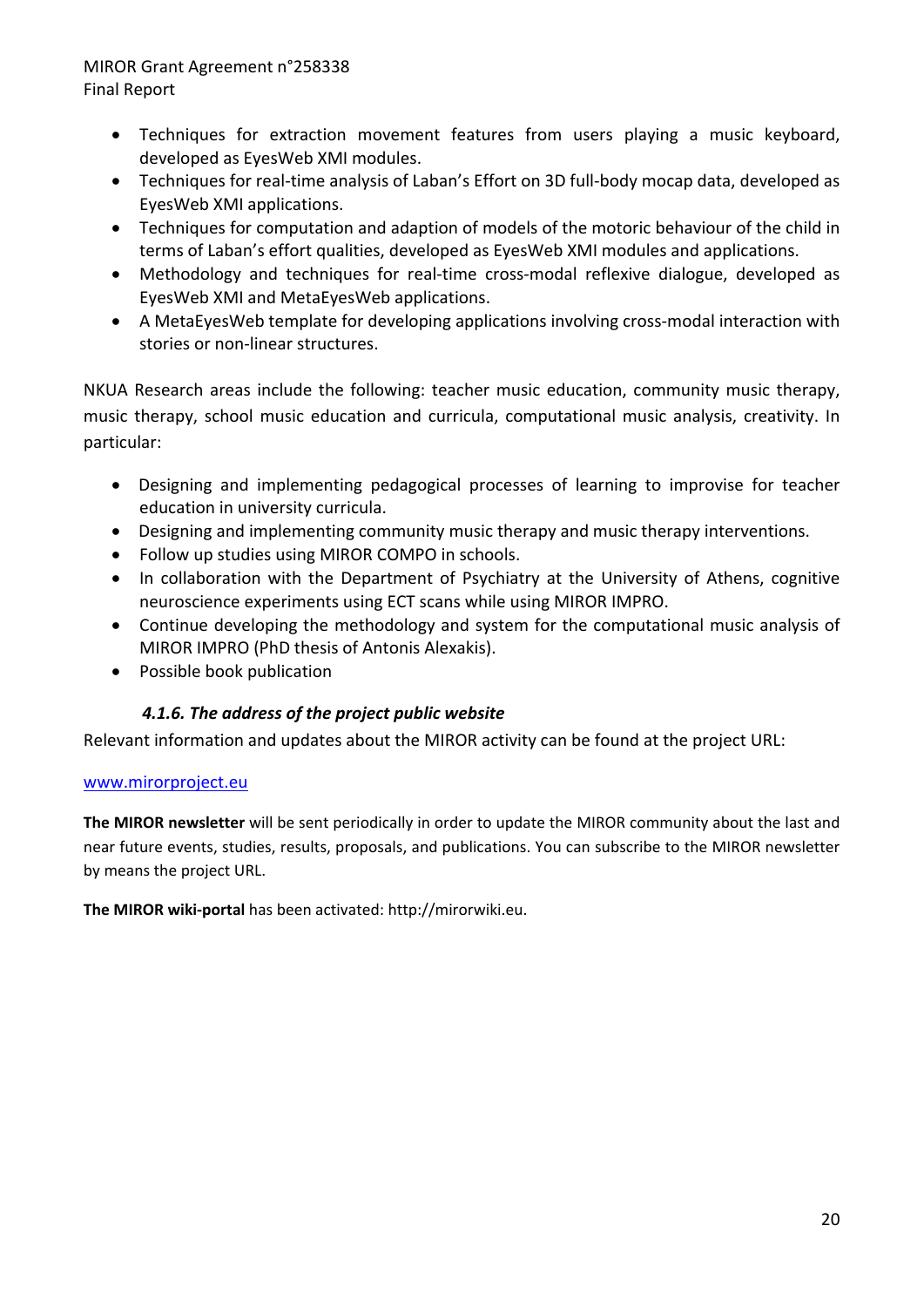#### **4.2 Use and dissemination of foreground**

#### **Section A (public)**

The list of scientific publications is summarised in the following table.

|                | TEMPLATE A1: LIST OF SCIENTIFIC (PEER REVIEWED) PUBLICATIONS                                                       |                 |                                          |                                            |           |                         |                            |                   |                                                         |                                                                                   |  |  |  |
|----------------|--------------------------------------------------------------------------------------------------------------------|-----------------|------------------------------------------|--------------------------------------------|-----------|-------------------------|----------------------------|-------------------|---------------------------------------------------------|-----------------------------------------------------------------------------------|--|--|--|
| NO.            | Title                                                                                                              | Main author     | Title of the periodical<br>or the series | Num<br>ber,<br>date<br>or<br>frequ<br>ency | Publisher | Place of<br>publication | Year of<br>publicatio<br>n | Relevant<br>pages | Permanent<br>identifiers <sup>8</sup><br>(if available) | Is/Wil<br>l open<br>acces<br>$s^9$<br>provi<br>ded<br>to this<br>public<br>ation? |  |  |  |
| $\mathbf{1}$   | Exploring turn-taking<br>in children's<br>interaction with a new<br>music technology.                              | Wallerstedt, C. | He Kupu                                  | 2(5)                                       |           |                         | 2011                       | $20 - 31$         |                                                         | yes                                                                               |  |  |  |
| $\overline{2}$ | 'Here comes the<br>sausage': An empirical<br>study of children's<br>verbal communication<br>during a collaborative | Wallerstedt, C. | <b>Music Education</b><br>Research       |                                            | Routledge |                         | 2013                       |                   | DOI:10.1080<br>/14613808.2<br>013.812626                | no                                                                                |  |  |  |

 ${}^8$  A permanent identifier should be a persistent link to the published version full text if open access or abstract if article is pay per view) or to the final manuscript accepted for publication (link to article in repository).

 $^9$ Open Access is defined as free of charge access for anyone via Internet. Please answer "yes" if the open access to the publication is already established and also if the embargo period for open access is not yet over but you intend to establish open access afterwards.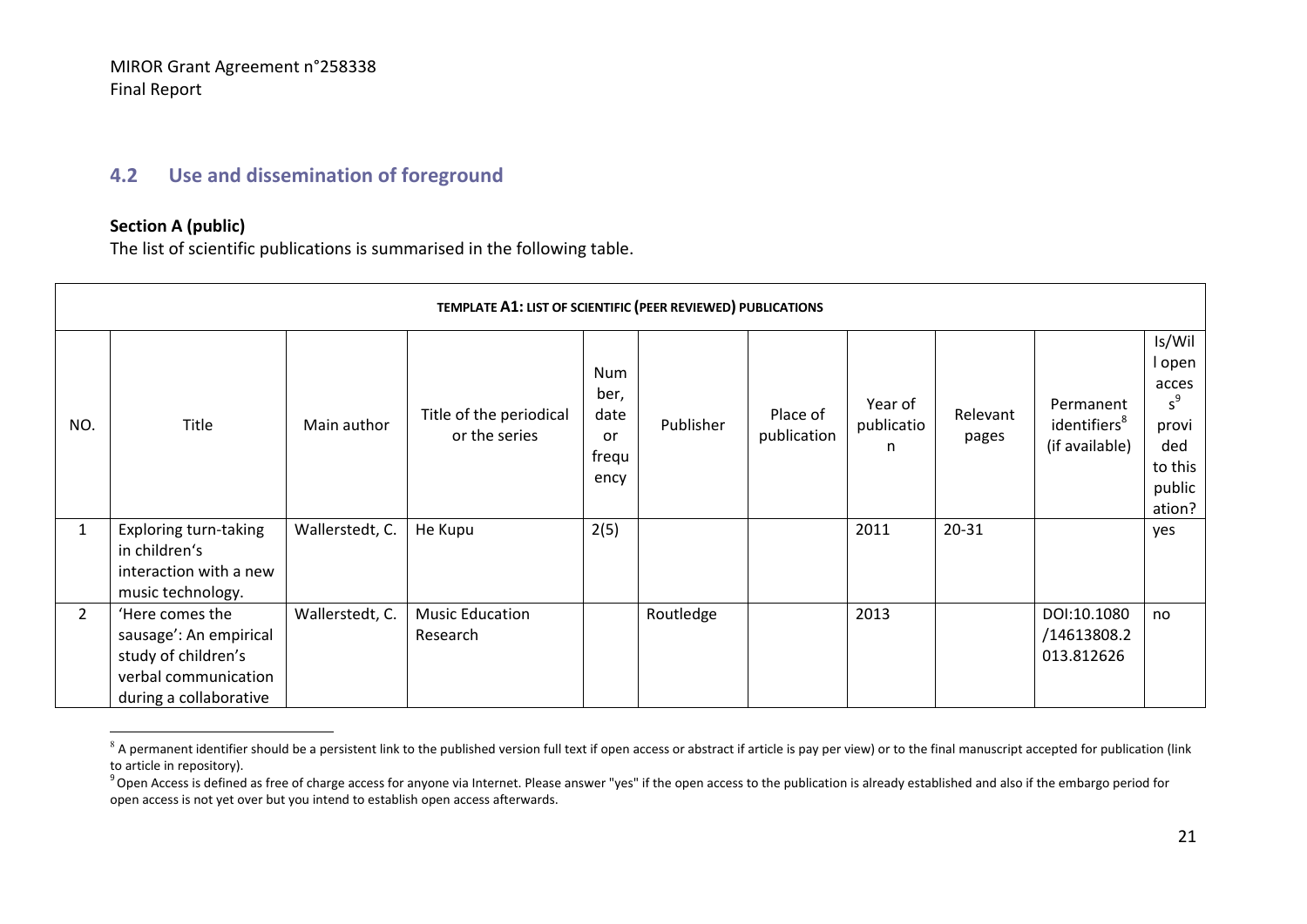|                | music-making activity       |                                   |                                            |         |                    |          |                            |     |
|----------------|-----------------------------|-----------------------------------|--------------------------------------------|---------|--------------------|----------|----------------------------|-----|
| $\overline{3}$ | Experiencing and            | Wallerstedt, C.                   | <b>International Journal</b>               | Emerald |                    | Accepted |                            | no  |
|                | creating contrasts in       |                                   | for Lesson and                             |         |                    | /2014    |                            |     |
|                | music                       |                                   | Learning studies                           |         |                    |          |                            |     |
| $\overline{4}$ | 'A computational            | Alexakis, A.,                     | <b>Sound and Music</b>                     |         | Stockholm,         | 2013     | http://smcne               | yes |
|                | method for exploring        | Khatchatourov                     | Computing (SMC)                            |         | Sweden             |          | twork.org/re               |     |
|                | musical creativity          | , A.,                             | Conference                                 |         |                    |          | sources/smc                |     |
|                | development'                | Triantafyllaki,                   | Proceedings                                |         |                    |          | papers                     |     |
|                |                             | A. &                              |                                            |         |                    |          | (when                      |     |
|                |                             | Anagnostopou                      |                                            |         |                    |          | available)                 |     |
|                |                             | lou, C.                           |                                            |         |                    |          |                            |     |
| 5              | A Computational             | Anagnostopou                      | E.Cambouropoulos et                        |         | <b>Thessalonik</b> | 2012     | http://icmpc               | yes |
|                | Method for the              | Iou, C.,                          | al (eds) Proceedings of<br>the ICMPC-ESCOM |         | i, Greece          |          |                            |     |
|                | Analysis of Musical         | Alexakis, A. &<br>Triantafyllaki, | International                              |         |                    |          | escom2012.<br>web.auth.gr/ |     |
|                | Improvisations by           | Α.                                | Conference,                                |         |                    |          | ?q=node/67                 |     |
|                | Young Children and          |                                   |                                            |         |                    |          |                            |     |
|                | <b>Psychiatric Patients</b> |                                   |                                            |         |                    |          |                            |     |
|                | with No Musical             |                                   |                                            |         |                    |          |                            |     |
|                | Background.                 |                                   |                                            |         |                    |          |                            |     |
|                |                             |                                   |                                            |         |                    |          |                            |     |
| 6              | The Reflexion of            | Dakovanou, X.,                    | E.Cambouropoulos et                        |         | Thessalonik        | 2012     | http://icmpc               | yes |
|                | Psychiatric                 | Anagnostopou                      | al (eds) Proceedings of                    |         | i, Greece          |          |                            |     |
|                | Semiology on Musical        | $Iou, C, 8$                       | the ICMPC-ESCOM                            |         |                    |          | escom2012.                 |     |
|                | Improvisation: A case       | Triantafyllaki,                   | International                              |         |                    |          | web.auth.gr/               |     |
|                | study of a patient          | А.                                | Conference,                                |         |                    |          | $?q = node/67$             |     |
|                | diagnosed with              |                                   |                                            |         |                    |          |                            |     |
|                | <b>Obsessive Compulsive</b> |                                   |                                            |         |                    |          |                            |     |
|                |                             |                                   |                                            |         |                    |          |                            |     |
|                | Disorder.                   |                                   |                                            |         |                    |          |                            |     |
|                |                             |                                   |                                            |         |                    |          |                            |     |
| 7              | An Exploratory Study        | Triantafyllaki,                   | E.Cambouropoulos et                        |         | Thessalonik        | 2012     | http://icmpc               | yes |
|                | of Young                    | A.,                               | al (eds) Proceedings of                    |         | i, Greece          |          |                            |     |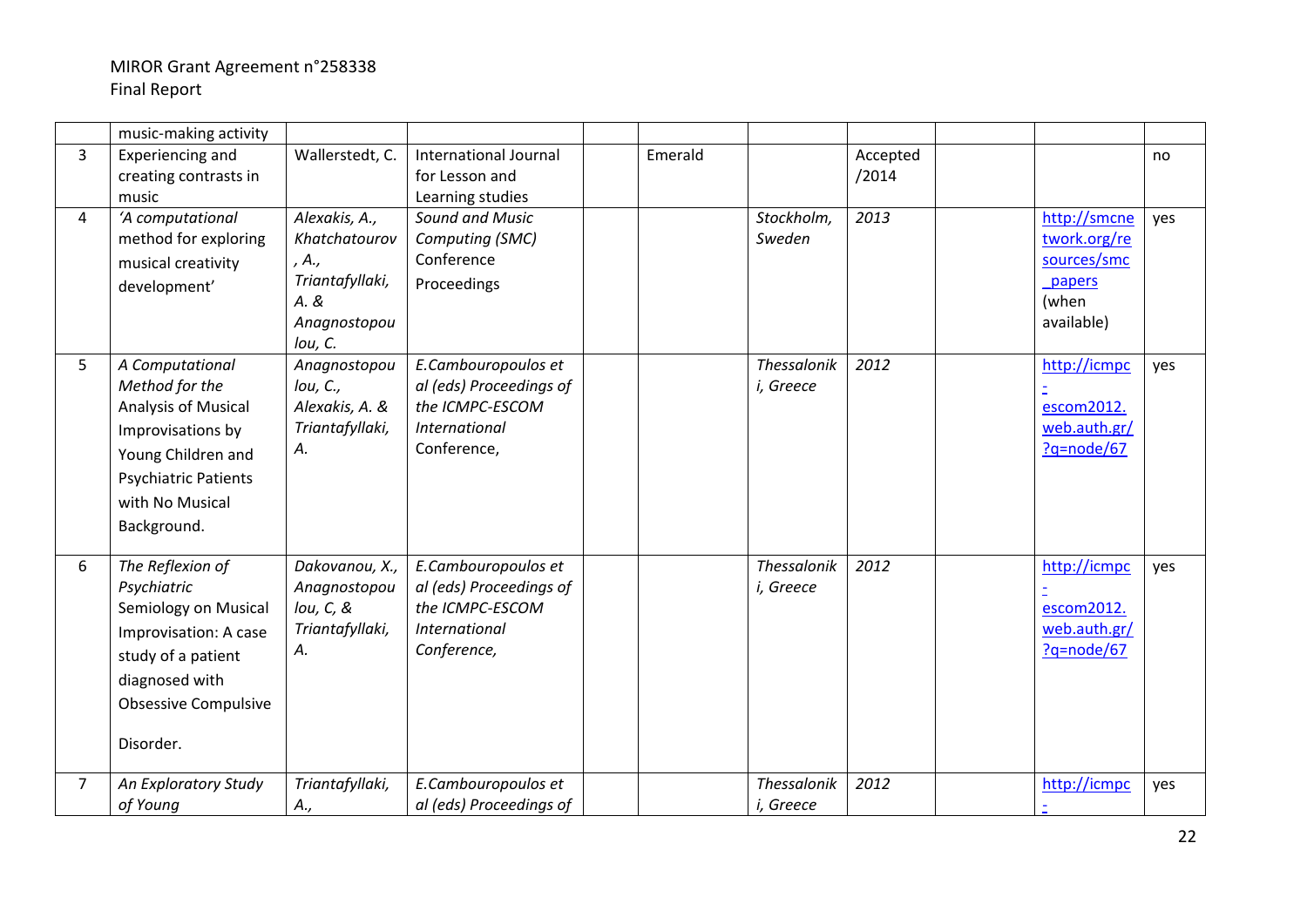|    | Children's<br>Technology-Enabled<br>Improvisations.                                              | Anagnostopou<br>lou, C. &<br>Alexakis, A.                       | the ICMPC-ESCOM<br>International<br>Conference, |  |                   |      | escom2012.<br>web.auth.gr/<br>?q=node/67                                                                                                                                                                                 |     |
|----|--------------------------------------------------------------------------------------------------|-----------------------------------------------------------------|-------------------------------------------------|--|-------------------|------|--------------------------------------------------------------------------------------------------------------------------------------------------------------------------------------------------------------------------|-----|
| 8  | Is it playing my tune?<br>Young pianists<br>improvising with<br>reflexive<br>music technology.   | Rowe, V. &<br>Triantafyllaki,<br>А.                             | <b>RIME Conference</b><br>Proceedings           |  | Exeter,<br>Greece | 2012 | http://socials<br>ciences.exet<br>er.ac.uk/med<br>ia/university<br>ofexeter/coll<br>egeofsocialsc<br>iencesandint<br>ernationalstu<br>dies/educati<br>on/research/<br>rime/RIME<br>Abstracts&S<br>ummaries Fi<br>nal.pdf | yes |
| 9  | Young pianists<br>exploring<br>improvisation using<br>interactive music<br>technology            | Rowe, V.,<br>Triantafyllaki,<br>A. &<br>Anagnostopou<br>lou, C. | Submitted to IJME<br>(under review)             |  |                   |      |                                                                                                                                                                                                                          |     |
| 10 | Learning about<br>Composing in a Greek<br>Primary School using<br><b>New Music</b><br>Technology | Triantafyllaki,<br>A &<br>Anagnostopou<br>lou                   | In preparation                                  |  |                   |      |                                                                                                                                                                                                                          |     |
| 11 | Analysing children's<br>keyboard<br>improvisations                                               | Anagnostopou<br>Iou, C.,<br>Alexakis, A.,                       | In preparation<br>for JNMR                      |  |                   |      |                                                                                                                                                                                                                          |     |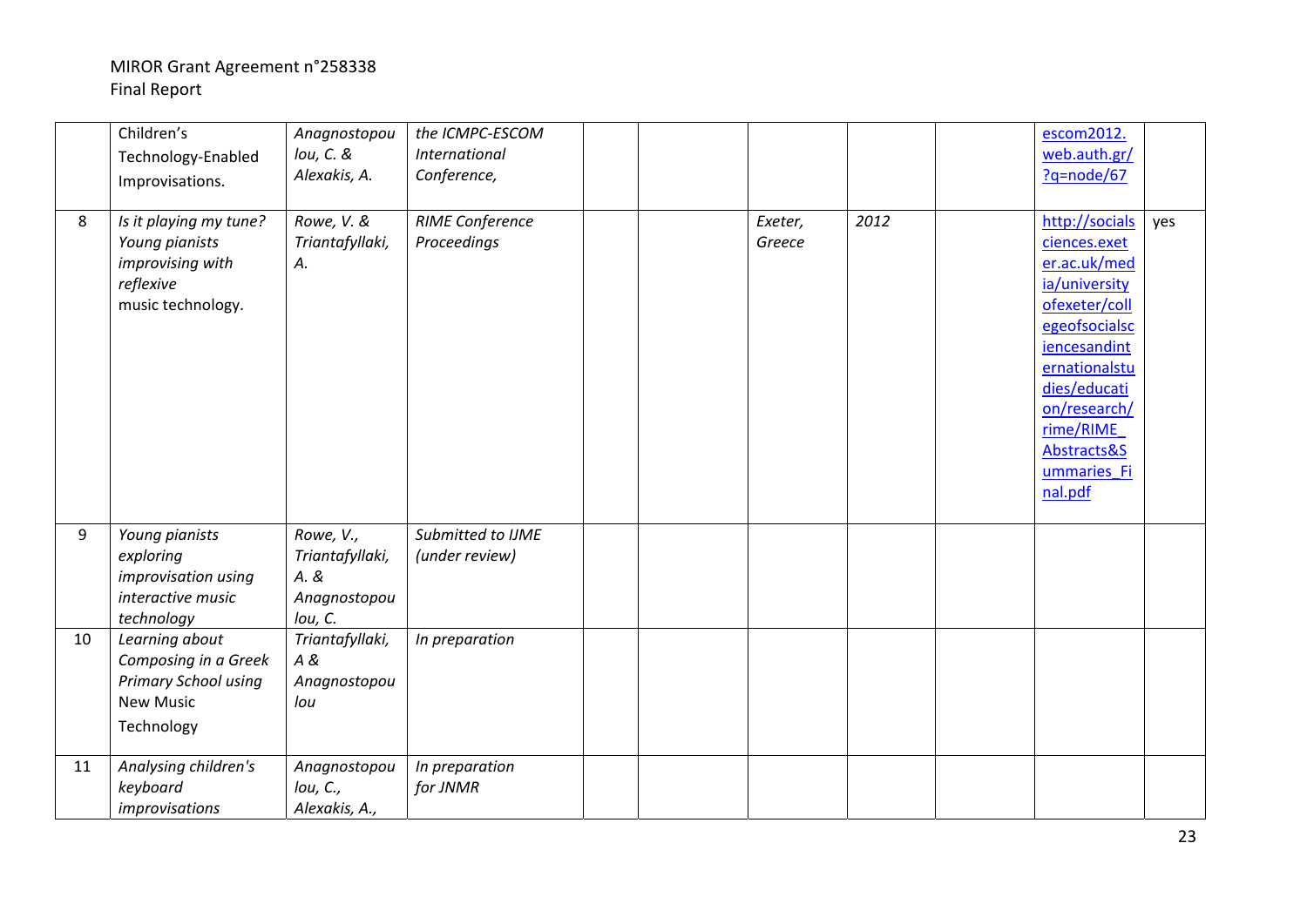|    |                                                                                                        | Triantafyllaki,<br>A. and Pachet<br>F.         |                                                                                            |  |                     |                  |                     |                                                                                                 |     |
|----|--------------------------------------------------------------------------------------------------------|------------------------------------------------|--------------------------------------------------------------------------------------------|--|---------------------|------------------|---------------------|-------------------------------------------------------------------------------------------------|-----|
| 12 | Finite-Length Markov<br>Processes with<br><b>Constraints</b>                                           | Pachet, F.,<br>Roy, P.,<br>Barbieri, G.        | Proceedings of the<br>22nd International<br>Joint Conference on<br>Artificial Intelligence |  | Barcelona,<br>Spain | <b>July 2011</b> | 635-642             | http://www.<br>csl.sony.fr/bi<br>bdetails.php<br>?reference=p<br>achet:11b                      | yes |
| 13 | Markov constraints:<br>steerable generation<br>of Markov sequences.                                    | Pachet, F. and<br>Roy, P.                      | Constraints                                                                                |  |                     | March<br>2011    | $16(2):148-$<br>172 |                                                                                                 |     |
| 14 | MIROR IMPRO and<br>COMPO Software: the<br><b>User Guide</b>                                            | Khatchatourov<br>, A. Pachet, F.               | Sony Computer<br>Science Laboratory<br>Paris                                               |  |                     | <b>July 2013</b> |                     | The JGuido<br>Library: Real-<br><b>Time Score</b><br>Notation<br>from Raw<br><b>MIDI Inputs</b> | yes |
| 15 | The JGuido Library:<br>Java API.                                                                       | Fober, D.,<br>Pachet, F.                       | Sony Computer<br>Science Laboratory<br>Paris                                               |  |                     | <b>July 2013</b> |                     | http://www.<br>csl.sony.fr/d<br>ownloads/pa<br>pers/2013/fo<br>ber-13b.pdf                      | yes |
| 16 | The JGuido Library:<br><b>Real-Time Score</b><br><b>Notation from Raw</b><br><b>MIDI Inputs</b>        | Fober, D.,<br>Kilian, J.F.,<br>Pachet, F.      | Sony Computer<br>Science Laboratory<br>Paris                                               |  |                     | <b>July 2013</b> |                     | http://www.<br>csl.sony.fr/bi<br>bdetails.php<br>?reference=f<br>ober:13a                       | yes |
| 17 | <b>FLOW</b><br>GRID: A<br><b>THE</b><br>Technique<br>for<br>Observing<br>and<br>Measuring<br>Emotional | Addessi, A.R.,<br>Ferrari, L.,<br>Carugati, F. | Journal of New Music<br>Research                                                           |  |                     | Forthcom<br>ing  |                     |                                                                                                 |     |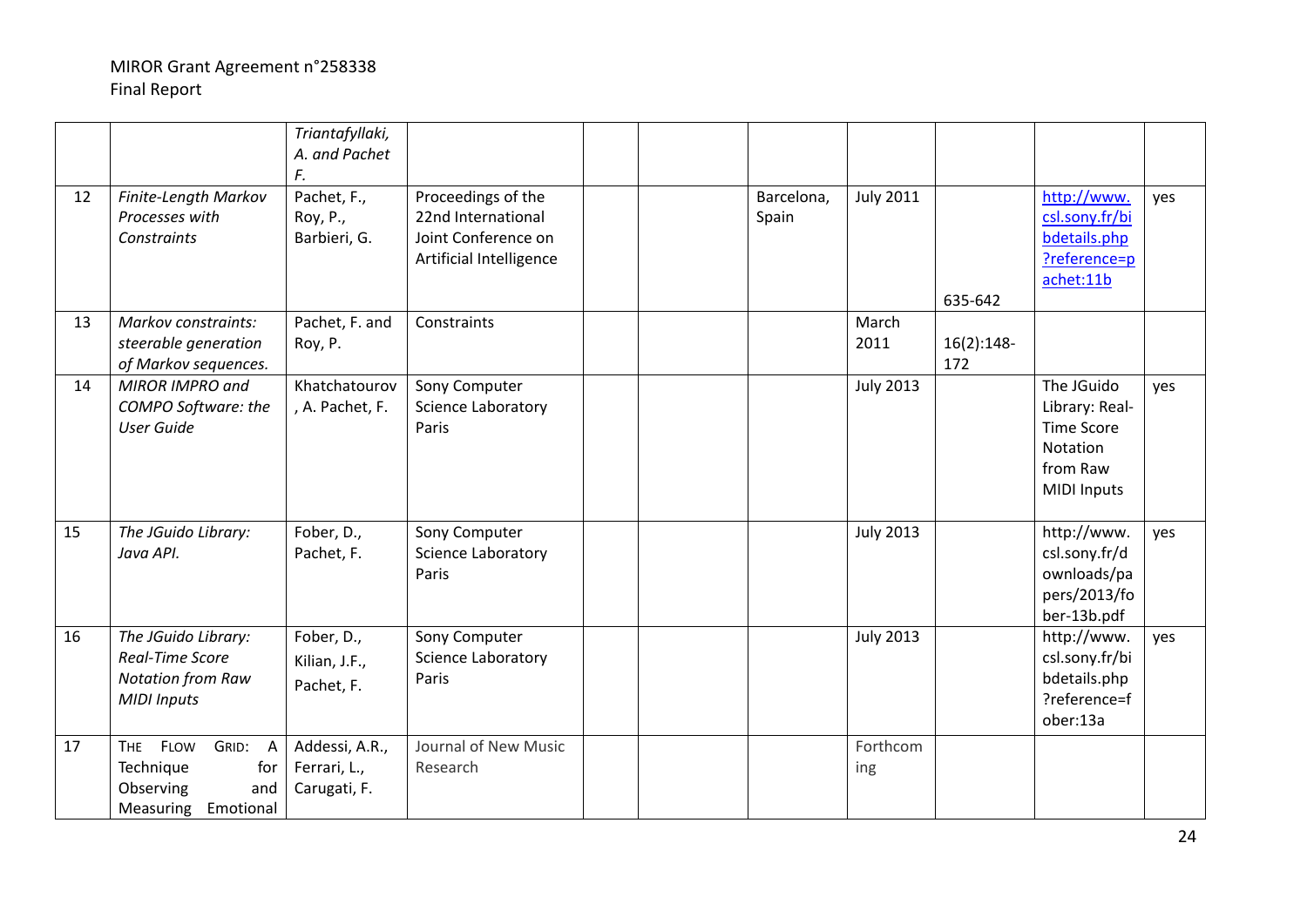|    | Children<br>in<br>State<br>Interacting with a Flow<br>Machine                                                           |                               |                                                                                                                                                                                           |            |                                   |                 |         |                                                                                                          |     |
|----|-------------------------------------------------------------------------------------------------------------------------|-------------------------------|-------------------------------------------------------------------------------------------------------------------------------------------------------------------------------------------|------------|-----------------------------------|-----------------|---------|----------------------------------------------------------------------------------------------------------|-----|
| 18 | Founding a systematic<br>perspective of the<br>reflexive<br>interaction<br>paradigm. From Echo<br>to the mirror neurons | Addessi, A.R.                 | Psychomusicology                                                                                                                                                                          |            |                                   | Forthcom<br>ing |         |                                                                                                          |     |
| 19 | A new way to play<br>music together: The<br>continuator in<br>the<br>classroom                                          | Ferrari, L.,<br>Addessi, A.R. | International Journal<br>of Music Education<br>(Practice)                                                                                                                                 |            |                                   | In print        |         |                                                                                                          |     |
| 20 | Child/machine<br>interaction in reflexive<br>environment.<br><b>The</b><br>MIROR platform                               | Addessi, A.R.                 | In R. Bresin, (Ed).<br>Proceedings of the<br>Sound and Music<br>Computing<br>Conference 2013                                                                                              | Stockholm  | Logos<br>Verlag<br>berlin<br>GmbH | 2013            | 95-102  | http://www.<br>mirorproject.<br>eu/content/<br>docup/SMAC<br>SMC2013_A<br>ddessi.pdf                     | yes |
| 21 | Early exploration of<br>digital sound: Two-<br>three year old children<br>interacting with the<br><b>MIROR IMPRO</b>    | Ferrari L.,<br>Addessi, A.R.  | In J. Pitt and J. Retra<br>(Eds), MERYC2013.<br>Proceedings of the $6^{th}$<br>Conference of the<br>European Network of<br><b>Music Educators and</b><br>Researchers of Young<br>Children | The Hague: | Gehrels<br>Muziekedu<br>catie     | 2013            | 359-368 | http://www.<br>mirorproject.<br>eu/content/<br>docup/Ferrar<br>i&Addessi_M<br>ERYC2013.pd<br>$\mathbf f$ | yes |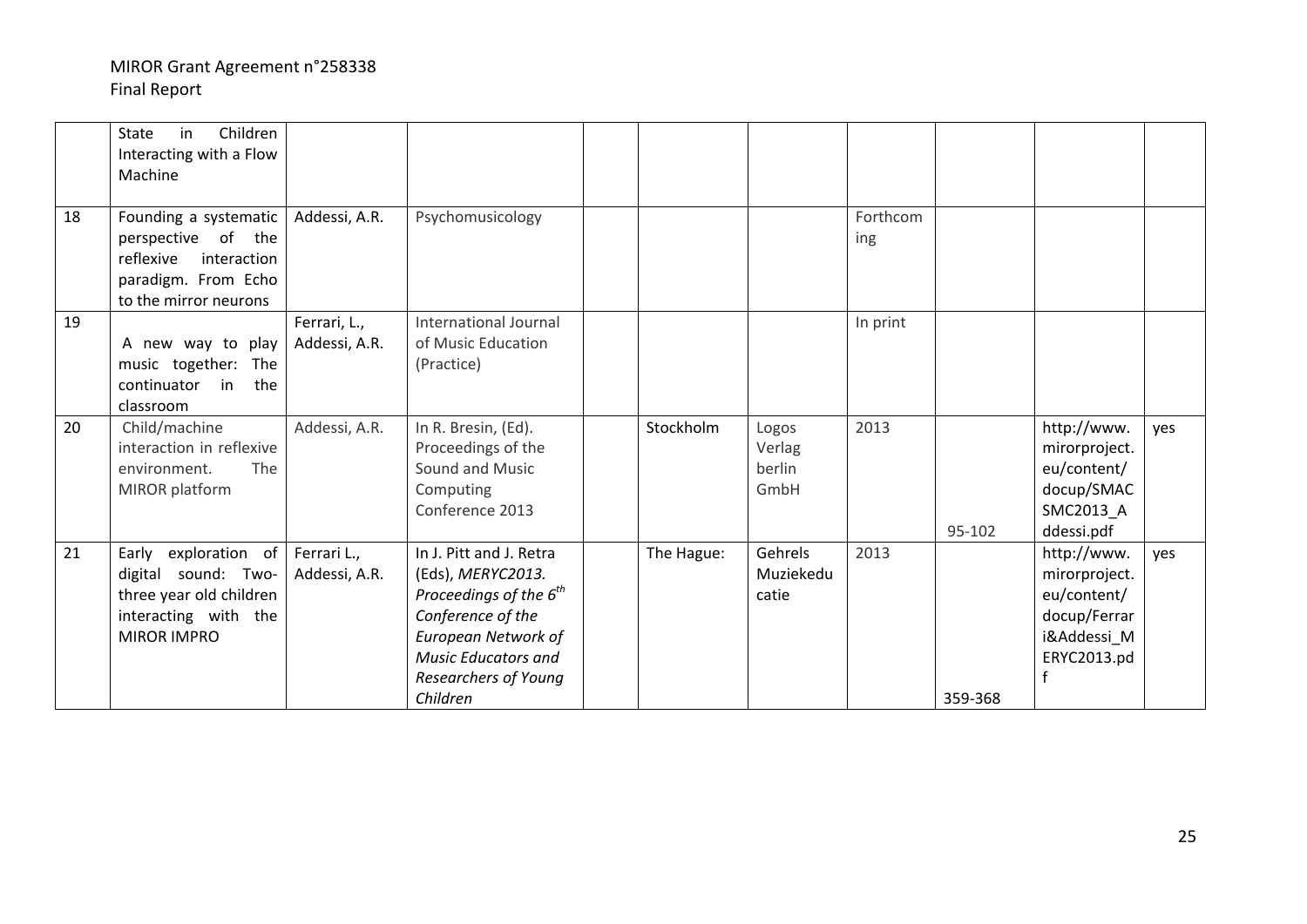| $\overline{22}$ | The<br>MIROR-Body<br>Gesture: Designing a<br>reflexive system for<br>children. A pilot study<br>Laban's<br>Effort<br>on<br>features    | Addessi, A.R.,<br>Cardoso de<br>Arujo, R.,<br>Maffioli, M.,<br>Regazzi, F., &<br>Volpe, G.,<br>Mazarino, B,<br>VArni, G: | In V.C. Marques & M.<br>Moreira (Eds), Anais<br>do IX Simpósio de<br>cognição e artes<br>musicais<br>(internacional                                                                | Belém, Brazil                | Escola de<br>Musica da<br>Universida<br>de Federal<br>du Pará, | 2013 |          |                                                                                                                                       | yes |
|-----------------|----------------------------------------------------------------------------------------------------------------------------------------|--------------------------------------------------------------------------------------------------------------------------|------------------------------------------------------------------------------------------------------------------------------------------------------------------------------------|------------------------------|----------------------------------------------------------------|------|----------|---------------------------------------------------------------------------------------------------------------------------------------|-----|
| 23              | Children's<br>musical<br>improvisation in an<br>interactive/reflexive<br>musical context                                               | Cardoso De<br>Araujo, R.,<br>Addessi, A.R.,                                                                              | In V.C. Marques & M.<br>Moreira (Eds), Anais<br>do IX Simpósio de<br>cognição e artes<br>musicais<br><i>(internacional</i>                                                         | Belém, Brazil                | Escola de<br>Musica da<br>Universida<br>de Federal<br>du Pará, | 2013 | 21-31    | http://www.<br>mirorproject.<br>eu/content/<br>docup/SimCa<br>m_CArdoso%<br>20Addessi,%<br>202013.Defi<br>nit.pdf                     | yes |
| 24              | Observing<br>Flow<br>in<br>child/music<br>machine<br>interaction.                                                                      | Addessi, A.R.,<br>Ferrari, L.                                                                                            | In A.J. Spink, et Al.<br>(Eds), Proceedings of<br>8th International<br>Conference on<br>Methods and<br>Techniques in<br><b>Behavioral Research</b><br>(Measuring Behavior<br>2012) | Utrecht, The<br>Netherlands, |                                                                | 2012 | 324-327  | http://www.<br>mirorproject.<br>eu/content/<br>docup/Addes<br>si, Ferrari, Car<br>ugati_Measu<br>ring_Behavio<br>r_Conferenc<br>e.pdf | yes |
| 25              | Echo<br>the<br>to<br>From<br>mirror<br>neurons:<br>Founding a systematic<br>perspective of the<br>reflexive<br>interaction<br>paradigm | Addessi, A.R.                                                                                                            | In E. Cambouropoulos,<br>C. Tsougras, P.<br>Mavromatis, & K.<br>Pastiadis (Eds.),<br>Proceedings of the<br>12nd ICMPC and the<br><b>8th Triennial</b><br>Conference of ESCOM       | Thessaloniki,<br>Greece,     |                                                                | 2012 | $9 - 19$ | http://www.<br>mirorproject.<br>eu/content/<br>docup/ICMP<br>$C -$<br><b>ESCOM2012</b><br>Reflexive%2<br>Ointeraction.                | yes |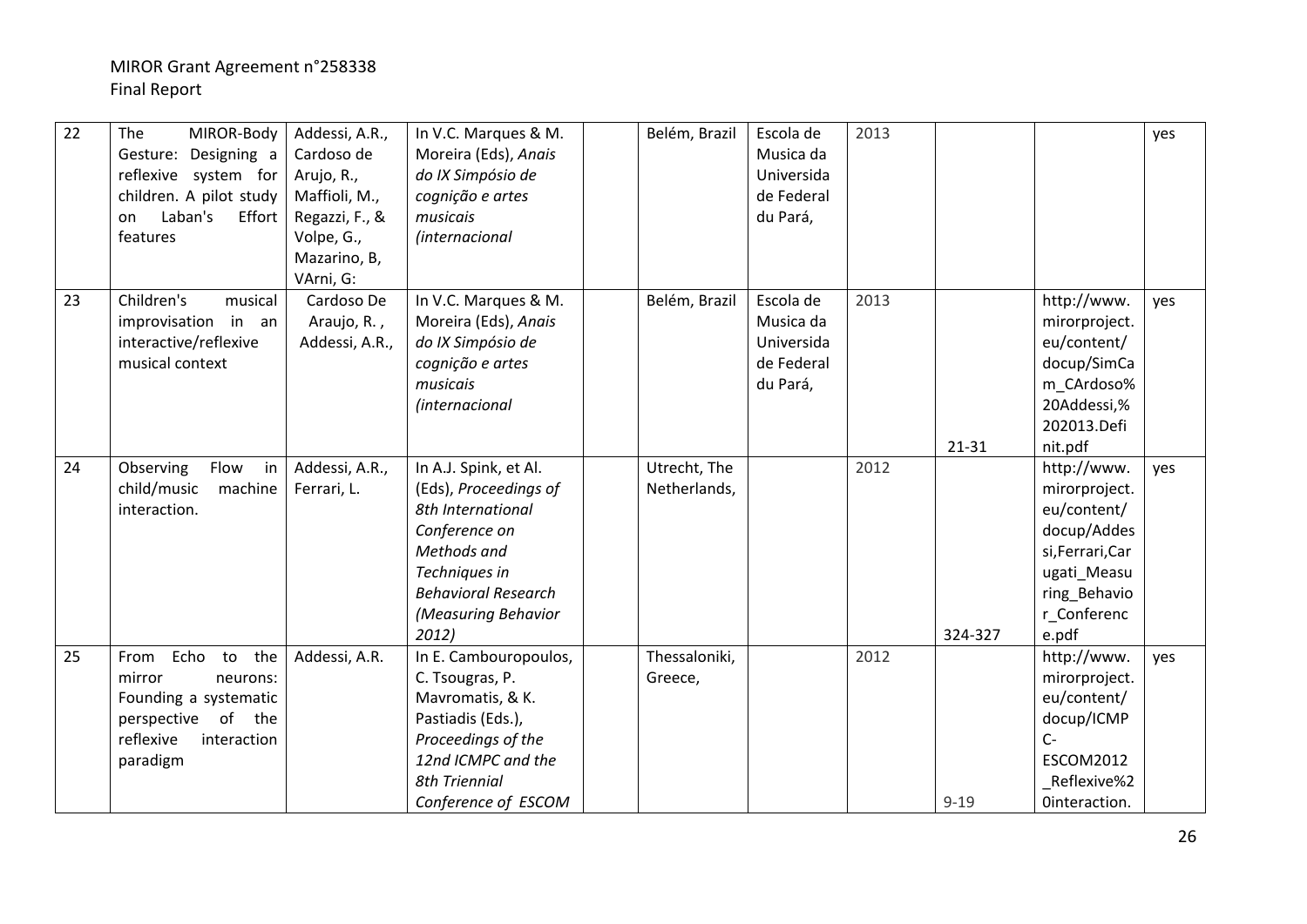|    |                                                                                                                                             |                                                          |                                                                                                                                                                                           |                          |                                                                                    |      |           | pdf                                                                                                      |     |
|----|---------------------------------------------------------------------------------------------------------------------------------------------|----------------------------------------------------------|-------------------------------------------------------------------------------------------------------------------------------------------------------------------------------------------|--------------------------|------------------------------------------------------------------------------------|------|-----------|----------------------------------------------------------------------------------------------------------|-----|
| 26 | Children<br>observing<br>measuring the<br>and<br>flow emotional state<br>in children interacting<br>the<br>with<br><b>MIROR</b><br>platform | Addessi, A.R.,<br>Ferrari, L.,<br>Carugati, F.           | In E. Cambouropoulos,<br>C. Tsougras, P.<br>Mavromatis, & K.<br>Pastiadis (Eds.),<br>Proceedings of the<br>12nd ICMPC and the<br><b>8th Triennial</b><br>Conference of ESCOM              | Thessaloniki,<br>Greece, |                                                                                    | 2012 | $20 - 30$ | http://www.<br>mirorproject.<br>eu/content/<br>docup/ICMP<br>$C-$<br><b>ESCOM2012</b><br>Flow.pdf        | yes |
| 27 | Children music-making<br>with<br>interactive<br>reflexive technology. A<br>case study of spiral<br>method<br>of<br>specification            | Addessi, A.R.,<br>Volpe, G.,<br>Varni, G.,<br>Newman, S. | eChallenges e-2012<br>Conference<br>Proceedings                                                                                                                                           | Lisbon,<br>Portugal      | IIMC-<br>Internation<br>al<br>Infromatio<br>n<br>Manageme<br>nt<br>Corporatio<br>n | 2012 | $1 - 13$  | http://www.<br>mirorproject.<br>eu/content/<br>docup/eChall<br>enges2012_<br>Addessi%20e<br>t%20Alpdf    | yes |
| 28 | The MIROR Project.                                                                                                                          | Addessi, A.R.,<br>Volpe, G.                              | In C. Delgados Kloos et<br>Al. (Eds), Towards<br>Ubiquitous Learning.<br>Proceedings of the<br>Sixth European<br>Conference on<br><b>Technology Enhanced</b><br>Learning (EC-TEL<br>2011) |                          | Springer<br>Verlag                                                                 | 2011 | 15-28     | http://www.<br>mirorproject.<br>eu/content/<br>docup/MIRO<br>R_at_EC-<br>TEL2011-<br>Proocedings.<br>pdf | yes |
| 29 | The MIROR Project:<br>Music<br>interaction<br>relaying on reflexion.                                                                        | Addessi, A.R.,<br>Ferrari L.,<br>Young S.                | In S. Young (Ed.),<br>MERYC2011.<br>Proceedings                                                                                                                                           | Helsinki,<br>Finland     |                                                                                    | 2011 | $27 - 32$ | http://www.<br>mirorproject.<br>eu/content/<br>docup/MIRO<br>R_at_MERYC<br>2011.pdf                      | yes |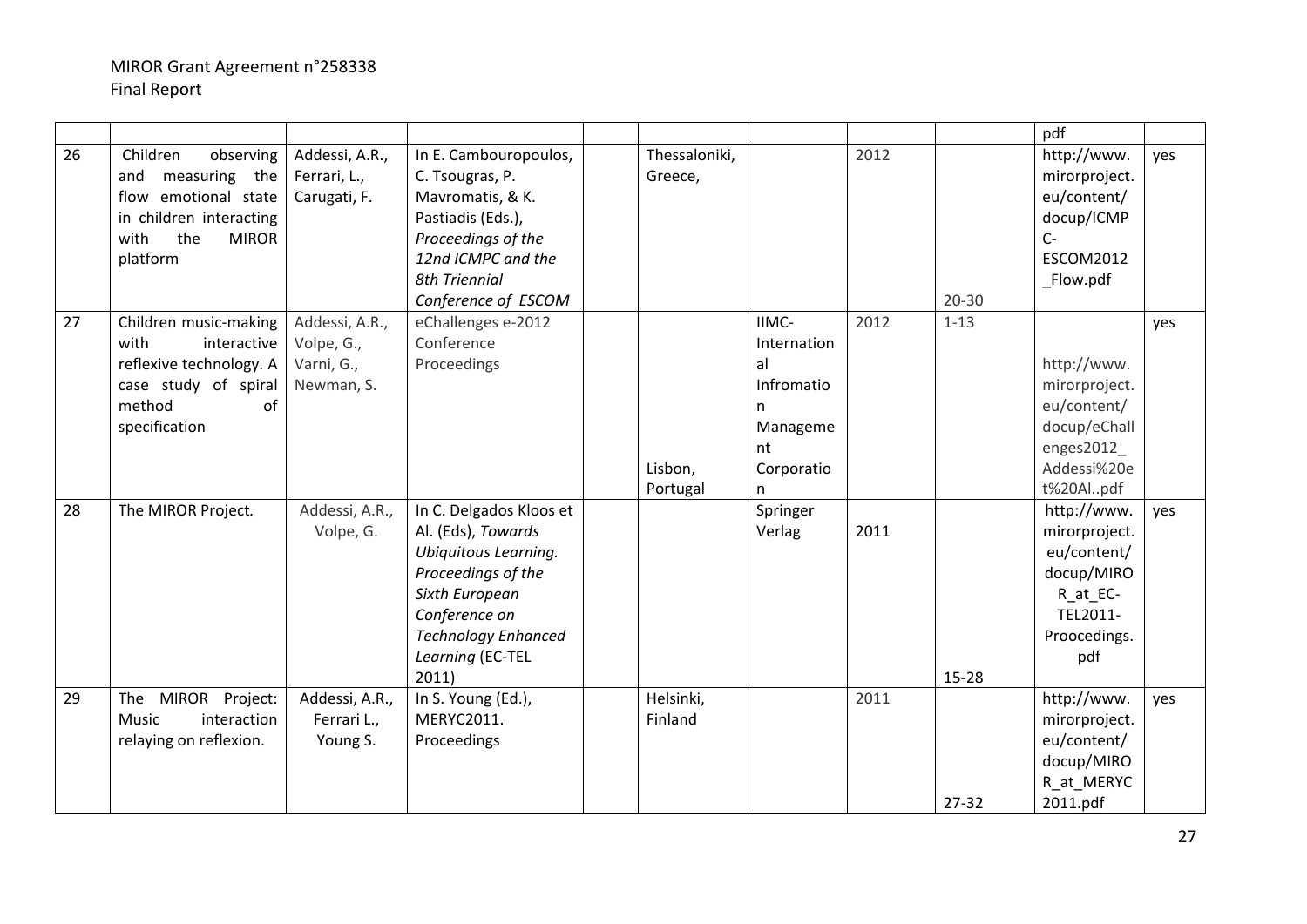| 30 | The MIROR Project                                                                                                                                                                           | Addessi A.R.,<br>Ferrari                                    | In T. Minerva & L.<br>Colazzo (eds), 7th<br><b>Congresso Nazionale</b><br>della Società Italiana<br>di e-Learning (SIEL) | Reggio Emilia | L'Edizioni | 2011 | $15 - 25$ | http://www.<br>mirorproject.<br>eu/content/<br>docup/MIRO<br>R_at%208Sle<br>$-L.2011.pdf$ | yes |
|----|---------------------------------------------------------------------------------------------------------------------------------------------------------------------------------------------|-------------------------------------------------------------|--------------------------------------------------------------------------------------------------------------------------|---------------|------------|------|-----------|-------------------------------------------------------------------------------------------|-----|
| 31 | the<br>reflexive<br>Does<br>interaction<br>enhance<br>musical dialogue and<br>creativity? The MIROR<br>Platform<br>the<br>at<br>beginning stages of<br>learning<br>musical<br>improvisation | Addessi,<br>Anelli, Benghi                                  | In preparation                                                                                                           |               |            |      |           |                                                                                           |     |
| 32 | Children dancing with<br>MIROR IMPRO. Does<br>reflexive<br>the<br>interaction<br>enhance<br>movement creativity?                                                                            | Addessi A.R.,<br>Anelli F.,<br>Maffioli M.                  | In preparation                                                                                                           |               |            |      |           |                                                                                           |     |
| 33 | MIROR focus group.<br>Exploring<br>relfexive<br>technologies<br>with<br>university students of<br>educational sciences                                                                      | Addessi A.R.,<br>Anelli F.,<br>Bonfiglioli L.,<br>Romagnoli | In preparation                                                                                                           |               |            |      |           |                                                                                           |     |
| 34 | Music technology in<br>music therapy with<br>children. A pilot study<br>the<br>with<br><b>MIROR</b><br>platform, an adaptive<br>system based on the<br>reflexive<br>interaction<br>paradigm | Bonfiglioli L.,<br>Addessi A. R.                            | In preparation                                                                                                           |               |            |      |           |                                                                                           |     |
| 35 | Embodied<br>music                                                                                                                                                                           | Anelli F.,                                                  | In preparation                                                                                                           |               |            |      |           |                                                                                           |     |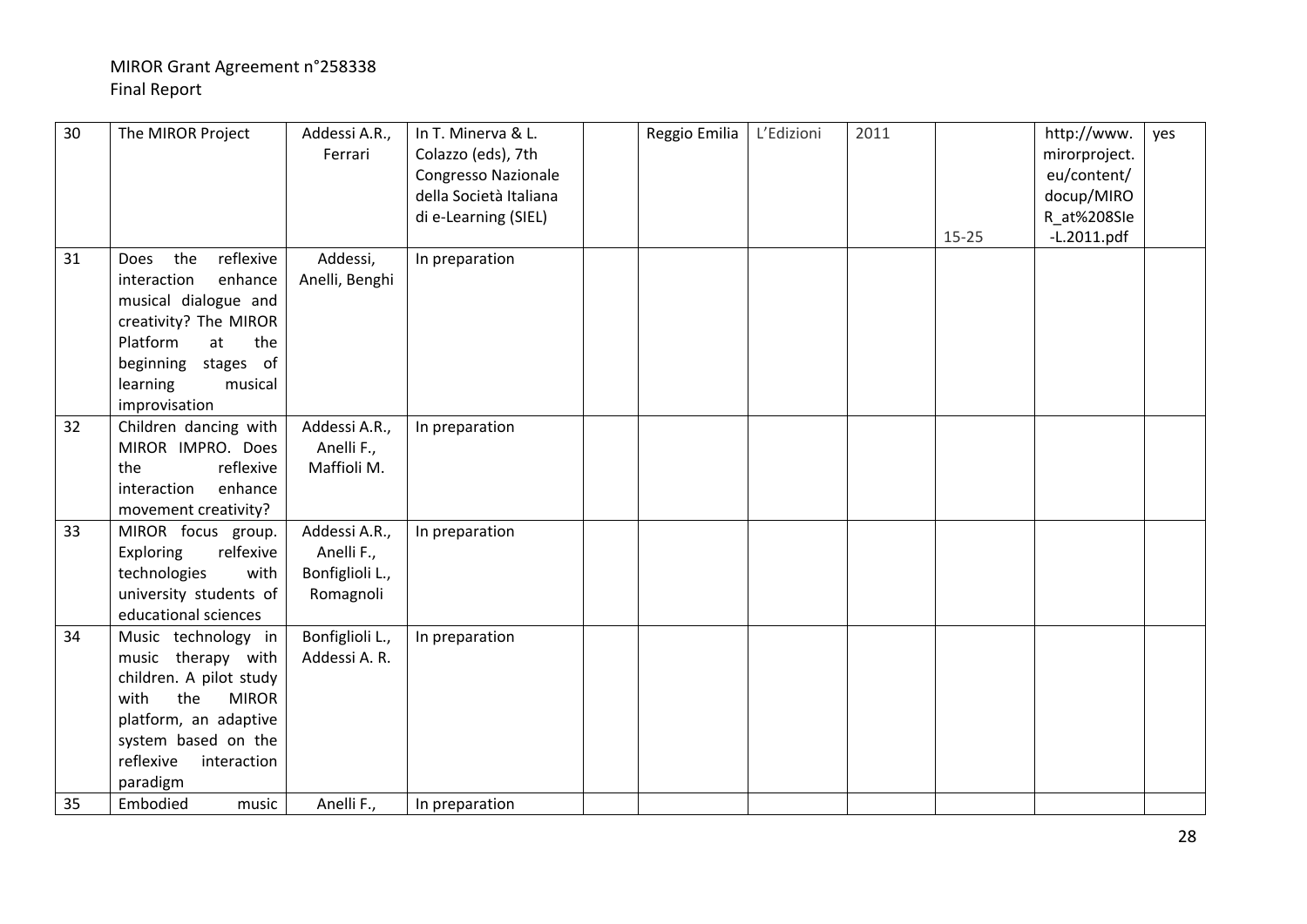|    | cognition and reflexive<br>interaction                                              | Borghi,<br>Addessi A.R.                       |                |  |  |  |  |
|----|-------------------------------------------------------------------------------------|-----------------------------------------------|----------------|--|--|--|--|
| 36 | creatività<br>del<br>La<br>dal<br>bambino:<br>movimento alla danza                  | Maffioli,<br>Anelli, Addessi                  | In preparation |  |  |  |  |
| 37 | Children's<br>improvisation with the<br>MIROR system: free vs<br>guided exploration | Luc Nijs,<br>Addessi AR                       | In preparation |  |  |  |  |
| 38 | of<br>Special<br>Issue<br>Musicae Scientiae                                         | Addessi and<br>Volpe (Eds), +<br>All Partners | In preparation |  |  |  |  |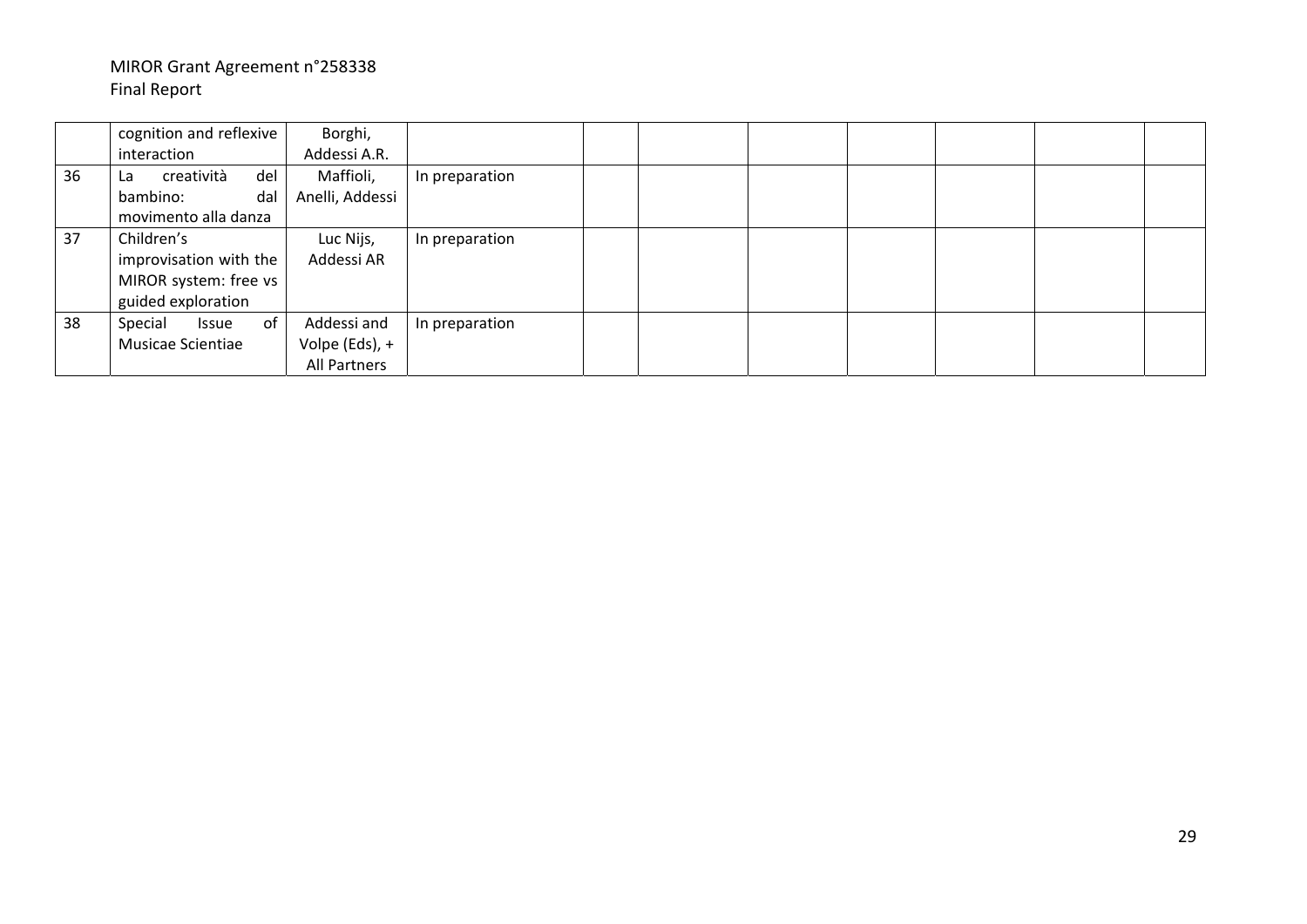The project partners attended the following International and National Conferences and Seminars to present the MIROR Project: its characteristics; the theoretical background; the objectives; partners and structure. These relevant international conferences have been also targeted with the aim of spreading research results obtained within MIROR and giving visibility to the MIROR project among the EU Community*.* The papers of the oral presentations have been published in the Proceedings of scientific events. Table A2 presents an overview of the presentations relevant to the MIROR project conducted in the whole duration of the project.

|     | TEMPLATE A2: LIST OF DISSEMINATION ACTIVITIES |                |                                                                                                                                 |                 |               |                                                                                                  |                     |                        |  |  |  |  |  |
|-----|-----------------------------------------------|----------------|---------------------------------------------------------------------------------------------------------------------------------|-----------------|---------------|--------------------------------------------------------------------------------------------------|---------------------|------------------------|--|--|--|--|--|
| NO. | Type of<br>activities <sup>10</sup>           | Main<br>leader | Title                                                                                                                           | Date/Period     | Place         | Type of<br>audience <sup>11</sup>                                                                | Size of<br>audience | Countries<br>addressed |  |  |  |  |  |
|     | Conf.<br>Present.                             | <b>UGOT</b>    | <b>Exploring musical</b><br>play in 6-year-old<br>children and an<br>adult interacting<br>with and around a<br>music technology | January 4, 2012 | Malmö, Sweden | teachers,<br>school leaders,<br>researchers<br>and policy-<br>makers from<br>around the<br>world | 50                  | International          |  |  |  |  |  |

<sup>&</sup>lt;sup>10</sup> A drop down list allows choosing the dissemination activity: publications, conferences, workshops, web, press releases, flyers, articles published in the popular press, videos, media briefings, presentations, exhibitions, thesis, interviews, films, TV clips, posters, Other.

<sup>&</sup>lt;sup>11</sup> A drop down list allows choosing the type of public: Scientific Community (higher education, Research), Industry, Civil Society, Policy makers, Medias, Other ('multiple choices' is possible).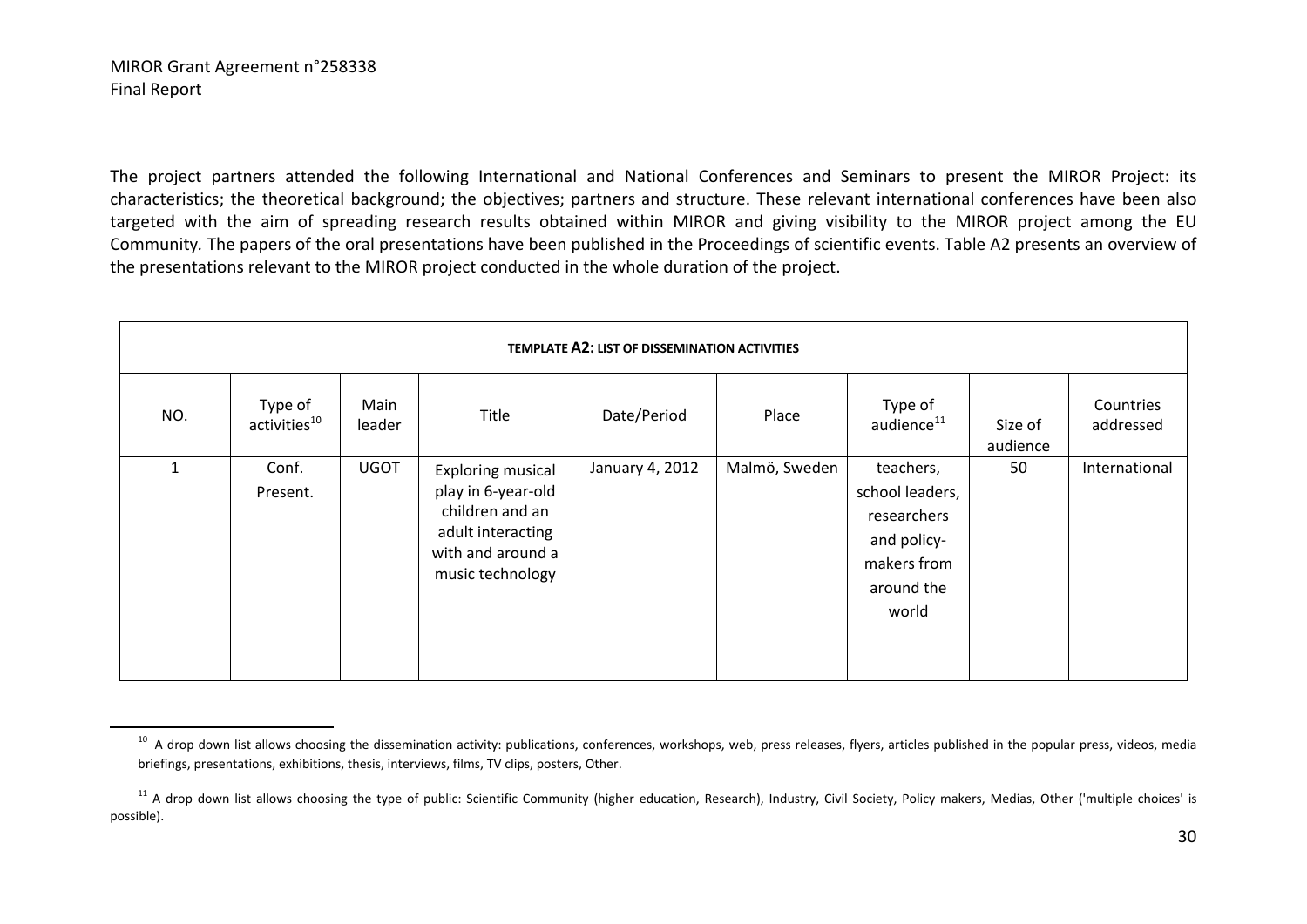| $\overline{2}$ | Lecture                                                            | <b>UGOT</b>                       | Children's music<br>development and<br>the new music<br>technology called<br>MIROR Project -<br>Music Interaction<br>Relying On<br>Reflexion | May 7-11, 2012       | Reykjavik,<br>Iceland      | Researchers&<br>Master/PhD<br>students                 | 60  | Iceland,<br>Sweden,<br>Australia |
|----------------|--------------------------------------------------------------------|-----------------------------------|----------------------------------------------------------------------------------------------------------------------------------------------|----------------------|----------------------------|--------------------------------------------------------|-----|----------------------------------|
| $\mathbf{3}$   | Conf.<br>Present.                                                  | UGOT&<br><b>UNIBO</b>             | <b>Musical interaction</b><br>of reflexion<br>(MIROR) some<br>tentative results of<br>a European<br>research project.                        | Feb.14-17 2012       | Reykjavik,<br>Iceland      | Senior<br>researchers,<br>PHD-students                 | 40  | The Nordic<br>countries          |
| 4              | Conf.<br>Present.<br>as part of<br>self-<br>organized<br>symposium | <b>UGOT</b>                       | Musical play in 6-<br>year-old children<br>and an adult<br>interacting with<br>and around a new<br>music technology.                         | 28-31 August<br>2013 | Tallinn, Estonia.          | Senior<br>researchers,<br>PHD-students,<br>practioners |     | International                    |
| 5              | Poster<br>Present.                                                 | <b>UNIGE</b><br>&<br><b>UNIBO</b> | BeSound:<br>Embodied<br>Reflexion for Music<br><b>Education in</b><br>Childhood                                                              | June 12-15, 2012     | Bremen,<br>Germany         | Scientific                                             | 200 | Internat.                        |
| 6              | Conf.<br>Present.                                                  | <b>UNIGE</b>                      | Towards real-time<br>affect detection<br>based on Sample                                                                                     | Oct.                 | Memphis, TE,<br><b>USA</b> | Scientific                                             | 200 | Internat.                        |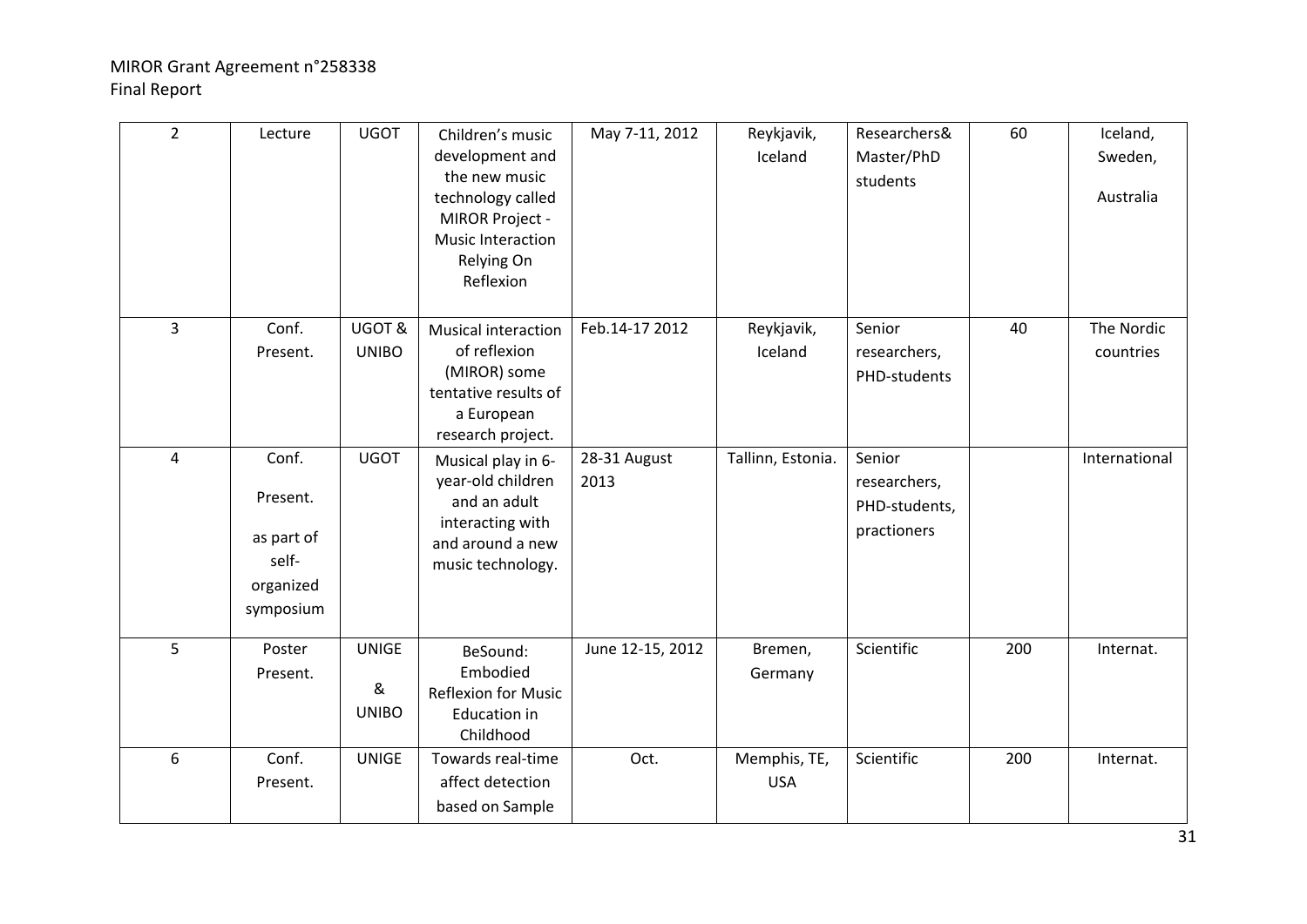|                |                    |                                                             | Entropy analysis of<br>expressive gesture                 | 2011            |                                                                              |                                                           |      |              |
|----------------|--------------------|-------------------------------------------------------------|-----------------------------------------------------------|-----------------|------------------------------------------------------------------------------|-----------------------------------------------------------|------|--------------|
| $\overline{7}$ | Present.           | <b>UNIGE</b>                                                | Presentation of the<br><b>MIROR Project</b>               | Oct.<br>2011    | Jyväskylä,<br>Finland                                                        | Scientific                                                | 30   | Internat.    |
| 8              | Present. &<br>Demo | <b>UNIGE</b><br>(with<br><b>UNIBO</b><br>collabor<br>ation) | Presentation of the<br><b>MIROR Project</b>               | Oct. 2011       | Genova, Italy                                                                | General<br>audience<br>(experts and<br>non experts)       | 1000 | Mainly Italy |
| 9              | Conf.<br>Present.  | <b>UNEXE</b><br>&<br><b>UNIBO</b>                           | The MIROR Project                                         | June 8-11, 2011 | Metropolia<br>University of<br>Applied<br>Sciences,<br>Helsinki,<br>Finland. | Scientific                                                | 200  | Internat.    |
| 10             | Workshop           | <b>UNEXE</b>                                                | Workshop<br>presentation;<br><b>MIROR</b><br>technologies | 23 January 2012 | <b>MAC Arts</b><br>Centre,<br>Birmingham,<br>England                         | Music<br>education and<br>early<br>childhood<br>education | 200  | National     |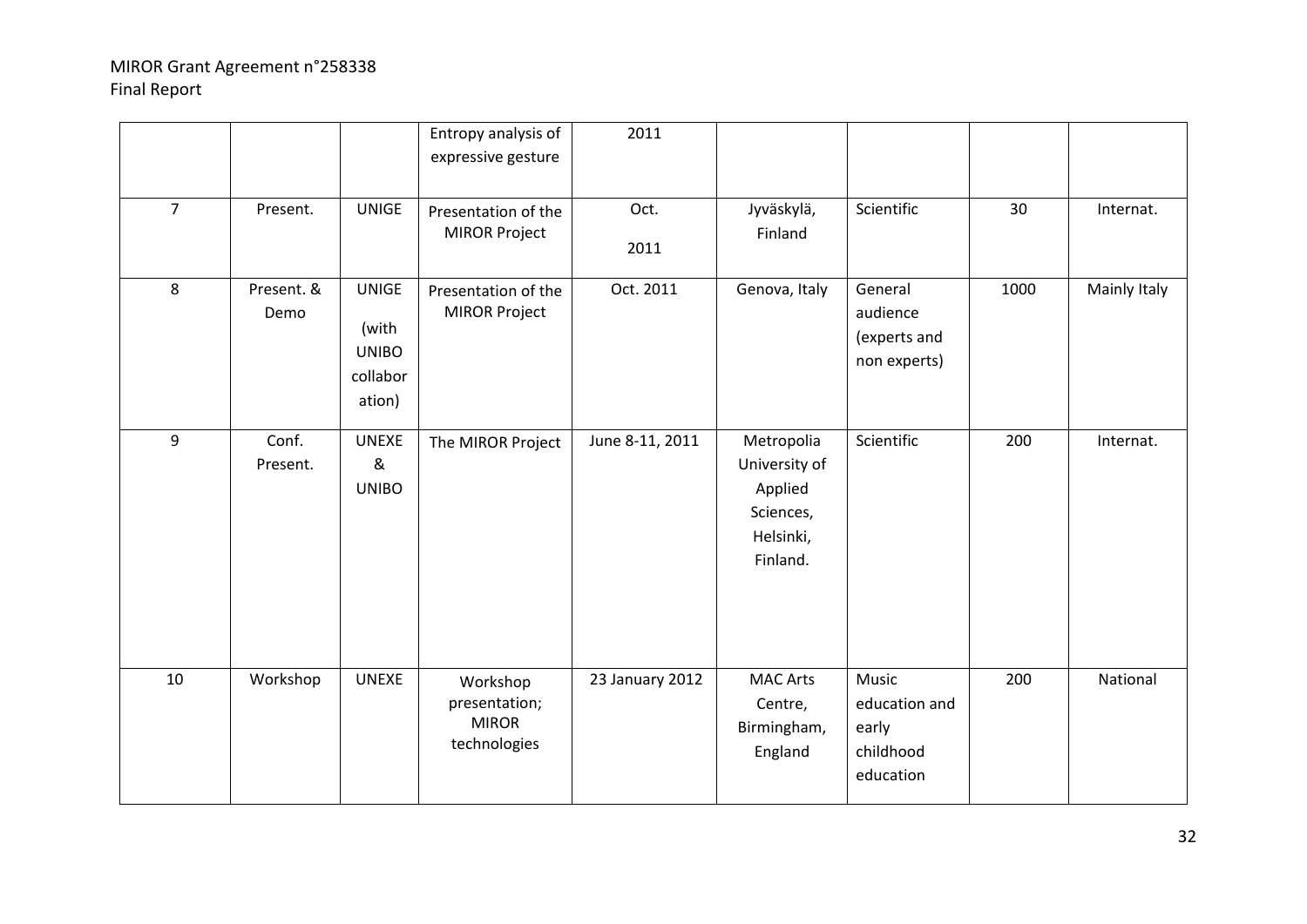| 11 | Conf.<br>Present. | <b>UNEXE</b> | Young children's<br>improvisations on a<br>keyboard: How<br>might reflexive<br>technologies<br>support the<br>processes of<br>learning to<br>improvise?                                                                                                                                                          | 23-28 July 2012       | Thessaloniki,<br>Greece                                                                                                                                                                                                                                                                           | Scientific              | 1000 | Internat.     |
|----|-------------------|--------------|------------------------------------------------------------------------------------------------------------------------------------------------------------------------------------------------------------------------------------------------------------------------------------------------------------------|-----------------------|---------------------------------------------------------------------------------------------------------------------------------------------------------------------------------------------------------------------------------------------------------------------------------------------------|-------------------------|------|---------------|
| 12 | Present.          | <b>UNEXE</b> | The MIROR project<br>UNEXE has given a<br>number of invited<br>keynote<br>presentations to<br>professional and<br>academic<br>audiences during<br>the past two years,<br>which have<br>included brief<br>information and<br>details of the<br>MIROR project as<br>appropriate to the<br>audience and<br>context. | 2011-2012             | 5 <sup>th</sup> February<br>2011, Mechelen<br>Belgium; 28 <sup>th</sup><br>November<br>2011, Antwerp,<br>Belgium; 23rd<br>January,<br>Birmingham,<br>England; 28 <sup>th</sup><br>April, University<br>of Roehampton,<br>London,<br>England; 22nd<br>June, 2012,<br>Great<br>Yarmouth,<br>England |                         |      |               |
| 13 | Present.          | <b>UNEXE</b> | <b>Young Pianists</b><br>Composing with<br><b>Interactive Music</b>                                                                                                                                                                                                                                              | 15 September,<br>2012 | Institute of<br>Education,                                                                                                                                                                                                                                                                        | Academic/Scie<br>ntific | 30   | International |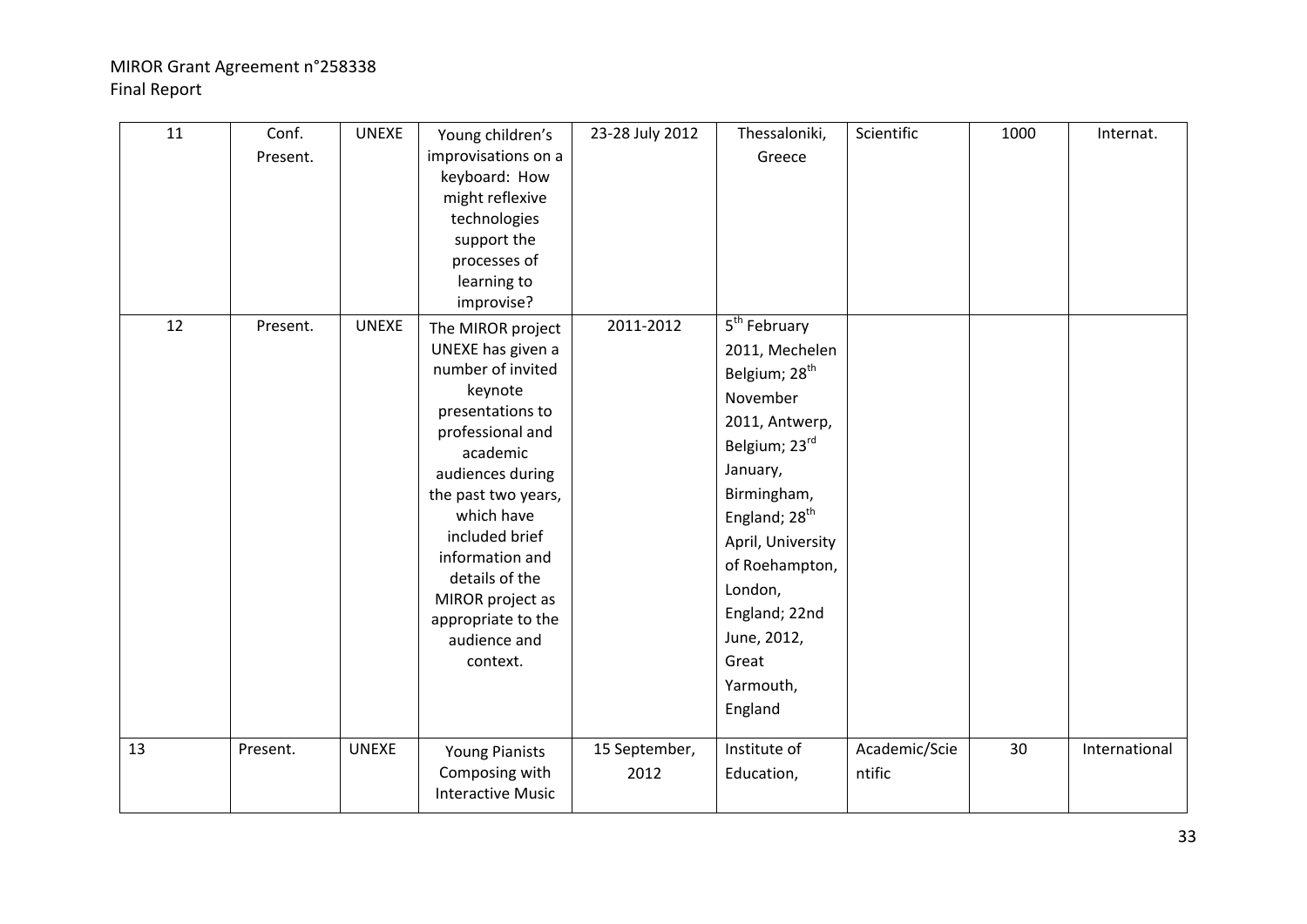|    |                    |                                  | Software                                                                                                                            |                  | London                                                                         |                                       |     |                         |
|----|--------------------|----------------------------------|-------------------------------------------------------------------------------------------------------------------------------------|------------------|--------------------------------------------------------------------------------|---------------------------------------|-----|-------------------------|
| 14 | Present.           | <b>UNEXE</b><br>&<br><b>NKUA</b> | Is it playing my<br>tune? Young<br>pianists<br>improvising with<br>reflexive music<br>technology                                    | 9-13 April 2013. | Exeter, UK                                                                     | Academic/Scie<br>ntific               | 150 | Internat.               |
| 15 | Invited<br>present | <b>UNEXE</b>                     | <b>MIROR Workshop</b>                                                                                                               | 4 June 2013      | Manchester UK                                                                  | University<br>Education<br>Students   | 30  | <b>British</b>          |
| 16 | Invited talk       | <b>UNIBO</b>                     | "Dalle idee al<br>finanziamento:<br>percorsi di<br>successo per<br>UNIBO".(From<br>ideas to grant:<br>successful paths of<br>UNIBO) | March 25, 2010   | University of<br>Bologna, Italy                                                | Academic/Scie<br>ntific               | 100 | Mainly Italy            |
| 17 | Present.           | <b>UNIBO</b>                     | The MIROR Project:<br>Music Interaction<br>Relying on<br>Reflexion                                                                  | May 24-27, 2011  | Universidade de<br>Brasilia, Brasilia,<br><b>Brasil</b>                        | Scientific/Acad<br>emic               | 90  | Internat.               |
| 18 | Lecturer           | <b>UNIBO</b>                     | The MIROR Project:<br>an European<br>project co-funded<br>by the European<br>Community                                              | June 11, 2011    | Universidade<br>Federal de<br>Bahia, Salvador<br>de Bahia, Scola<br>de Musica, | Postgraduate<br>students/<br>Academic | 20  | National<br>(Brazilian) |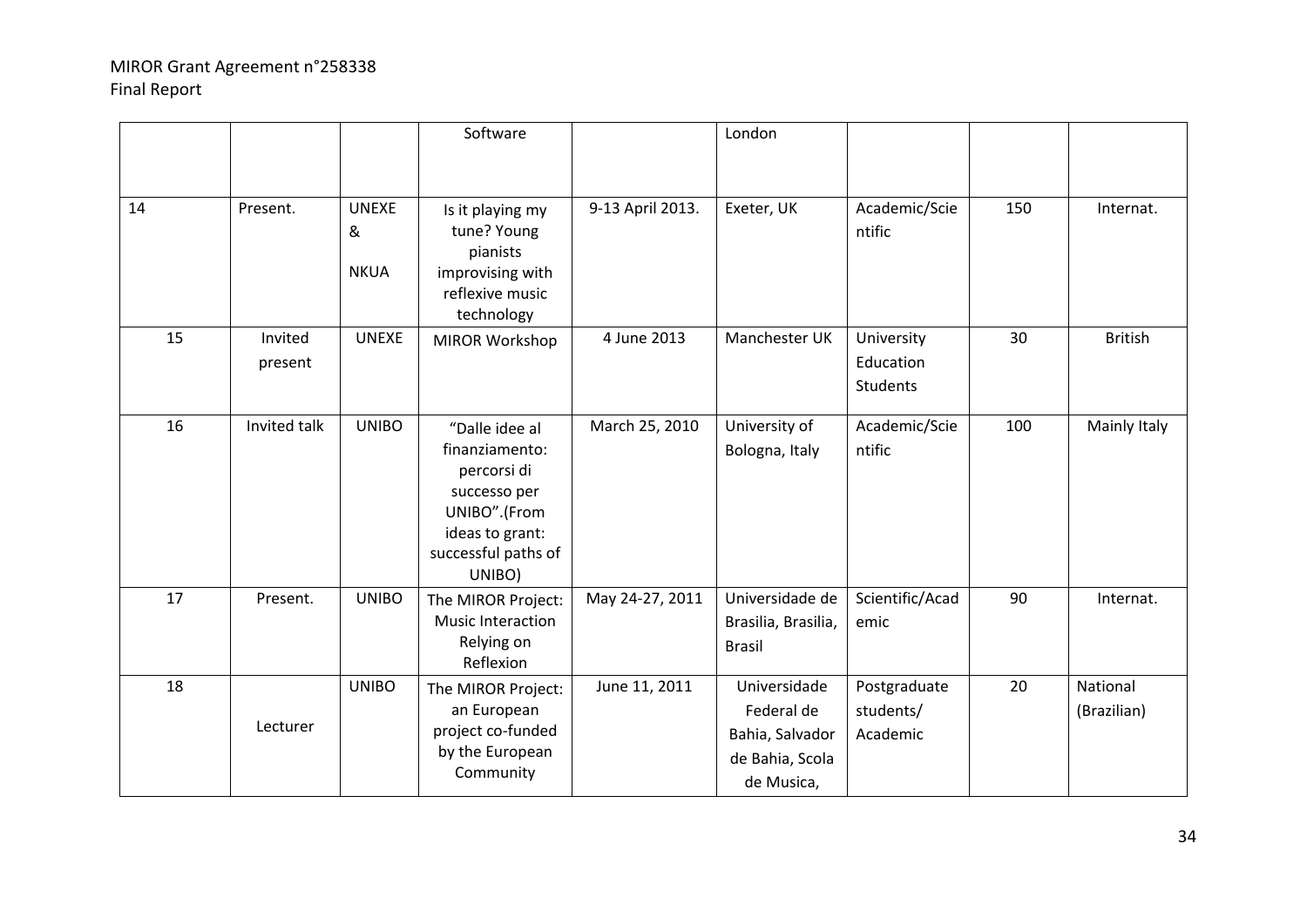|    |                      |              |                                                                         |                          | <b>Brazil</b>                                                                                          |                                           |      |                                 |
|----|----------------------|--------------|-------------------------------------------------------------------------|--------------------------|--------------------------------------------------------------------------------------------------------|-------------------------------------------|------|---------------------------------|
| 19 | Oral<br>presentation | <b>UNIBO</b> | Progetto MIROR. Il<br>primo anno                                        | Sept 14-16, 2011         | University of<br>Modena and<br>Reggio Emilia,<br>Italy                                                 | Scientific                                | 150  | National<br>(mainly Italy)      |
| 20 | Video<br>interview   | <b>UNIBO</b> | Research in<br>Musicology at the<br>University of<br>Bologna            | September 2011           | http://www.you<br>tube.com/user/<br>nottedeiricercat<br>ori#p/u/16/TGb<br>ZxEWAc3Q                     | Scientific and<br>public<br>dissemination | 1000 | International<br>(Mainly Italy) |
| 21 | Invited talk         | <b>UNIBO</b> | Bambini, musica e<br>interazione<br>riflessiva.                         | 11/02/12                 | Bologna, Italy<br>Organised by<br>University of<br>Bologna and<br>Fondazione<br>Golinelli,             | Scientific and<br>public<br>dissemination | 20   | International<br>(Mainly Italy) |
| 22 | Poster               | <b>UNIBO</b> | MIROR project:<br><b>Musical Interaction</b><br>Relying on<br>Reflexion | January/February<br>2012 | Exposition in<br>Piazza<br>Maggiore,<br>Bologna, Italy<br>Organised by<br>University of<br>Bologna and | Scientific and<br>public<br>dissemination | 1000 | International<br>(Mainly Italy) |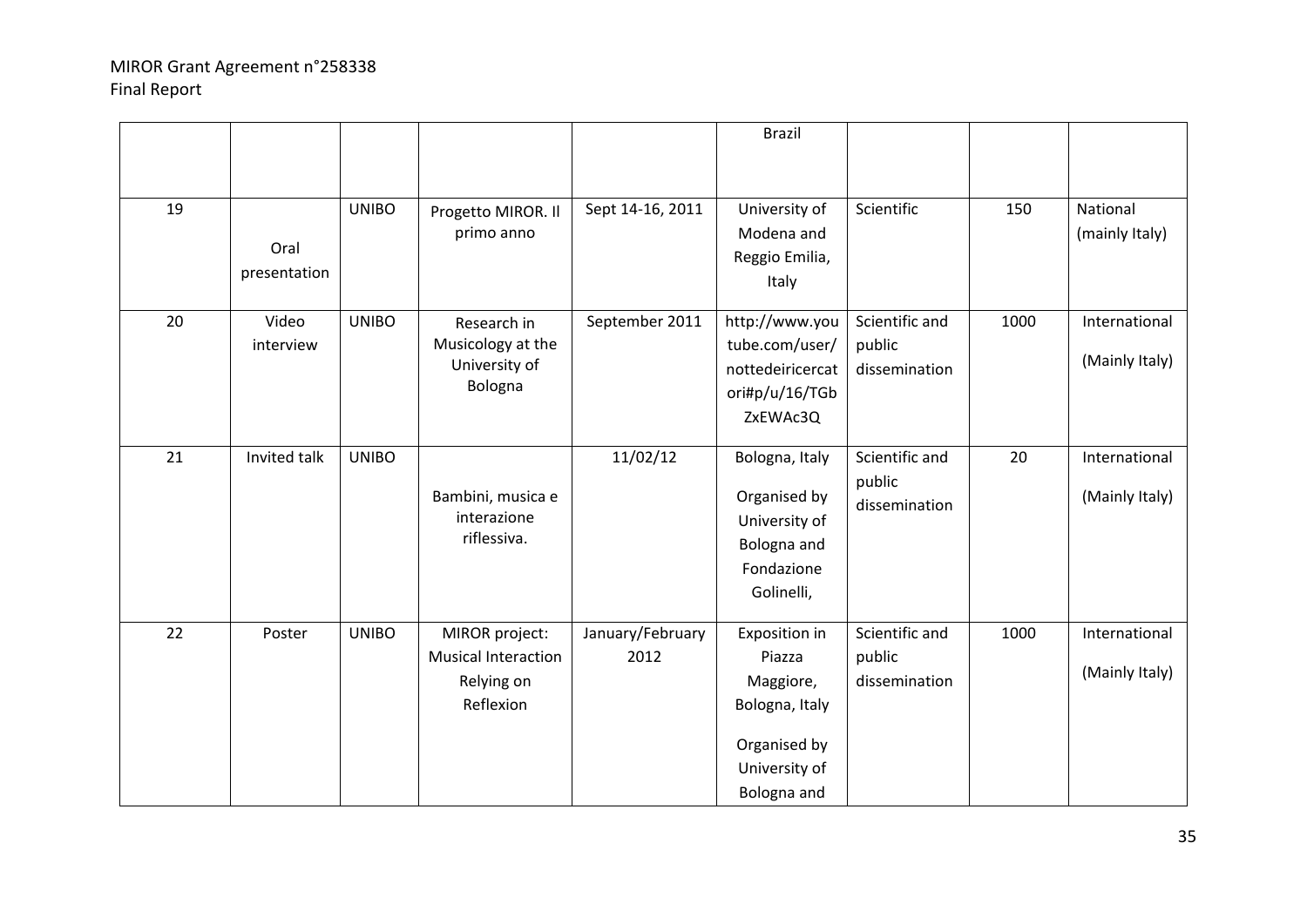|    |                                     |                         |                                                                                                                                                                          |                      | Fondazione<br>Golinelli                  |            |     |               |
|----|-------------------------------------|-------------------------|--------------------------------------------------------------------------------------------------------------------------------------------------------------------------|----------------------|------------------------------------------|------------|-----|---------------|
| 23 | Invited talk                        | <b>UNIBO</b>            | The MIROR Project                                                                                                                                                        | 13 and<br>14/03/2012 | Milan and<br>Padua, Italy                | Scientific | 50  | International |
| 24 | Conf.Present<br>. & DEMO<br>(video) | <b>UNIBO</b><br>& UNIGE | The MIROR Project<br>at the first year:<br>outcomes and<br>experiments". Title<br>of DEMO-Video:<br>"Experiments with<br>children and<br><b>MIROR IMPRO</b><br>prototype | Sept. 20-23, 2011    | Palermo, Italy                           | Scientific | 300 | Internat.     |
| 25 | Conf.<br>Present.                   | <b>UNIBO</b>            | The MIROR<br>platform: the first<br>protocol with<br><b>MIROR IMPRO</b><br>prototype                                                                                     | Oct. 26-29, 2011     | University of<br>Boston, Boston,<br>USA. | Scientific | 60  | International |
| 26 | Conf.<br>Present.                   | <b>UNIBO</b>            | A study about<br>children's musical<br>improvisation in an<br>interactive<br>reflexive musical<br>context                                                                | July 15-20, 2012     | Thessaloniki,<br>Greece                  | Scientific | 600 | Internat.     |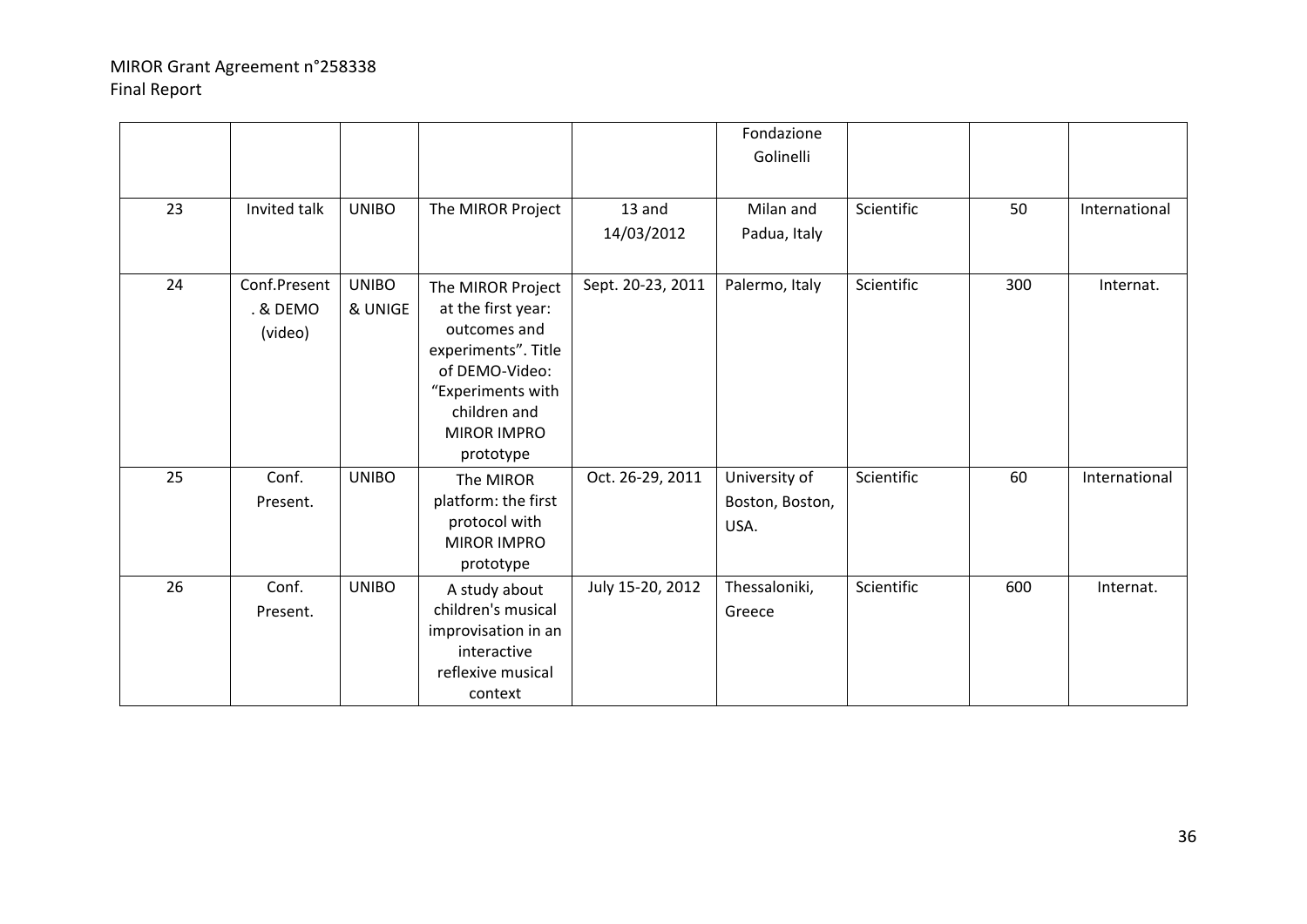| 27 | Conf.<br>Present. | <b>UNIBO</b>                                    | From Eco to the<br><b>Mirror Neurons:</b><br>Founding a<br>Systematic<br>Perspective of the<br>Reflexive<br>Interaction<br>Paradigm | 23-28 July, 2012 | Thessaloniki,<br>Greece                            | Scientific                                      | 600 | Internat.               |
|----|-------------------|-------------------------------------------------|-------------------------------------------------------------------------------------------------------------------------------------|------------------|----------------------------------------------------|-------------------------------------------------|-----|-------------------------|
| 28 | Poster            | <b>UNIBO</b>                                    | Observing and<br>Measuring the<br><b>Flow Emotional</b><br>State in Children<br>interacting with the<br>MIROR platform              |                  |                                                    |                                                 |     |                         |
| 29 | Conf.<br>Present. | <b>UNIBO</b>                                    | Observing Flow in<br>child/music<br>machine<br>interaction                                                                          | Aug. 28-31, 2012 | Utrecht, The<br>Netherlands                        | Scientific                                      | 200 | Internat.               |
| 30 | Conf.<br>Present. | UNIBO,<br>UNIGE &<br><b>COMPE</b><br><b>DIA</b> | Children music-<br>maker with the<br>interactive<br>reflexive<br>technology                                                         | Oct. 17-19, 2012 | Lisbon, Portugal                                   | Scientific                                      |     | Internat.               |
| 31 | Lectures          | <b>UNIBO</b>                                    | Presentation of<br><b>MIROR Project:</b><br>theoretical                                                                             | 14 August 2012   | University of<br>Parana-Curitiba,<br>University of | Graduate and<br>post graduate,<br>Phd students, | 100 | National<br>(Brazilian) |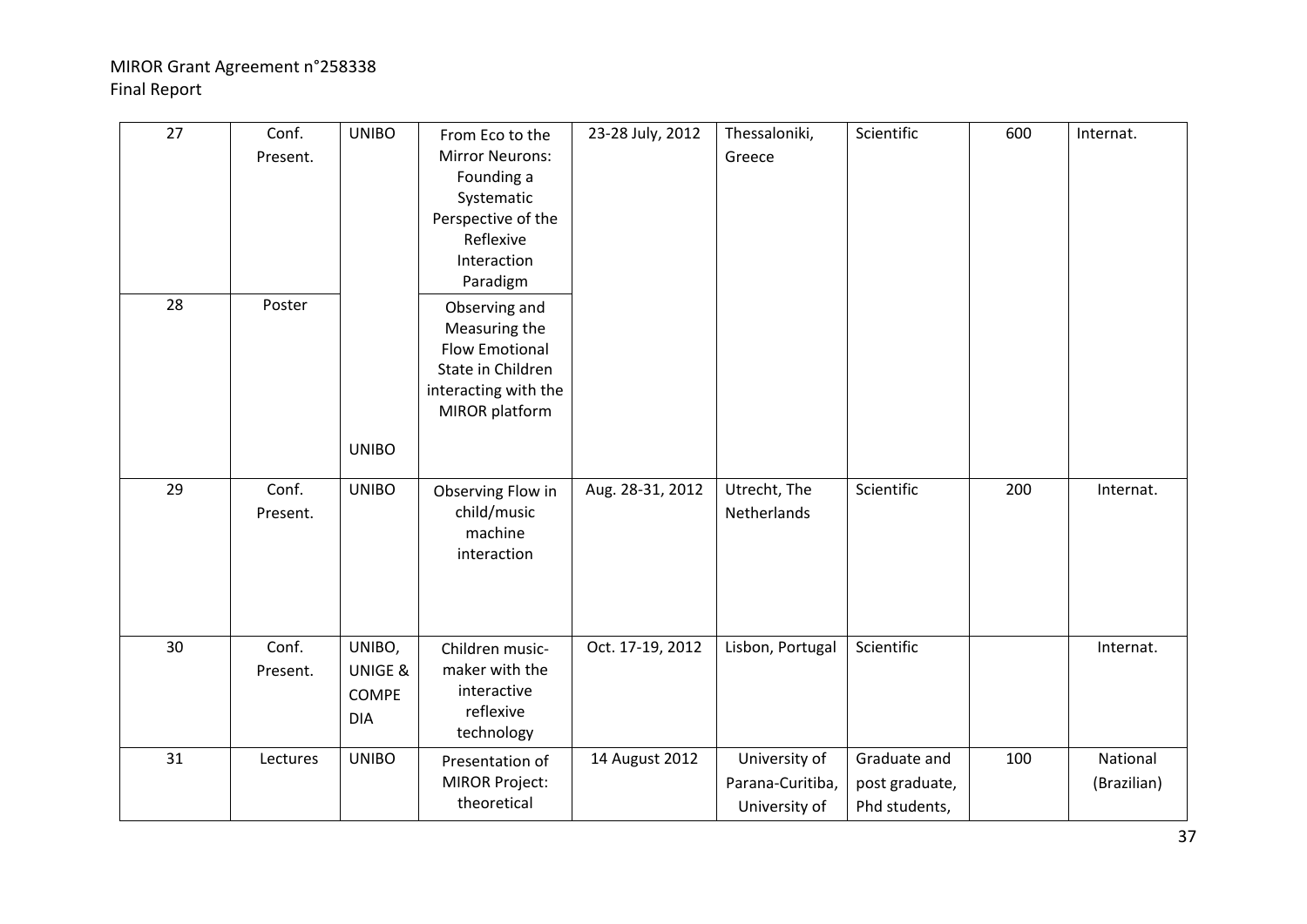|    |              |              | framework and<br>empirical<br>applications                                                                                                                                                                                                                                                                                                                                                                                      | 21 August 2012<br>30 August 2012 | Brasilia,-Brasilia<br>Universitiy of<br>Bahia-Salvador | Higher teacher<br>education<br>students/Acad<br>emics. |     |               |
|----|--------------|--------------|---------------------------------------------------------------------------------------------------------------------------------------------------------------------------------------------------------------------------------------------------------------------------------------------------------------------------------------------------------------------------------------------------------------------------------|----------------------------------|--------------------------------------------------------|--------------------------------------------------------|-----|---------------|
| 32 | Invited talk | <b>UNIBO</b> | $"$ La<br>piattaforma<br>MIROR:<br>un<br>nuovo<br>'dispositivo'<br>la<br>per<br>creazione<br>musicale<br>$\mathsf{e}% _{t}\left( t\right)$<br>motoria.<br>Background<br>teorico,<br>architettura e<br>sperimentazion<br>i"<br>("MIROR<br>platform:<br>$\mathsf{a}$<br>"device"<br>new<br>enhance<br>to<br>musical<br>and<br>gesture<br>creativity.<br>Theoretical<br>background,<br>structure and<br>experimental<br>protocols. | 26-27/10/2012                    | Rome, Italy.                                           | Academic,<br>educators,<br>therapists                  | 200 | international |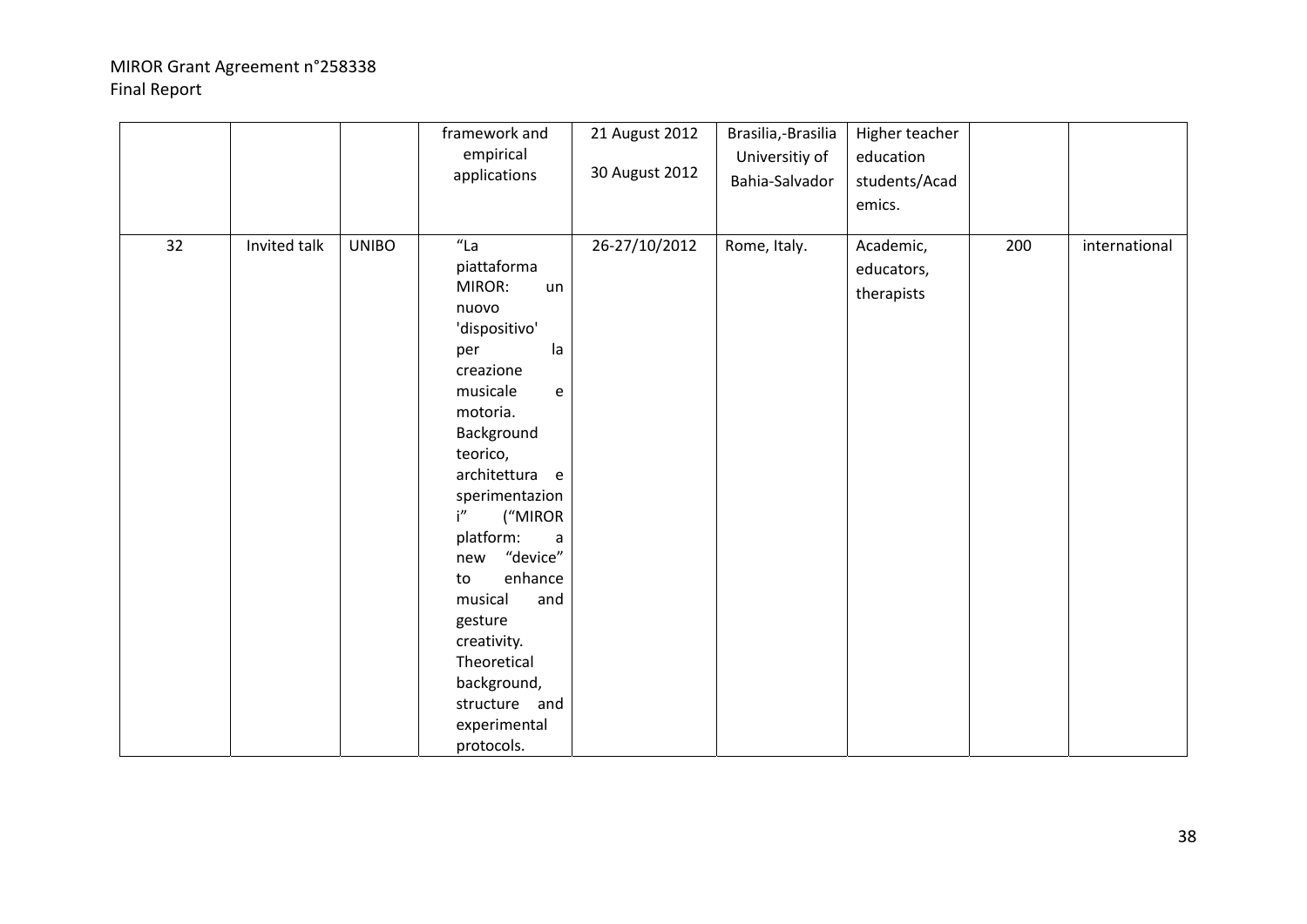| 33 | Conf.<br>Present.    | <b>UNIBO</b>                   | Early exploration of<br>digital sound: Two-<br>old<br>three years<br>children interacting<br>with the<br><b>MIROR</b><br>IMPRO. | July 17-20, 2013         | the Hague,<br>Netherlands                                                    | Academic and<br>Practice                 | Less than<br>100 | Internat.<br>European |
|----|----------------------|--------------------------------|---------------------------------------------------------------------------------------------------------------------------------|--------------------------|------------------------------------------------------------------------------|------------------------------------------|------------------|-----------------------|
| 34 | Oral<br>presentation | <b>UNIBO</b>                   | The MIROR Project                                                                                                               | 22 November<br>2012      | IPEM,<br>University of<br>Ghent                                              | Academic, PhD<br>students                | 10               |                       |
| 35 | Invited talk         | <b>UNIBO</b>                   | Child/machine<br>interaction in<br>reflexive<br>environment. The<br>MIROR platform                                              | July 30-August 3<br>2013 | University of<br>Stockholm,<br>Royal Institute<br>of Technology<br>(SMC2013) | Academic,<br>Scientific, PhD<br>students | 300              | Intern.               |
| 36 | Oral talk            | UNIBO/<br>Univ. of<br>Curitiba | Designing the<br><b>MIROR Body</b><br>Gesture                                                                                   | May 27-30 2013           | University of<br>Para, Belém,<br><b>Brazil</b>                               | Academic,<br>educators,<br>therapists    | 100              | International         |
| 37 | Oral talk            | UNIBO/<br>Univ. of<br>Curitiba | Children's musical<br>improvisation in an<br>interactive/reflexiv<br>e musical context:<br>An study.                            | May 27-30 2013           | University of<br>Para, Belém,<br><b>Brazil</b>                               | Academic,<br>educators,<br>therapists    | 100              | International         |
| 38 | Workshop             | UNIBO/I<br>PEM,<br>Ghent       | Workshop+Debriefi<br>ng                                                                                                         | <b>July 2013</b>         | The Hague<br>University                                                      | Academic<br>Educators,<br>therapists     | 15               | international         |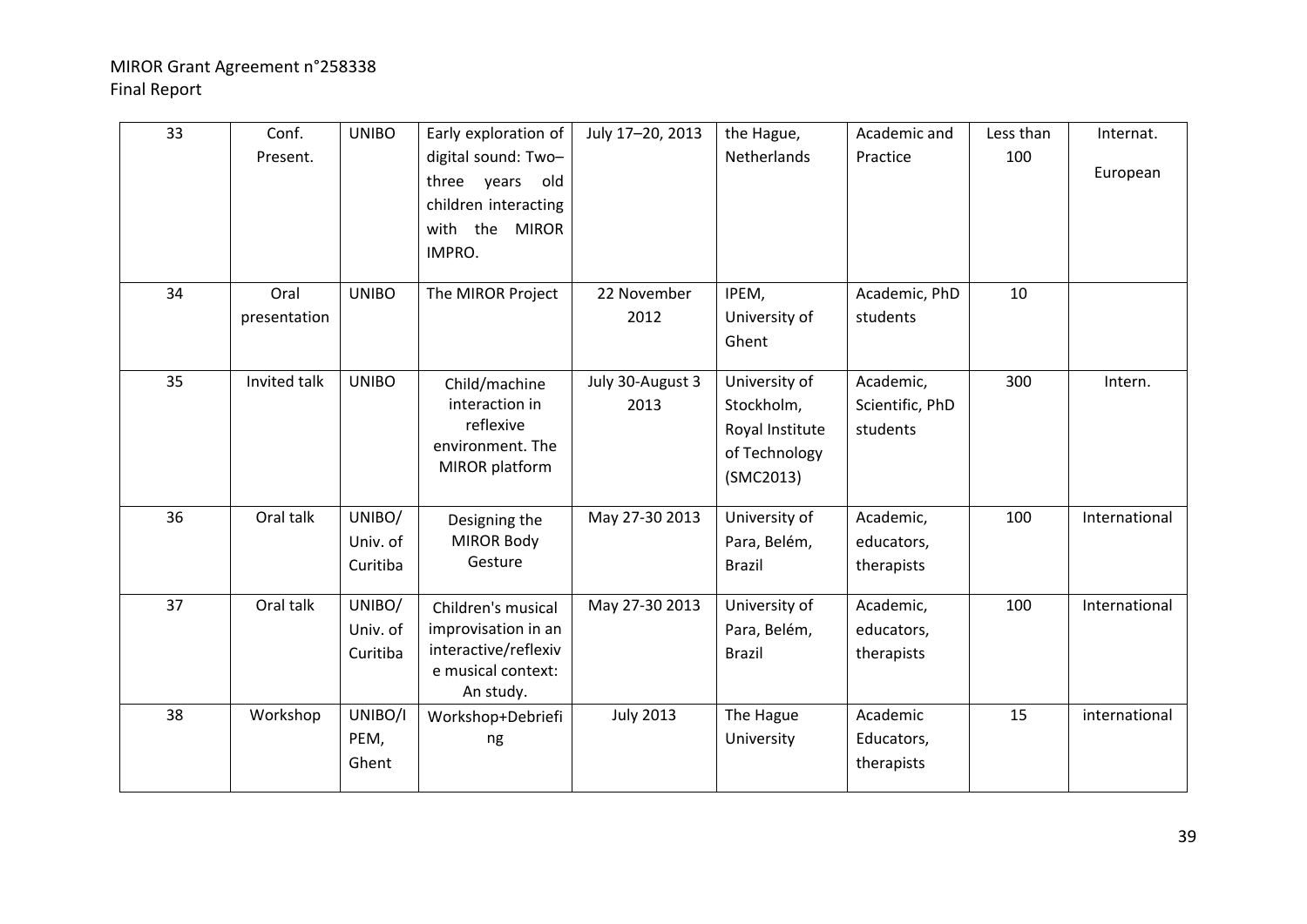| 39 | Oral<br>presentation | <b>UNIBO</b> | Introduction to the<br>MIROR project                                                                                                                               | <b>July 2013</b> | The Hague<br>University | Academic,<br>educators,<br>tharpists | 100 | international |
|----|----------------------|--------------|--------------------------------------------------------------------------------------------------------------------------------------------------------------------|------------------|-------------------------|--------------------------------------|-----|---------------|
| 40 | Conf.<br>Present.    | <b>NKUA</b>  | An Exploratory<br>Study of Young<br>Children's<br>Technology-<br>Enabled<br>Improvisations                                                                         | July 23-28, 2012 | Thessaloniki,<br>Greece | Scientific                           | 600 | Internat.     |
| 41 | Poster               | <b>NKUA</b>  | A Computational<br>Method for the<br>Analysis of Musical<br>Improvisations by<br>Young Children and<br>Psychiatric Patients<br>with No Musical<br>Background       |                  |                         |                                      |     |               |
| 42 |                      | <b>NKUA</b>  | The Reflexion of<br>Psychiatric<br>Semiology on<br>Musical<br>Improvisation: A<br>case study of a<br>patient diagnosed<br>with Obsessive<br>Compulsive<br>Disorder |                  |                         |                                      |     |               |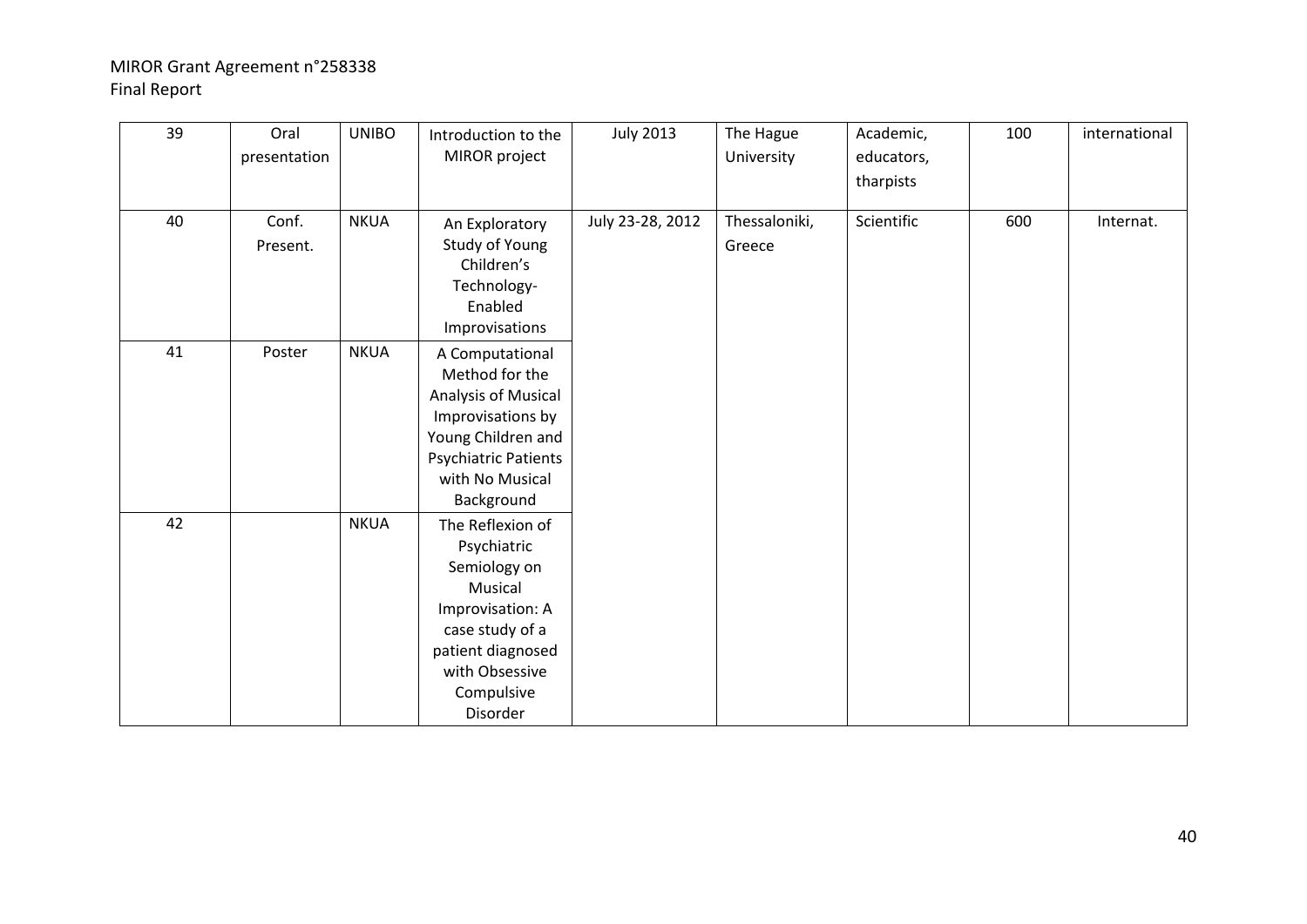| 43 | Poster            | <b>NKUA</b>                                    | Analysing<br>children's<br>improvisations<br>during child-<br>machine<br>interactions                                                                                                           | September 10-13,<br>2012   | Oxford<br>University, U.K. | Scientific | 200 | International |
|----|-------------------|------------------------------------------------|-------------------------------------------------------------------------------------------------------------------------------------------------------------------------------------------------|----------------------------|----------------------------|------------|-----|---------------|
| 44 | Conf.<br>Present. | <b>NKUA</b>                                    | Learning to<br>compose using<br>interactive<br>technology: A case<br>study investigation<br>of young children's<br>collaborative<br>composition<br>processes using the<br><b>MIROR Platform</b> | April 9-13,<br>2013        | Exeter, UK                 | Scientific | 400 | International |
| 45 |                   | NKUA +<br><b>UNIEXE</b><br>(primary<br>author) | Is it playing my<br>tune? Young<br>pianists<br>improvising with<br>reflexive music<br>technology.                                                                                               |                            |                            |            |     |               |
| 46 | Poster            | <b>NKUA</b><br>(primary<br>author)<br>+ SONY   | A computational<br>method for<br>exploring musical<br>creativity<br>development                                                                                                                 | July 30- August 2,<br>2013 | Stockholm,<br>Sweden       | Scientific | 300 | International |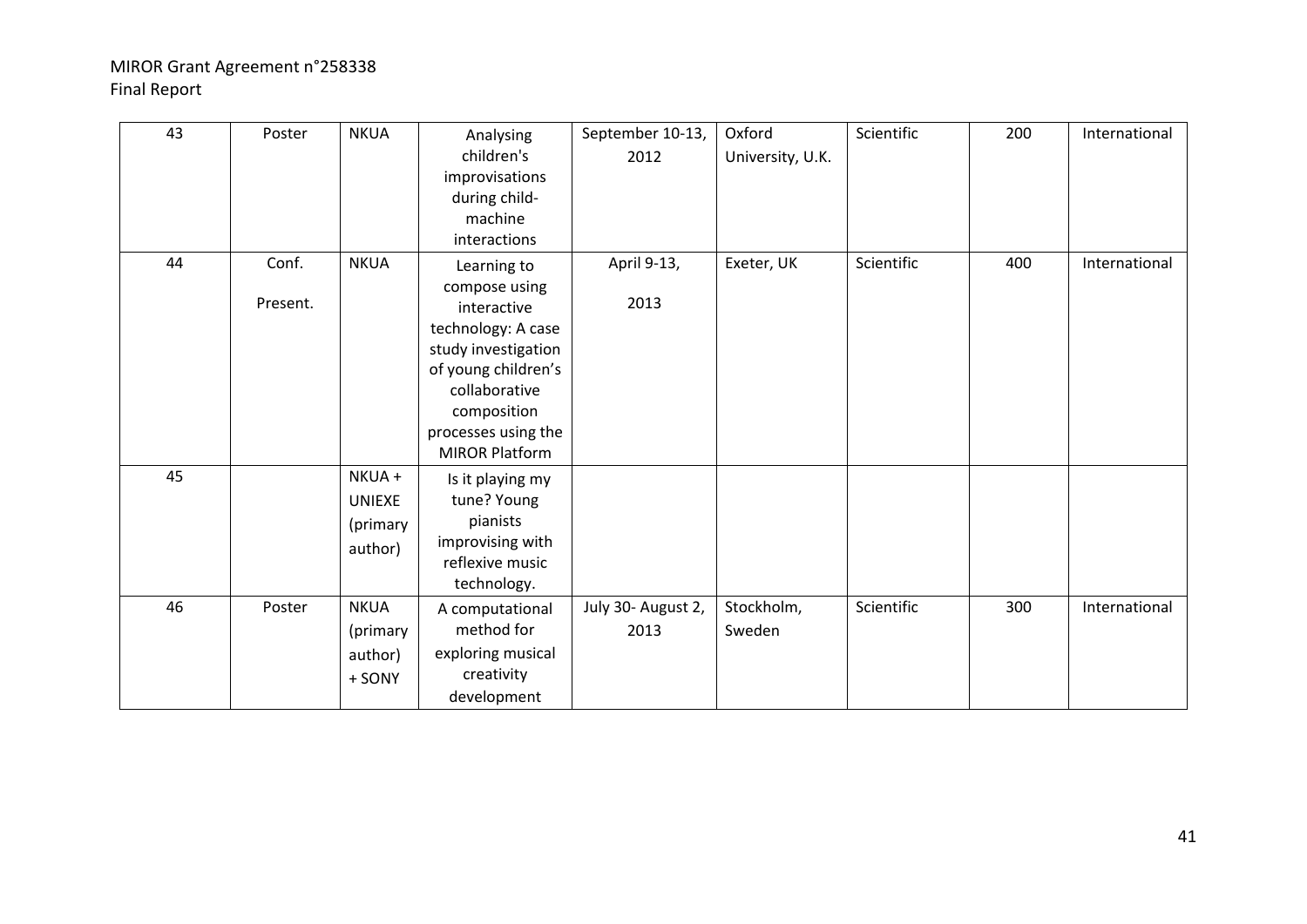| 47 | Invited talk          | <b>NKUA</b>  | New technologies<br>in music education:<br>The European<br>Programme MIROR<br>(Musical<br><b>Interaction Relying</b><br>on Reflexion)                          | June 20, 2013         | Athens, Greece                                | Public                  | 100 | Regional             |
|----|-----------------------|--------------|----------------------------------------------------------------------------------------------------------------------------------------------------------------|-----------------------|-----------------------------------------------|-------------------------|-----|----------------------|
| 48 | Invited<br>discussion | <b>NKUA</b>  | <b>MIROR</b> (Musical<br><b>Interaction Relying</b><br>on Reflexion)                                                                                           | August 22-23,<br>2013 | Rethymno,<br>Crete                            | Scientific              |     | Regional             |
| 49 | Conf.<br>Present.     | <b>UGOT</b>  | Musical Play in 6-<br>Year-Old Children<br>and an Adult<br>Interacting with<br>and Around a New<br>Music Technology.                                           | August. 2013          | Tallinn, Estonia                              | Scientific              |     | International        |
| 50 | Invited talk          | <b>UGOT</b>  | Att dela en<br>musikalisk<br>upplevelse som<br>lärandeaspekt i<br>förskolan. "To<br>share a musical<br>experience as an<br>aspect of learning<br>in preschool" | 23 August, 2013.      | Malmö, Sweden                                 | Scientific/teac<br>hers | 30  | National<br>(Sweden) |
| 51 | Invited talk          | <b>UNIBO</b> | Inspiration and<br>improvisation.<br>Reflexive<br>interaction in music<br>education and new<br>technology                                                      | April 2013.           | Tallinn<br>Univeristy,<br>Music<br>Department | Scientific/teac<br>hers | 50  | International        |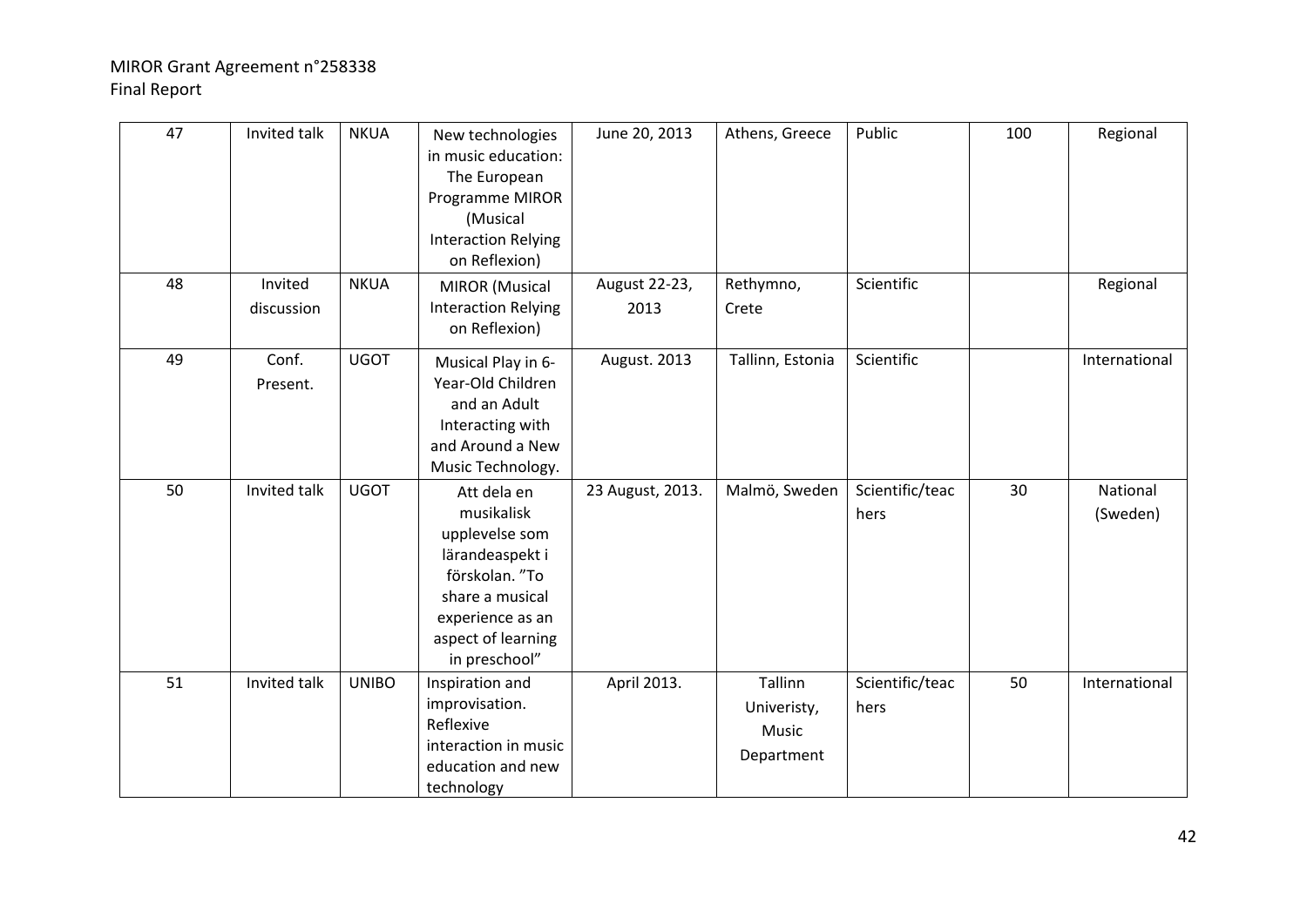| 52 | Invited talk   | <b>UNIBO</b> | The MIROR project | 11-12 August,   | Ryerson                  | Academic,       | 60 | International |
|----|----------------|--------------|-------------------|-----------------|--------------------------|-----------------|----|---------------|
|    |                |              |                   | 2013.           | University               | Scientific, PhD |    |               |
|    |                |              |                   |                 |                          | students        |    |               |
|    |                |              |                   |                 | Toronto,                 |                 |    |               |
|    |                |              |                   |                 | Canada                   |                 |    |               |
|    |                |              |                   |                 |                          |                 |    |               |
|    |                |              |                   |                 | (AIRS-Advance            |                 |    |               |
|    |                |              |                   |                 | Interdisciplinary        |                 |    |               |
|    |                |              |                   |                 | Research on              |                 |    |               |
|    |                |              |                   |                 | Singing, 5 <sup>th</sup> |                 |    |               |
|    |                |              |                   |                 | Meeting)                 |                 |    |               |
|    |                |              |                   |                 |                          |                 |    |               |
| 53 | Oral           | UNIBO,       | The MIROR         | 17-19 July 2013 | The Hague                | Academic,       | 30 | European      |
|    | presentation   | UNEXE,       | Summer School     |                 | University               | teachers,       |    |               |
|    | s, workshop,   | ALB          |                   |                 |                          | researchers,    |    |               |
|    | demonstrati    | member       |                   |                 |                          | PhD students    |    |               |
|    | ons, focus     | s (Dr        |                   |                 |                          |                 |    |               |
|    | group,         | Nijs,        |                   |                 |                          |                 |    |               |
|    | usability test | MERYC)       |                   |                 |                          |                 |    |               |
|    |                |              |                   |                 |                          |                 |    |               |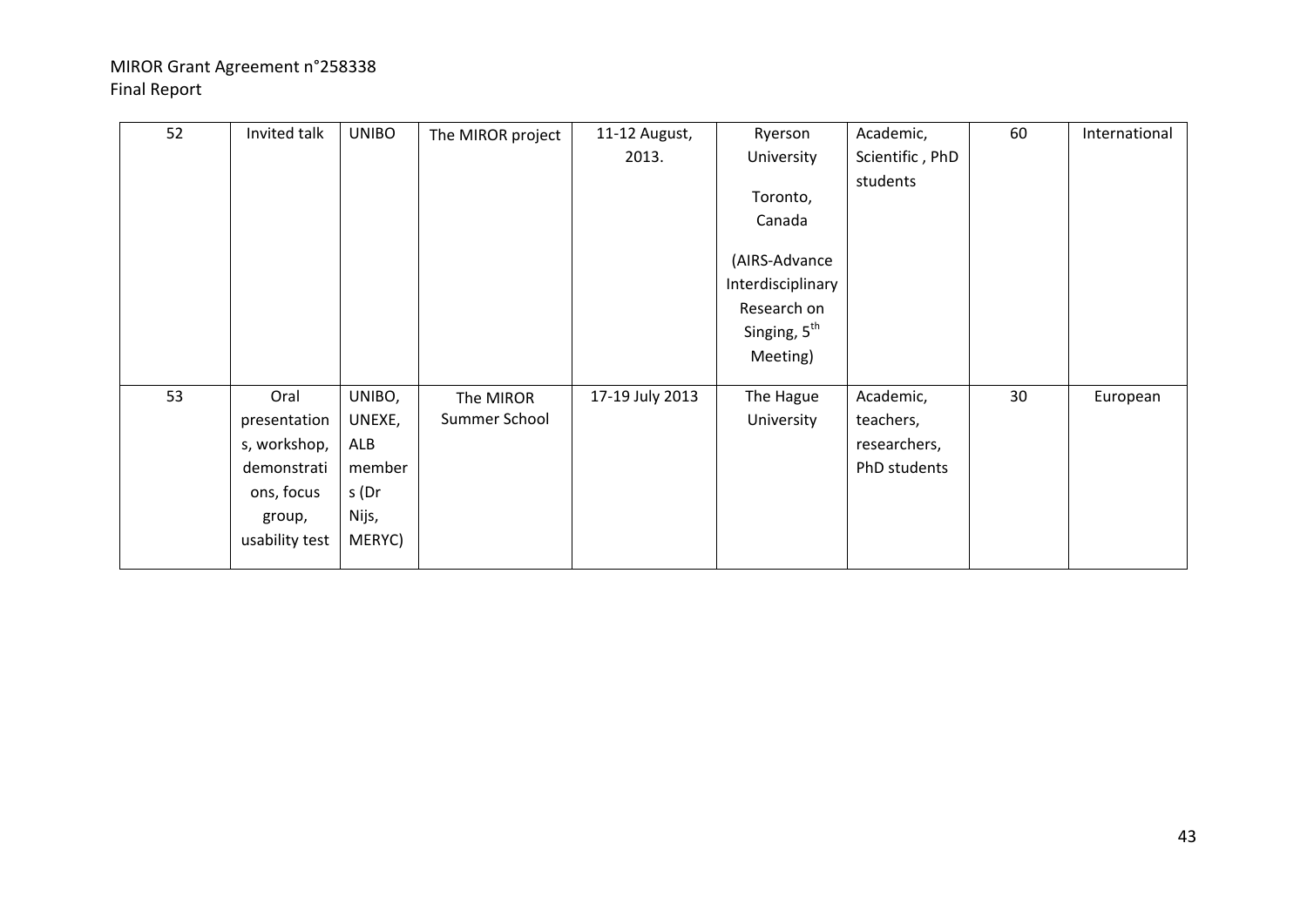**Section B (Confidential<sup>12</sup> or public: confidential information to be marked clearly) Part B1** 

|                                      | TEMPLATE B1: LIST OF APPLICATIONS FOR PATENTS, TRADEMARKS, REGISTERED DESIGNS, ETC. |                                           |                                                   |                                    |                                       |  |  |  |  |  |  |  |
|--------------------------------------|-------------------------------------------------------------------------------------|-------------------------------------------|---------------------------------------------------|------------------------------------|---------------------------------------|--|--|--|--|--|--|--|
| Type of IP<br>Rights <sup>13</sup> : | Confidential<br>Click on<br>YES/NO                                                  | Foreseen<br>embargo<br>date<br>dd/mm/yyyy | Application<br>reference(s)<br>(e.g.<br>EP123456) | Subject or title of<br>application | Applicant (s) (as on the application) |  |  |  |  |  |  |  |

*None.*

 $^{12}$  Note to be confused with the "EU CONFIDENTIAL" classification for some security research projects.

<sup>&</sup>lt;sup>13</sup> A drop down list allows choosing the type of IP rights: Patents, Trademarks, Registered designs, Utility models, Others.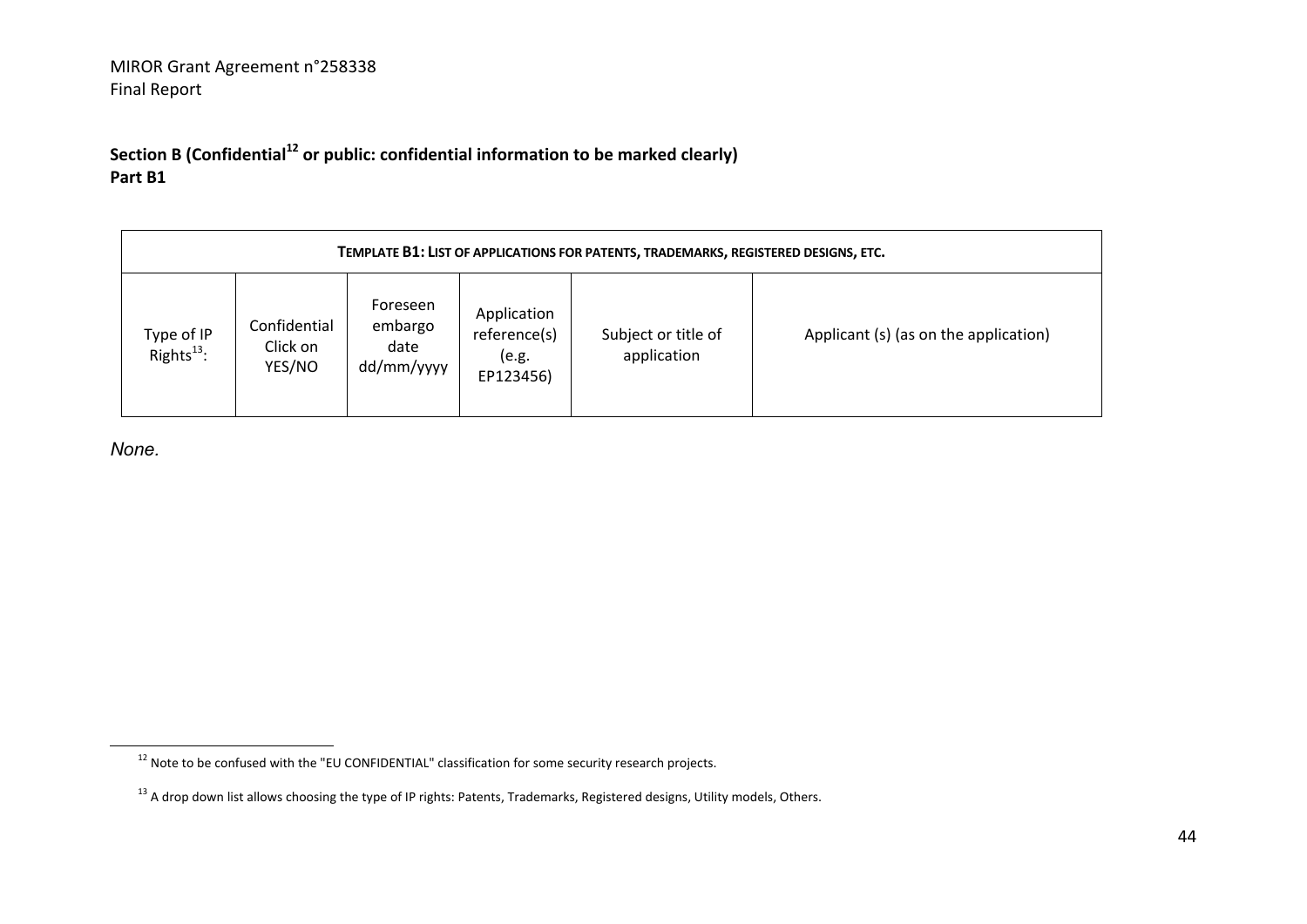#### **Part B2**

The exploitable foreground produced within the MIROR project is summarised in the table below:

| <b>Type of Exploitable</b><br>Foreground <sup>14</sup> | <b>Descripti</b><br><b>on</b><br>of<br>exploitabl<br>е<br>foregroun<br>d | Confid<br>ential<br><b>Click</b><br>on<br>YES/N<br>O | Foreseen<br>embargo<br>date<br>dd/mm/<br><b>YYYY</b> | <b>Exploitable</b><br>product(s) or<br>measure(s) | Sector(s) of<br>application <sup>15</sup> | Timetable,<br>commercial or<br>any other use | <b>Patents or</b><br>other IPR<br>exploitation<br>(licences) | <b>Owner &amp; Other</b><br>Beneficiary(s)<br>involved |
|--------------------------------------------------------|--------------------------------------------------------------------------|------------------------------------------------------|------------------------------------------------------|---------------------------------------------------|-------------------------------------------|----------------------------------------------|--------------------------------------------------------------|--------------------------------------------------------|
| Algorithm for                                          |                                                                          | Yes                                                  |                                                      |                                                   | Education,                                | After the end of                             | Pending                                                      | <b>SONY CSL</b>                                        |
| generating Markov                                      |                                                                          |                                                      |                                                      |                                                   |                                           | the project                                  |                                                              |                                                        |
| chains satisfying                                      |                                                                          |                                                      |                                                      |                                                   | performing                                |                                              |                                                              |                                                        |
| unary constraints                                      |                                                                          |                                                      |                                                      |                                                   | arts, health,                             |                                              |                                                              |                                                        |
| Constrained<br>→                                       |                                                                          |                                                      |                                                      |                                                   | sport,                                    |                                              |                                                              |                                                        |
| Markov                                                 |                                                                          |                                                      |                                                      |                                                   |                                           |                                              |                                                              |                                                        |
| Processes                                              |                                                                          |                                                      |                                                      |                                                   |                                           |                                              |                                                              |                                                        |
| Application for real-                                  |                                                                          | Yes                                                  |                                                      |                                                   | Education,                                | After the end of                             |                                                              | <b>SONY CSL</b>                                        |
| time generation of                                     |                                                                          |                                                      |                                                      |                                                   |                                           | the project                                  |                                                              |                                                        |
| improvisation in the                                   |                                                                          |                                                      |                                                      |                                                   | performing                                |                                              |                                                              |                                                        |
| style of the user                                      |                                                                          |                                                      |                                                      |                                                   | arts, health,                             |                                              |                                                              |                                                        |
| $\rightarrow$ MIROR IMPRO                              |                                                                          |                                                      |                                                      |                                                   | sport,                                    |                                              |                                                              |                                                        |
| application                                            |                                                                          |                                                      |                                                      |                                                   |                                           |                                              |                                                              |                                                        |
| Application for off-                                   |                                                                          | Yes                                                  |                                                      |                                                   | Education,                                | After the end of                             |                                                              | <b>SONY CSL</b>                                        |
| line generation of                                     |                                                                          |                                                      |                                                      |                                                   |                                           |                                              |                                                              |                                                        |

<sup>&</sup>lt;sup>19</sup> A drop down list allows choosing the type of foreground: General advancement of knowledge, Commercial exploitation of R&D results, Exploitation of R&D results via standards, exploitation of results through EU policies, exploitation of results through (social) innovation.

<sup>&</sup>lt;sup>15</sup> A drop down list allows choosing the type sector (NACE nomenclature) : http://ec.europa.eu/competition/mergers/cases/index/nace\_all.html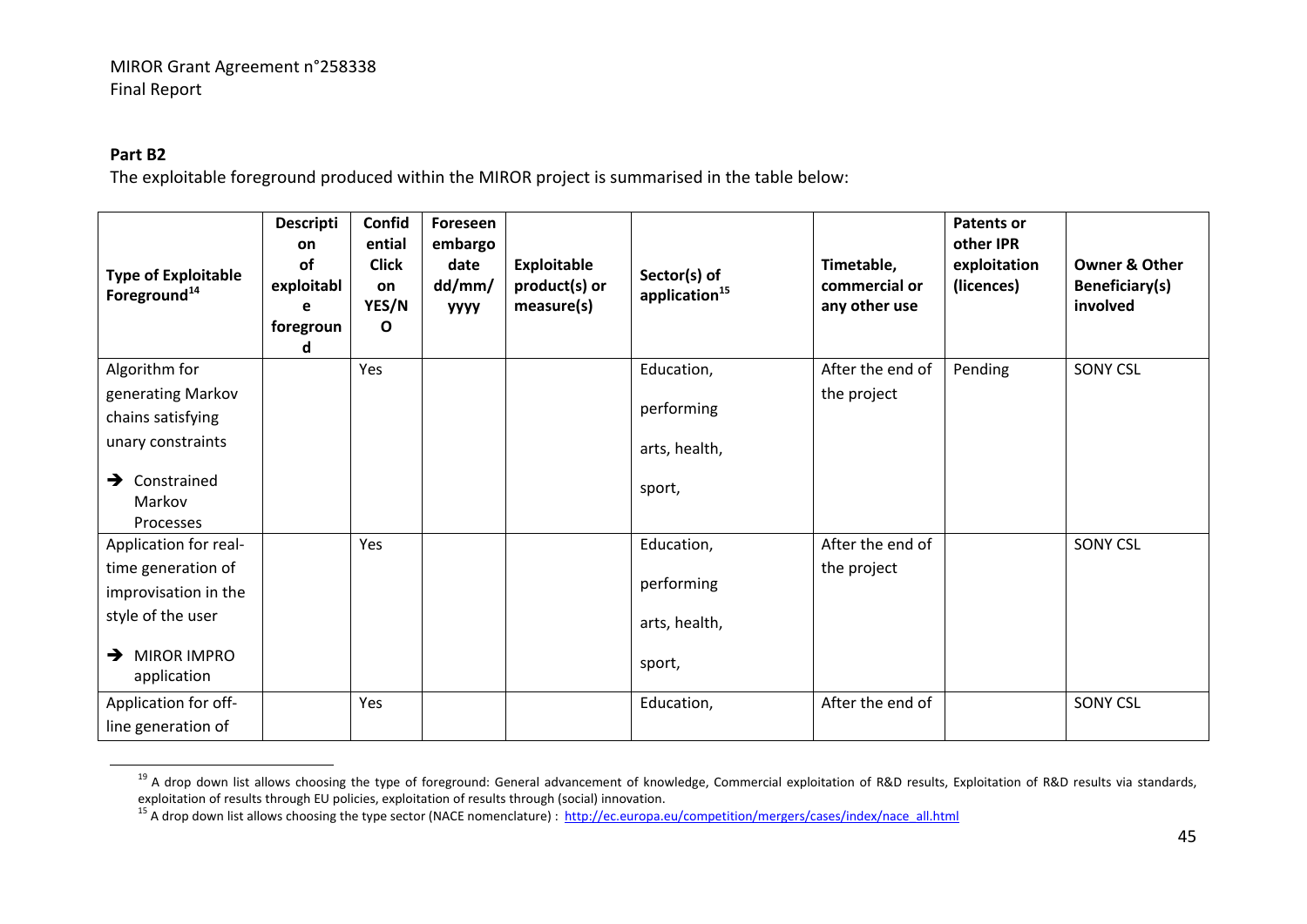| <b>Type of Exploitable</b><br>Foreground <sup>14</sup>                                                                                                                    | <b>Descripti</b><br>on<br>of<br>exploitabl<br>e<br>foregroun<br>d | Confid<br>ential<br><b>Click</b><br>on<br>YES/N<br>$\mathbf{o}$ | Foreseen<br>embargo<br>date<br>dd/mm/<br><b>УУУУ</b> | <b>Exploitable</b><br>product(s) or<br>measure(s) | Sector(s) of<br>application <sup>15</sup> | Timetable,<br>commercial or<br>any other use | <b>Patents or</b><br>other IPR<br>exploitation<br>(licences) | <b>Owner &amp; Other</b><br><b>Beneficiary(s)</b><br>involved |
|---------------------------------------------------------------------------------------------------------------------------------------------------------------------------|-------------------------------------------------------------------|-----------------------------------------------------------------|------------------------------------------------------|---------------------------------------------------|-------------------------------------------|----------------------------------------------|--------------------------------------------------------------|---------------------------------------------------------------|
| compositions in the                                                                                                                                                       |                                                                   |                                                                 |                                                      |                                                   | performing                                | the project                                  |                                                              |                                                               |
| style of the user                                                                                                                                                         |                                                                   |                                                                 |                                                      |                                                   | arts, health,                             |                                              |                                                              |                                                               |
| $\rightarrow$ MIROR COMPO                                                                                                                                                 |                                                                   |                                                                 |                                                      |                                                   |                                           |                                              |                                                              |                                                               |
| application                                                                                                                                                               |                                                                   |                                                                 |                                                      |                                                   | sport,                                    |                                              |                                                              |                                                               |
| MidiShare 32-64                                                                                                                                                           |                                                                   | Yes                                                             |                                                      |                                                   | Musical software                          | After the end of                             |                                                              | <b>GRAME / SONY</b>                                           |
| $\rightarrow$ real-time musical<br><b>MIDI</b> operating<br>system,<br>providing high<br>level services to<br>the field of<br>computer music<br>and MIDI<br>applications. |                                                                   |                                                                 |                                                      |                                                   | handling MIDI signal.                     | the project                                  |                                                              | <b>CSL</b>                                                    |
| JGuido and                                                                                                                                                                |                                                                   | Yes                                                             |                                                      |                                                   | Score visualisation                       | After the end of                             |                                                              | SONY CSL/                                                     |
| <b>GInToGmn Library</b>                                                                                                                                                   |                                                                   |                                                                 |                                                      |                                                   |                                           | the project                                  |                                                              | Jürgen Kilian                                                 |
| les                                                                                                                                                                       |                                                                   |                                                                 |                                                      |                                                   |                                           |                                              |                                                              |                                                               |
| $\rightarrow$ Full-fledged<br>musical score<br>notation display,<br>which handles<br>realtime,                                                                            |                                                                   |                                                                 |                                                      |                                                   |                                           |                                              |                                                              |                                                               |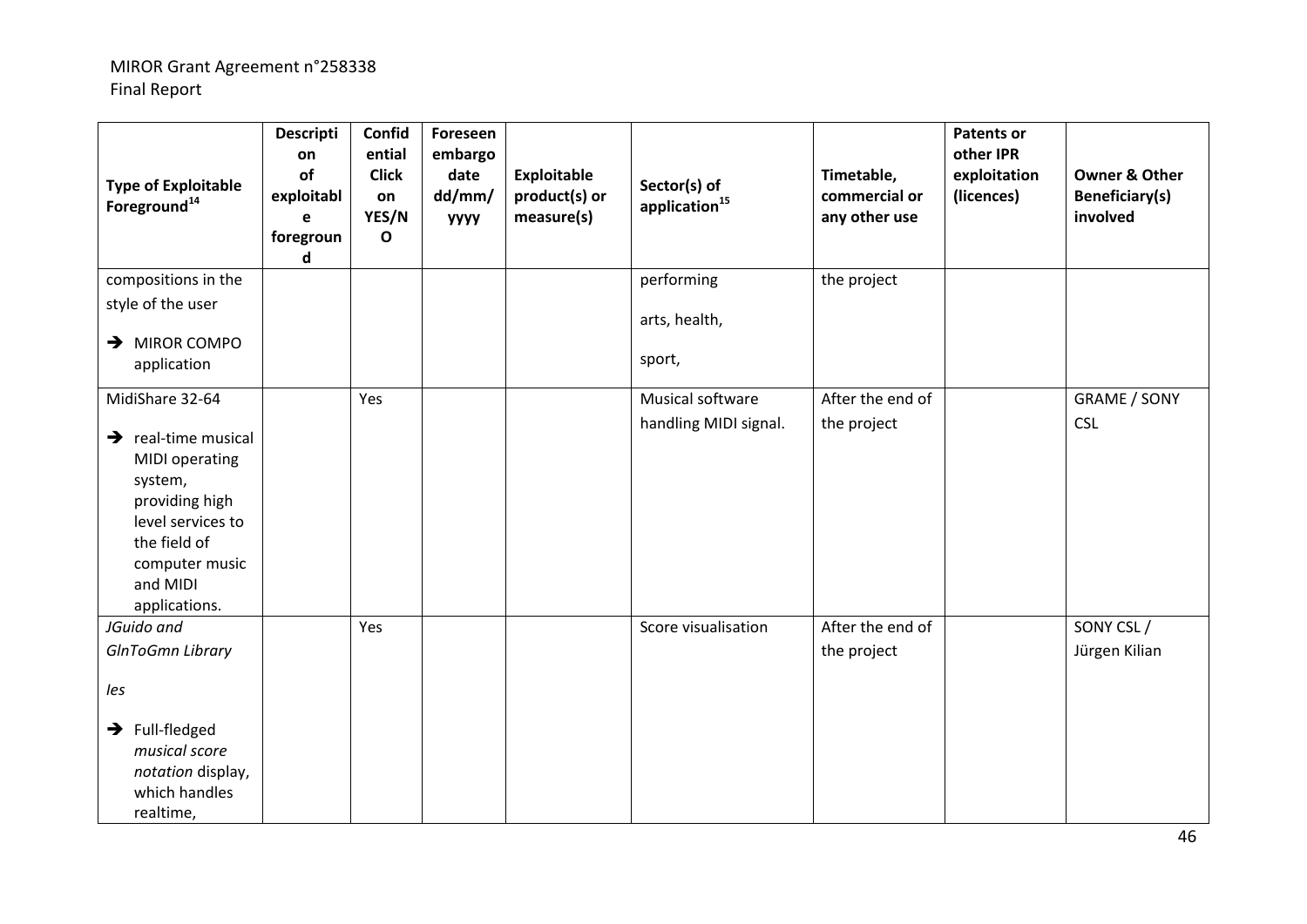| <b>Type of Exploitable</b><br>Foreground <sup>14</sup>                                                                                                                                               | <b>Descripti</b><br>on<br>of<br>exploitabl<br>e<br>foregroun<br>d | Confid<br>ential<br><b>Click</b><br>on<br>YES/N<br>$\mathbf{o}$ | Foreseen<br>embargo<br>date<br>dd/mm/<br><b>YYYY</b> | <b>Exploitable</b><br>product(s) or<br>measure(s) | Sector(s) of<br>application <sup>15</sup>                                                                | Timetable,<br>commercial or<br>any other use | <b>Patents or</b><br>other IPR<br>exploitation<br>(licences) | <b>Owner &amp; Other</b><br>Beneficiary(s)<br>involved |
|------------------------------------------------------------------------------------------------------------------------------------------------------------------------------------------------------|-------------------------------------------------------------------|-----------------------------------------------------------------|------------------------------------------------------|---------------------------------------------------|----------------------------------------------------------------------------------------------------------|----------------------------------------------|--------------------------------------------------------------|--------------------------------------------------------|
| arbitrary MIDI<br>inputs                                                                                                                                                                             |                                                                   |                                                                 |                                                      |                                                   |                                                                                                          |                                              |                                                              |                                                        |
| "Style game"<br>experiment<br>$\rightarrow$ Analysis of<br>preservation of<br>individual<br>musical style<br>(principle of<br>comparison<br>between human<br>and machine<br>generated<br>melodies)   |                                                                   | Yes                                                             |                                                      |                                                   | Education,<br>performing<br>arts, health,<br>sport,                                                      | After the end of<br>the project              |                                                              | <b>SONY CSL</b>                                        |
| of<br>The<br>concept<br>MIROR platform as a<br>learning/teaching/re<br>search<br>virtual<br>environment<br>the<br>exploiting<br>reflexive interaction<br>paradigm not only in<br>music improvisation |                                                                   | Yes                                                             |                                                      |                                                   | Education<br>Creativity<br>Performance<br>Creative industry<br><b>School of Music</b><br>School of dance | After the end of<br>the project              | Copyright,<br>Design                                         | <b>UNIBO</b>                                           |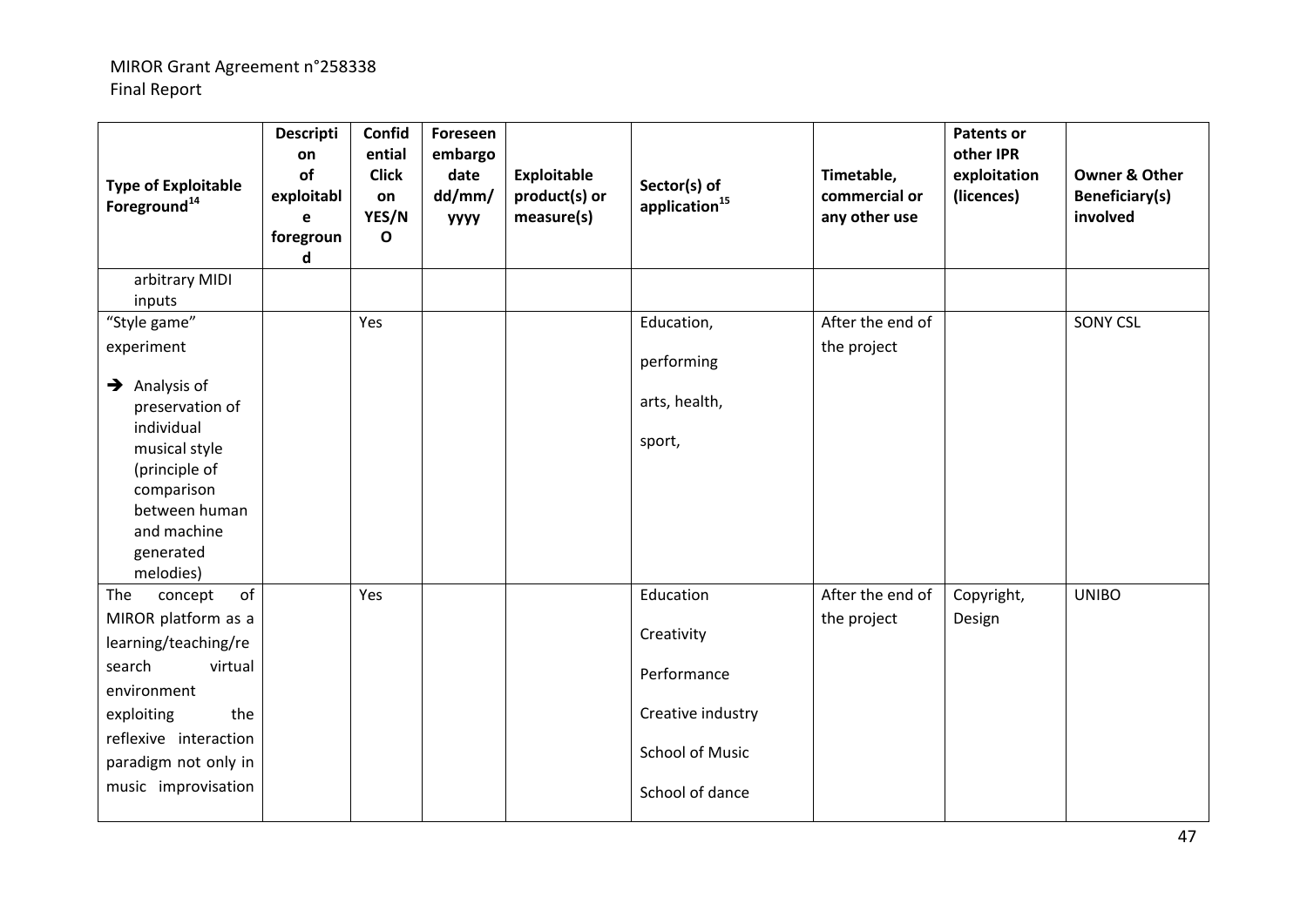| <b>Type of Exploitable</b><br>Foreground <sup>14</sup> | <b>Descripti</b><br>on<br>of<br>exploitabl<br>e<br>foregroun<br>$\mathsf{d}$ | Confid<br>ential<br><b>Click</b><br>on<br>YES/N<br>$\mathbf{o}$ | Foreseen<br>embargo<br>date<br>dd/mm/<br><b>YYYY</b> | <b>Exploitable</b><br>product(s) or<br>measure(s) | Sector(s) of<br>application <sup>15</sup> | Timetable,<br>commercial or<br>any other use | <b>Patents or</b><br>other IPR<br>exploitation<br>(licences) | <b>Owner &amp; Other</b><br>Beneficiary(s)<br>involved |
|--------------------------------------------------------|------------------------------------------------------------------------------|-----------------------------------------------------------------|------------------------------------------------------|---------------------------------------------------|-------------------------------------------|----------------------------------------------|--------------------------------------------------------------|--------------------------------------------------------|
| education but also in                                  |                                                                              |                                                                 |                                                      |                                                   | Hospital                                  |                                              |                                                              |                                                        |
| the field of body                                      |                                                                              |                                                                 |                                                      |                                                   |                                           |                                              |                                                              |                                                        |
| gesture analysis and                                   |                                                                              |                                                                 |                                                      |                                                   | Kinder centre                             |                                              |                                                              |                                                        |
| potentially in other                                   |                                                                              |                                                                 |                                                      |                                                   | Home and family                           |                                              |                                                              |                                                        |
| learning/teaching                                      |                                                                              |                                                                 |                                                      |                                                   |                                           |                                              |                                                              |                                                        |
| fields (as from figure                                 |                                                                              |                                                                 |                                                      |                                                   | Arts Therapy                              |                                              |                                                              |                                                        |
| 3 in D5.2, Chapter IV-                                 |                                                                              |                                                                 |                                                      |                                                   | Research tools                            |                                              |                                                              |                                                        |
| UNIBO contribution,                                    |                                                                              |                                                                 |                                                      |                                                   |                                           |                                              |                                                              |                                                        |
| and A.R. Addessi,                                      |                                                                              |                                                                 |                                                      |                                                   |                                           |                                              |                                                              |                                                        |
| "Child/Machine                                         |                                                                              |                                                                 |                                                      |                                                   |                                           |                                              |                                                              |                                                        |
| interaction<br>in                                      |                                                                              |                                                                 |                                                      |                                                   |                                           |                                              |                                                              |                                                        |
| reflexive                                              |                                                                              |                                                                 |                                                      |                                                   |                                           |                                              |                                                              |                                                        |
| The<br>environment.                                    |                                                                              |                                                                 |                                                      |                                                   |                                           |                                              |                                                              |                                                        |
| Platform",<br><b>MIROR</b>                             |                                                                              |                                                                 |                                                      |                                                   |                                           |                                              |                                                              |                                                        |
| of<br>Proceedings                                      |                                                                              |                                                                 |                                                      |                                                   |                                           |                                              |                                                              |                                                        |
| SMAC/SMC<br>2013                                       |                                                                              |                                                                 |                                                      |                                                   |                                           |                                              |                                                              |                                                        |
| Conference,                                            |                                                                              |                                                                 |                                                      |                                                   |                                           |                                              |                                                              |                                                        |
| Stockholm July 2013)                                   |                                                                              |                                                                 |                                                      |                                                   |                                           |                                              |                                                              |                                                        |
|                                                        |                                                                              |                                                                 |                                                      |                                                   |                                           |                                              |                                                              |                                                        |
|                                                        |                                                                              |                                                                 |                                                      |                                                   |                                           |                                              |                                                              |                                                        |
|                                                        |                                                                              |                                                                 |                                                      |                                                   |                                           |                                              |                                                              |                                                        |
|                                                        |                                                                              |                                                                 |                                                      |                                                   |                                           |                                              |                                                              |                                                        |
|                                                        |                                                                              |                                                                 |                                                      |                                                   |                                           |                                              |                                                              |                                                        |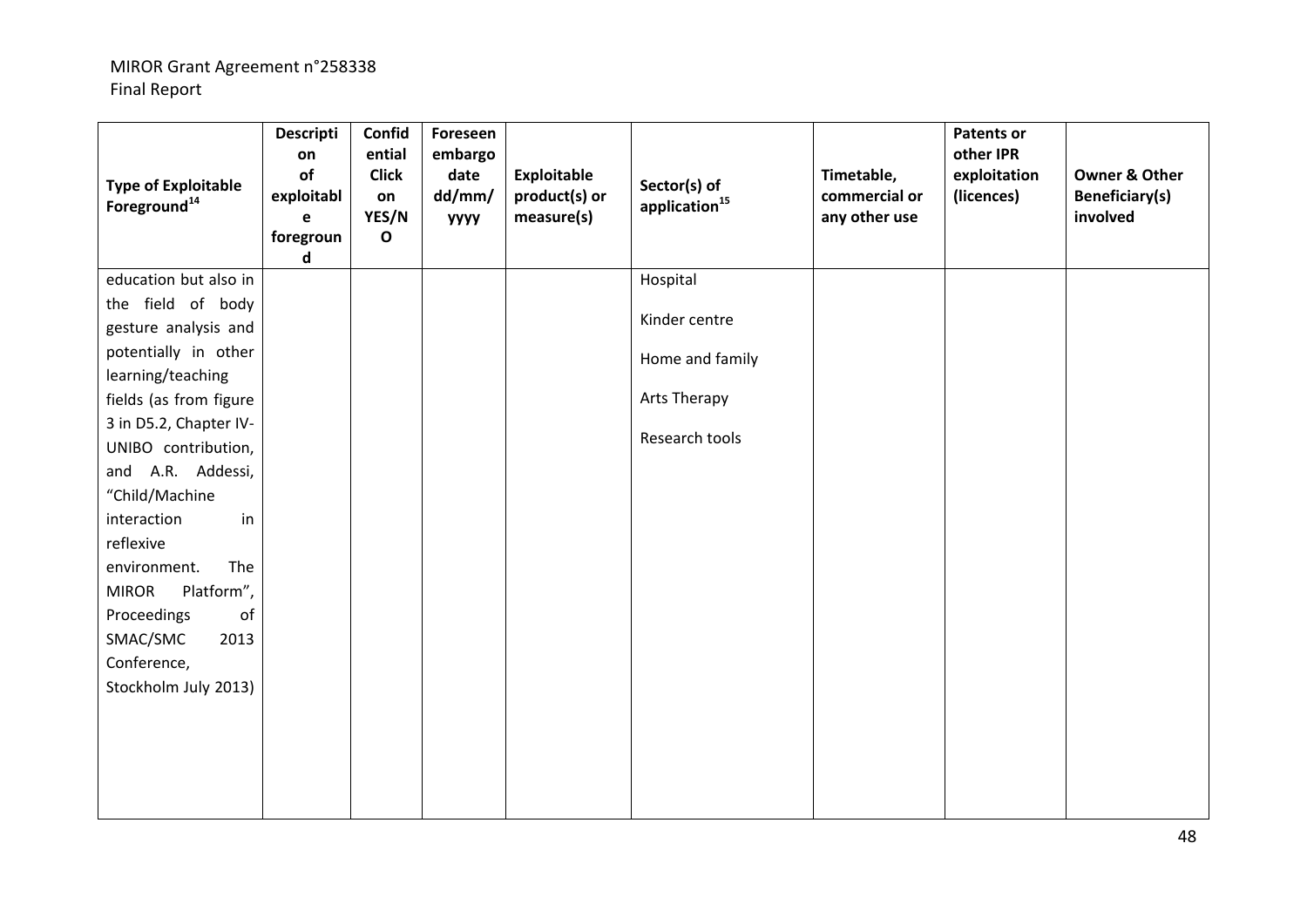| <b>Type of Exploitable</b><br>Foreground <sup>14</sup> | Descripti<br>on<br>of<br>exploitabl<br>e<br>foregroun<br>d | Confid<br>ential<br><b>Click</b><br>on<br>YES/N<br>$\mathbf{o}$ | Foreseen<br>embargo<br>date<br>dd/mm/<br><b>УУУУ</b> | <b>Exploitable</b><br>product(s) or<br>measure(s) | Sector(s) of<br>application <sup>15</sup> | Timetable,<br>commercial or<br>any other use | <b>Patents or</b><br>other IPR<br>exploitation<br>(licences) | <b>Owner &amp; Other</b><br>Beneficiary(s)<br>involved |
|--------------------------------------------------------|------------------------------------------------------------|-----------------------------------------------------------------|------------------------------------------------------|---------------------------------------------------|-------------------------------------------|----------------------------------------------|--------------------------------------------------------------|--------------------------------------------------------|
| MIROR theoretical                                      |                                                            |                                                                 |                                                      |                                                   |                                           |                                              |                                                              | UNIBO, UNEXE,                                          |
| framework (D2.2.1                                      |                                                            |                                                                 |                                                      |                                                   |                                           |                                              |                                                              | NKUA, UGOT,                                            |
| revised, D5.1, D5.2,                                   |                                                            |                                                                 |                                                      |                                                   |                                           |                                              |                                                              | UNIGE, SONY                                            |
| D6.1)                                                  |                                                            |                                                                 |                                                      |                                                   |                                           |                                              |                                                              |                                                        |
| User's and Teacher's                                   |                                                            | yes                                                             |                                                      |                                                   | Pedagogical guide and                     | after the end of                             | Copyright                                                    | UNIBO (50%),                                           |
| Guides (D6.2)                                          |                                                            |                                                                 |                                                      |                                                   | practices for the                         | the Project                                  |                                                              | UNEXE (20%),                                           |
|                                                        |                                                            |                                                                 |                                                      |                                                   | MIROR target groups:                      |                                              |                                                              | NKUA (20%) and                                         |
|                                                        |                                                            |                                                                 |                                                      |                                                   | children, generalist                      |                                              |                                                              | UGOT (10%)                                             |
|                                                        |                                                            |                                                                 |                                                      |                                                   | teachers and                              |                                              |                                                              |                                                        |
|                                                        |                                                            |                                                                 |                                                      |                                                   | practitioners (nursery,                   |                                              |                                                              |                                                        |
|                                                        |                                                            |                                                                 |                                                      |                                                   | kindergarten, primary                     |                                              |                                                              |                                                        |
|                                                        |                                                            |                                                                 |                                                      |                                                   | school), music                            |                                              |                                                              |                                                        |
|                                                        |                                                            |                                                                 |                                                      |                                                   | teachers, dance                           |                                              |                                                              |                                                        |
|                                                        |                                                            |                                                                 |                                                      |                                                   | teachers, therapists,                     |                                              |                                                              |                                                        |
|                                                        |                                                            |                                                                 |                                                      |                                                   | parents, teacher                          |                                              |                                                              |                                                        |
|                                                        |                                                            |                                                                 |                                                      |                                                   | educators, caregivers,                    |                                              |                                                              |                                                        |
|                                                        |                                                            |                                                                 |                                                      |                                                   | etc.                                      |                                              |                                                              |                                                        |
|                                                        |                                                            |                                                                 |                                                      |                                                   |                                           |                                              |                                                              |                                                        |
|                                                        |                                                            |                                                                 |                                                      |                                                   |                                           |                                              |                                                              |                                                        |
|                                                        |                                                            |                                                                 |                                                      |                                                   |                                           |                                              |                                                              |                                                        |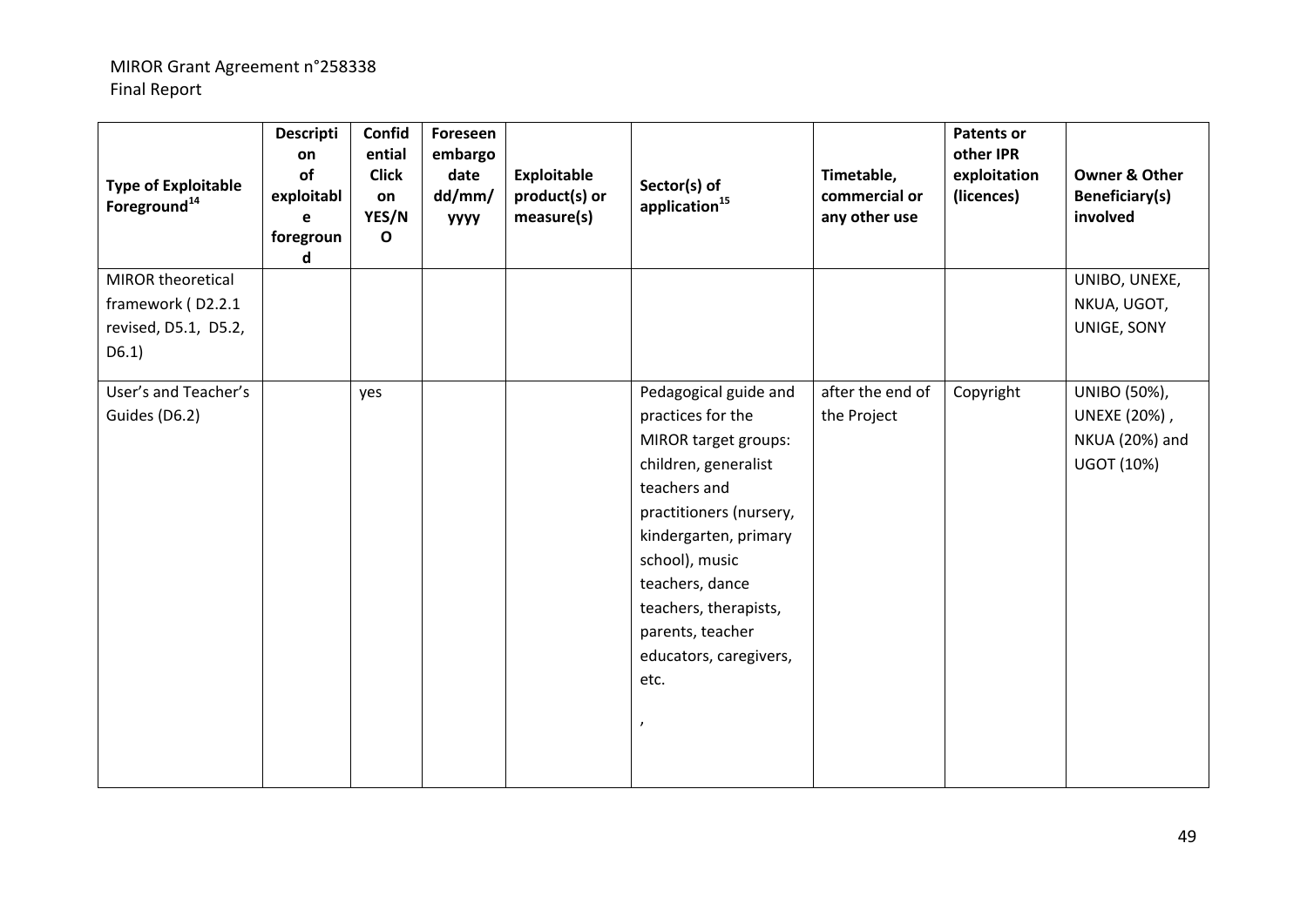| <b>Type of Exploitable</b><br>Foreground <sup>14</sup>                                                                                                 | <b>Descripti</b><br>on<br>of<br>exploitabl<br>e<br>foregroun<br>d | Confid<br>ential<br><b>Click</b><br>on<br>YES/N<br>$\mathbf{o}$ | Foreseen<br>embargo<br>date<br>dd/mm/<br><b>УУУУ</b> | <b>Exploitable</b><br>product(s) or<br>measure(s) | Sector(s) of<br>application <sup>15</sup>                                          | Timetable,<br>commercial or<br>any other use  | <b>Patents or</b><br>other IPR<br>exploitation<br>(licences) | <b>Owner &amp; Other</b><br><b>Beneficiary(s)</b><br>involved |
|--------------------------------------------------------------------------------------------------------------------------------------------------------|-------------------------------------------------------------------|-----------------------------------------------------------------|------------------------------------------------------|---------------------------------------------------|------------------------------------------------------------------------------------|-----------------------------------------------|--------------------------------------------------------------|---------------------------------------------------------------|
| IMPRO and COMPO<br>software Manual<br>(D4.1.2 and D4.2.2)                                                                                              |                                                                   | Yes                                                             |                                                      |                                                   |                                                                                    | After the end of<br>the Project               | Copyright                                                    | <b>SONY CSL</b>                                               |
| <b>Body Gesture</b><br>software Manual<br>(D4.3.2)                                                                                                     |                                                                   |                                                                 |                                                      |                                                   |                                                                                    |                                               |                                                              | <b>UNIGE</b>                                                  |
| <b>Observational Grids</b><br>created with<br>the software<br><b>OBSERVER (Noldus):</b><br>6. Flow grid<br>Laban grid<br>7.<br>Listening<br>8.<br>grid |                                                                   | yes                                                             |                                                      |                                                   | Research methodology<br>and tool. Education,<br>Creative Industry,<br>Arts Therapy | After the end of<br>the Project               | Copyright                                                    | <b>UNIBO</b>                                                  |
| Logo MIROR Project                                                                                                                                     |                                                                   | <b>NO</b>                                                       |                                                      |                                                   | Education<br>Creative Industry                                                     | During and<br>after the end of<br>the Project | Trademark                                                    | <b>UNIBO</b>                                                  |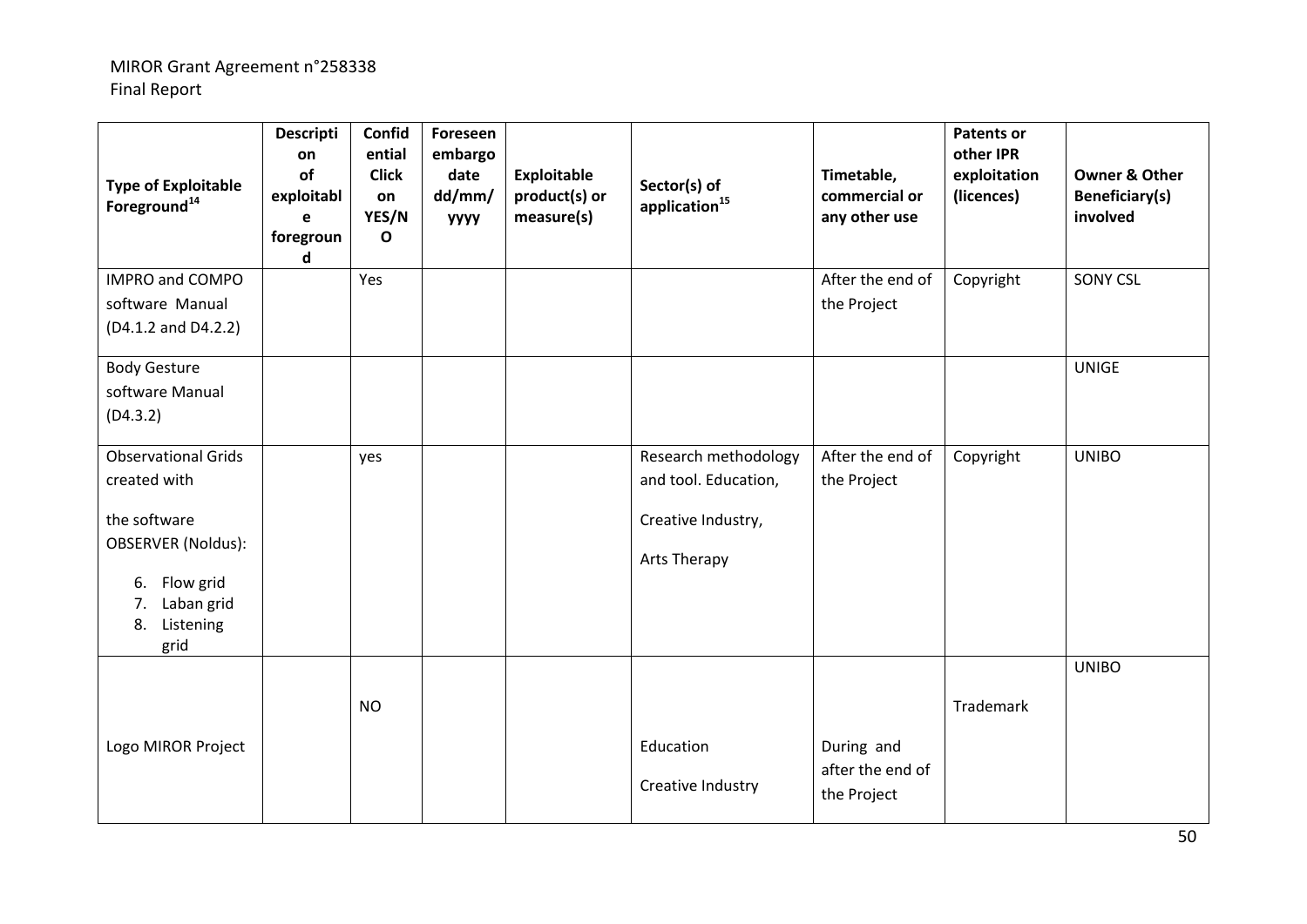| <b>Type of Exploitable</b><br>Foreground <sup>14</sup> | <b>Descripti</b><br>on<br>of<br>exploitabl<br>$\mathbf e$<br>foregroun<br>d | Confid<br>ential<br><b>Click</b><br>on<br>YES/N<br>$\mathbf{o}$ | Foreseen<br>embargo<br>date<br>dd/mm/<br><b>УУУУ</b> | Exploitable<br>product(s) or<br>measure(s) | Sector(s) of<br>application $^{15}$ | Timetable,<br>commercial or<br>any other use | <b>Patents or</b><br>other IPR<br>exploitation<br>(licences) | <b>Owner &amp; Other</b><br><b>Beneficiary(s)</b><br>involved |
|--------------------------------------------------------|-----------------------------------------------------------------------------|-----------------------------------------------------------------|------------------------------------------------------|--------------------------------------------|-------------------------------------|----------------------------------------------|--------------------------------------------------------------|---------------------------------------------------------------|
| Techniques for                                         |                                                                             | makes                                                           |                                                      |                                            | Education,                          |                                              |                                                              | <b>UNIGE</b>                                                  |
| movement                                               |                                                                             | the<br>EyesW                                                    |                                                      |                                            | performing                          |                                              |                                                              |                                                               |
| analysis, included in<br>the EyesWeb                   |                                                                             | eb<br>Gestur                                                    |                                                      |                                            | arts, health,                       |                                              |                                                              |                                                               |
| <b>Gesture Processing</b>                              |                                                                             | e                                                               |                                                      |                                            | sport,                              |                                              |                                                              |                                                               |
| Library                                                |                                                                             | Process                                                         |                                                      |                                            |                                     |                                              |                                                              |                                                               |
| Software modules<br>are                                |                                                                             | ing<br>Library                                                  |                                                      |                                            |                                     |                                              |                                                              |                                                               |
| included in the<br>library                             |                                                                             | publicly<br>availabl<br>e for                                   |                                                      |                                            |                                     |                                              |                                                              |                                                               |
| as long as they are                                    |                                                                             | researc                                                         |                                                      |                                            |                                     |                                              |                                                              |                                                               |
| developed                                              |                                                                             | h<br>purpos                                                     |                                                      |                                            |                                     |                                              |                                                              |                                                               |
|                                                        |                                                                             | es                                                              |                                                      |                                            |                                     |                                              |                                                              |                                                               |
|                                                        |                                                                             |                                                                 |                                                      |                                            |                                     |                                              |                                                              |                                                               |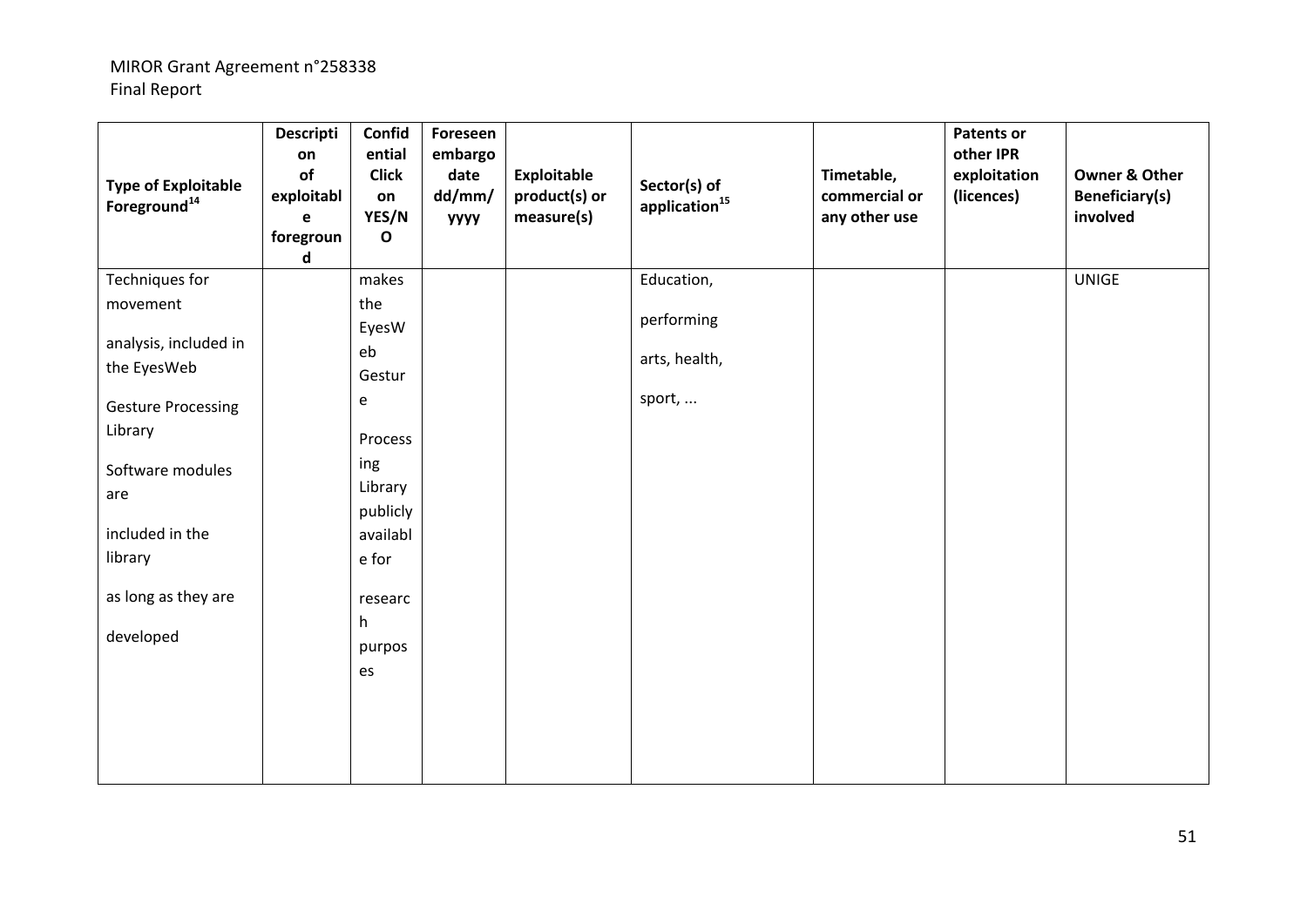| <b>Type of Exploitable</b><br>Foreground <sup>14</sup> | Descripti<br>on<br>of<br>exploitabl<br>e<br>foregroun<br>d | Confid<br>ential<br><b>Click</b><br>on<br>YES/N<br>$\mathbf{o}$                                         | Foreseen<br>embargo<br>date<br>dd/mm/<br><b>УУУУ</b> | <b>Exploitable</b><br>product(s) or<br>measure(s) | Sector(s) of<br>application <sup>15</sup> | Timetable,<br>commercial or<br>any other use | <b>Patents or</b><br>other IPR<br>exploitation<br>(licences) | <b>Owner &amp; Other</b><br><b>Beneficiary(s)</b><br>involved |
|--------------------------------------------------------|------------------------------------------------------------|---------------------------------------------------------------------------------------------------------|------------------------------------------------------|---------------------------------------------------|-------------------------------------------|----------------------------------------------|--------------------------------------------------------------|---------------------------------------------------------------|
| <b>MIROR</b>                                           |                                                            | Depend                                                                                                  |                                                      |                                                   | Education                                 | After the end of                             |                                                              | <b>UNIGE</b>                                                  |
| Body-Gesture_Potter                                    |                                                            | ing on                                                                                                  |                                                      |                                                   |                                           | the                                          |                                                              |                                                               |
|                                                        |                                                            | possibl                                                                                                 |                                                      |                                                   |                                           |                                              |                                                              |                                                               |
| Workshop                                               |                                                            | e                                                                                                       |                                                      |                                                   |                                           | project                                      |                                                              |                                                               |
| application                                            |                                                            | comme                                                                                                   |                                                      |                                                   |                                           |                                              |                                                              |                                                               |
|                                                        |                                                            | rcial                                                                                                   |                                                      |                                                   |                                           |                                              |                                                              |                                                               |
|                                                        |                                                            | exploit<br>ation.<br><b>UNIGE</b><br>is<br>anyway<br>availabl<br>e<br>for<br>broad<br>dissemi<br>nation |                                                      |                                                   |                                           |                                              |                                                              |                                                               |
| MIROR-Body                                             |                                                            | Depend                                                                                                  |                                                      |                                                   | Education                                 | After the end of                             |                                                              | <b>UNIGE</b>                                                  |
|                                                        |                                                            | ing on                                                                                                  |                                                      |                                                   |                                           |                                              |                                                              |                                                               |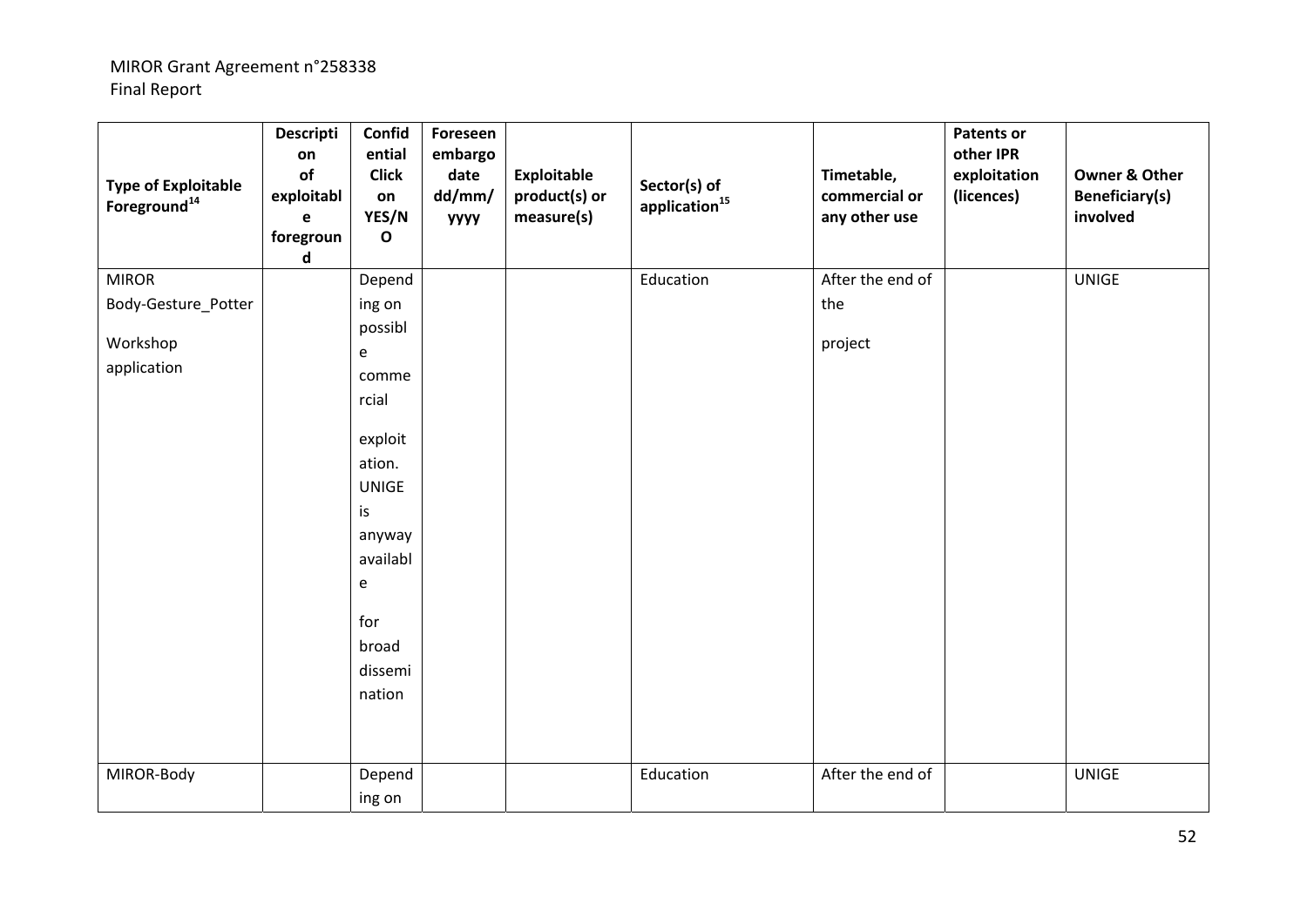| <b>Type of Exploitable</b><br>Foreground <sup>14</sup> | Descripti<br>on<br>of<br>exploitabl<br>e<br>foregroun<br>$\operatorname{\mathsf{d}}$ | Confid<br>ential<br><b>Click</b><br>on<br>YES/N<br>$\mathbf{o}$                                                                           | Foreseen<br>embargo<br>date<br>dd/mm/<br><b>УУУУ</b> | <b>Exploitable</b><br>product(s) or<br>measure(s) | Sector(s) of<br>application <sup>15</sup> | Timetable,<br>commercial or<br>any other use | <b>Patents or</b><br>other IPR<br>exploitation<br>(licences) | <b>Owner &amp; Other</b><br><b>Beneficiary(s)</b><br>involved |
|--------------------------------------------------------|--------------------------------------------------------------------------------------|-------------------------------------------------------------------------------------------------------------------------------------------|------------------------------------------------------|---------------------------------------------------|-------------------------------------------|----------------------------------------------|--------------------------------------------------------------|---------------------------------------------------------------|
| Gesture_BeSound                                        |                                                                                      | possibl<br>e<br>comme<br>rcial<br>exploit<br>ation.<br><b>UNIGE</b><br>is<br>anyway<br>availabl<br>e<br>for<br>broad<br>dissemi<br>nation |                                                      |                                                   |                                           | the Project                                  |                                                              |                                                               |
| MIROR WIKI portal                                      |                                                                                      |                                                                                                                                           |                                                      |                                                   |                                           | After the end of<br>the Project              | Copyright                                                    | COMPEDIA (80%),<br><b>UNIBO (20%)</b>                         |
| MIROR Web Site                                         |                                                                                      |                                                                                                                                           |                                                      |                                                   |                                           | During and after<br>the end of the           | Copyright                                                    | <b>UNIBO</b>                                                  |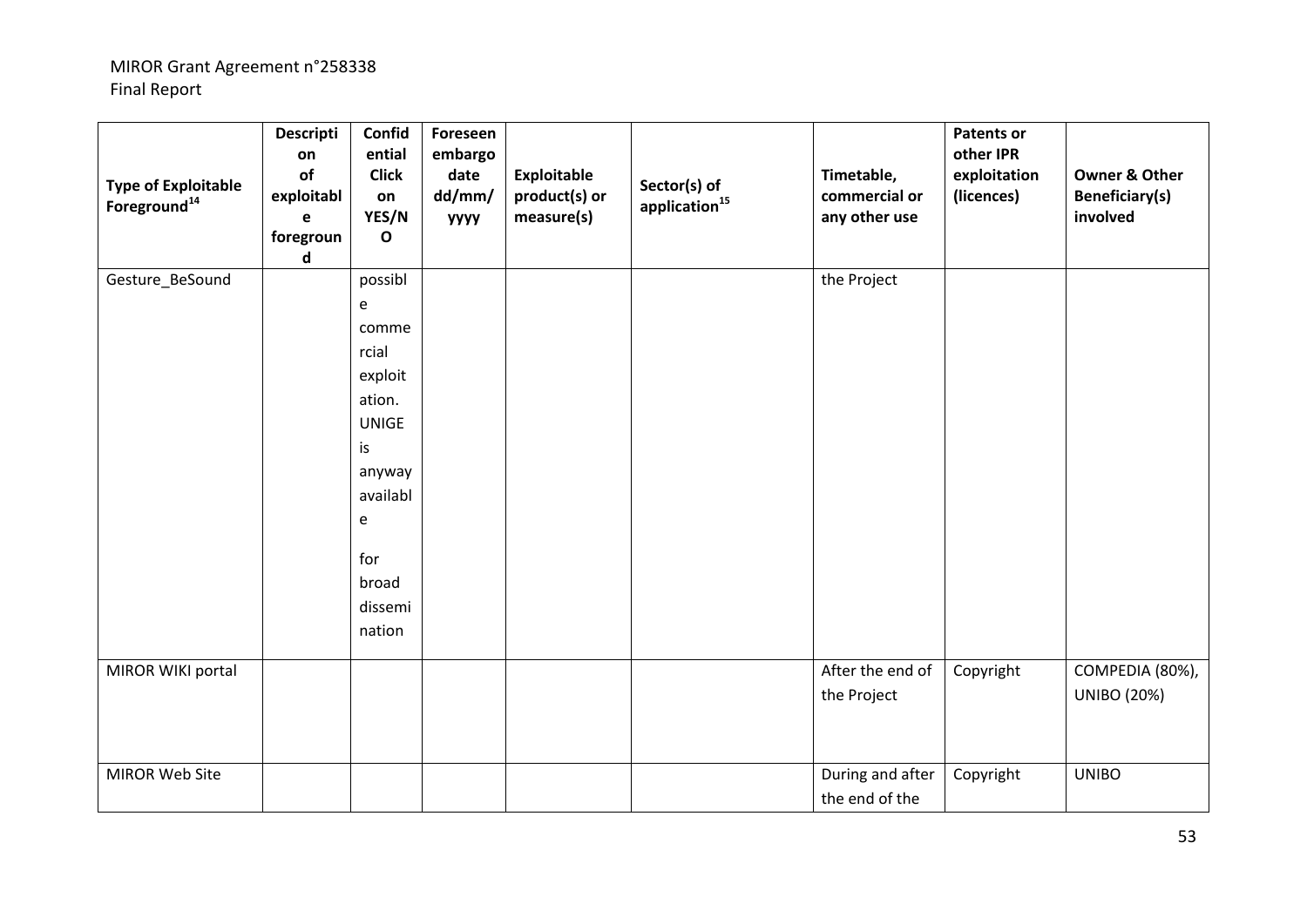| <b>Type of Exploitable</b><br>Foreground <sup>14</sup>                                                                  | <b>Descripti</b><br>on<br>of<br>exploitabl<br>e<br>foregroun<br>d | Confid<br>ential<br><b>Click</b><br>on<br>YES/N<br>$\mathbf{o}$ | Foreseen<br>embargo<br>date<br>dd/mm/<br><b>YYYY</b> | <b>Exploitable</b><br>product(s) or<br>measure(s) | Sector(s) of<br>application <sup>15</sup>           | Timetable,<br>commercial or<br>any other use | <b>Patents or</b><br>other IPR<br>exploitation<br>(licences) | <b>Owner &amp; Other</b><br><b>Beneficiary(s)</b><br>involved |
|-------------------------------------------------------------------------------------------------------------------------|-------------------------------------------------------------------|-----------------------------------------------------------------|------------------------------------------------------|---------------------------------------------------|-----------------------------------------------------|----------------------------------------------|--------------------------------------------------------------|---------------------------------------------------------------|
|                                                                                                                         |                                                                   |                                                                 |                                                      |                                                   |                                                     | project                                      |                                                              |                                                               |
| Library to generate<br>MP3 files from<br>recorded MIDI<br>IMPRO/COMPO<br>sessions                                       |                                                                   | Yes                                                             |                                                      |                                                   | Education,<br>performing<br>arts, health,<br>sport, | After the end of<br>the project              |                                                              | <b>SONY CSL</b>                                               |
| MidiShare to<br>Fluidsynth bridge<br>/Library, allowing to<br>generate audio<br>without windows<br>built-in synthesizer |                                                                   | Yes                                                             |                                                      |                                                   | Education,<br>performing<br>arts, health,<br>sport, | After the end of<br>the project              |                                                              | <b>SONY CSL</b>                                               |
| Library allowing to<br>upload and manage<br>IMPRO / COMPO<br>user session on a<br>distant server                        |                                                                   | Yes                                                             |                                                      |                                                   | Education,<br>performing<br>arts, health,<br>sport  | After the end of<br>the project              |                                                              | <b>SONY CSL</b>                                               |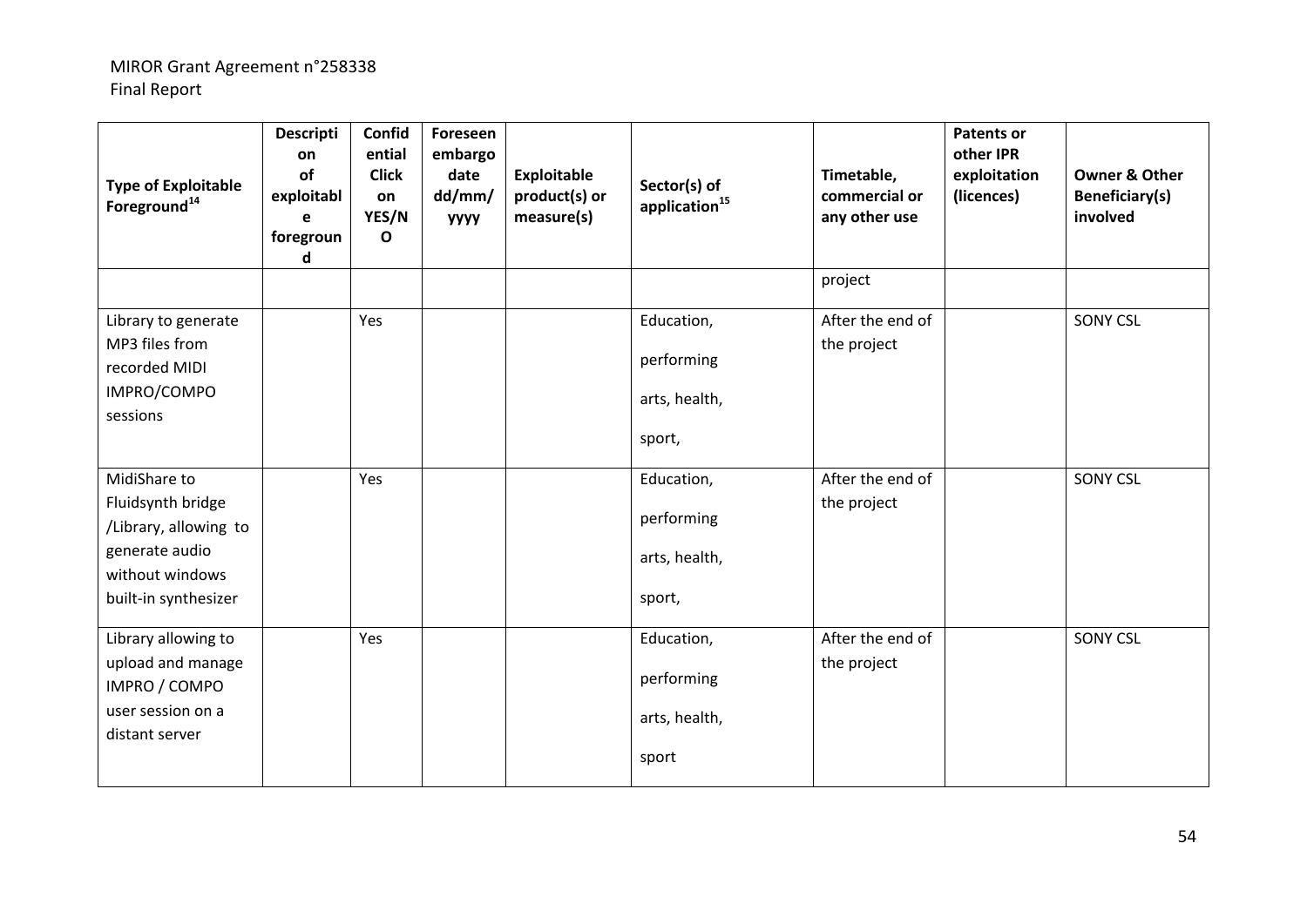| <b>Type of Exploitable</b><br>Foreground <sup>14</sup>           | <b>Descripti</b><br><b>on</b><br><b>of</b><br>exploitabl<br>e<br>foregroun<br>d | Confid<br>ential<br><b>Click</b><br>on<br>YES/N<br>$\mathbf{o}$ | Foreseen<br>embargo<br>date<br>dd/mm/<br><b>YYYY</b> | Exploitable<br>product(s) or<br>measure(s) | Sector(s) of<br>application <sup>15</sup>          | Timetable,<br>commercial or<br>any other use | Patents or<br>other IPR<br>exploitation<br>(licences) | <b>Owner &amp; Other</b><br>Beneficiary(s)<br>involved |
|------------------------------------------------------------------|---------------------------------------------------------------------------------|-----------------------------------------------------------------|------------------------------------------------------|--------------------------------------------|----------------------------------------------------|----------------------------------------------|-------------------------------------------------------|--------------------------------------------------------|
| IMPRO / COMPO<br>User Guides and<br>associated<br>documentation. |                                                                                 | Yes                                                             |                                                      |                                            | Education,<br>performing<br>arts, health,<br>sport | After the end of<br>the project              |                                                       | <b>SONY CSL</b>                                        |

The expected final results of the project are fully functional MIROR prototypes, assessed with experiments with children and grounded on solid theoretical bases. Impact is expected on education and learning, starting from music education, but possibly extending to other fields. Moreover, MIROR aims to:

- Develop a detailed analysis aimed at assessing the impact of the reflexive interaction paradigm on both music learning and general cognitive/learning processes.
- Promote an active approach to musical culture, based on a "music‐making" concept, rather than "music‐consuming"; promote the use of the MIROR platform in children and adults, enabling a wider access to music by experts as well as non experts; enhance the diffusion of music culture in EU society through experiments with the MIROR platform in several European countries; produce a User Guide and a Teachers' Guide.

In particular, the Consortium planned the Exploitation Academic plan, which includes the following *Sectors of research activities*

UNIBO research areas include the following: Child/machine interaction, technology enhanced learning, e‐learning, reflexive interaction and creativity, children's music improvisation and composition, teacher education, music therapy, embodied music cognition, dance education, artistic performance, evolution of music language, vocal child/adult interaction, singing development in children. In particular the UNIBO team is planning to fully realise the MIROR Pedagogical Framework by implementing the missing parts of the MIROR platform, i.e., the learning/teaching modules for using the three software applications (MIROR IMPRO, MIROR COMPO and MIROR Body Gesture): the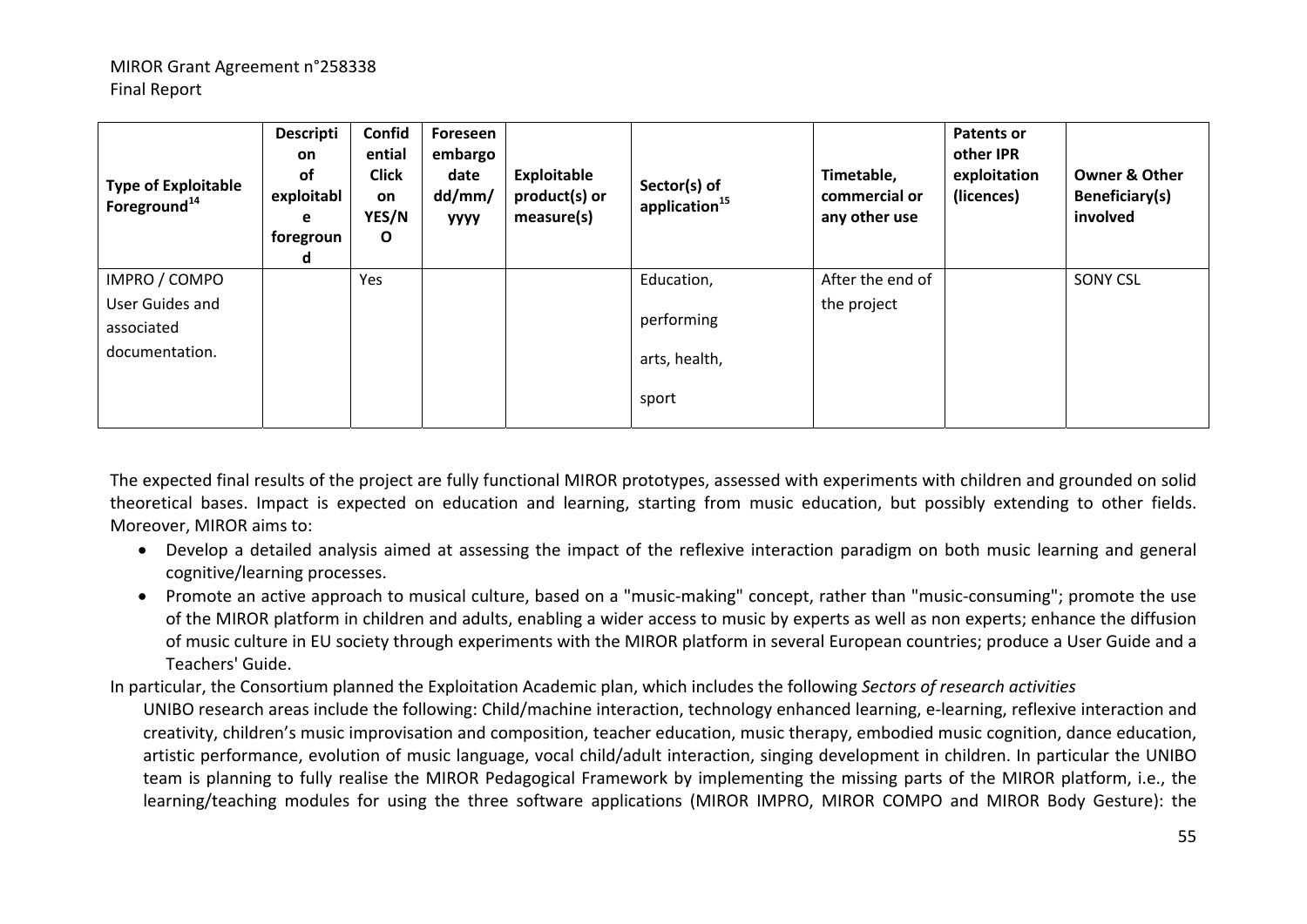users'/teachers'/researchers' interfaces; the learning‐objects for teachers, music therapists, children of different ages, music teachers, dance educators, tutors' facilitators, teachers' training tools, etc.; the two data bases (Children\_Log ‐, for teachers: to upload interesting children compositions, improvisations and choreographies. Work in progress, for researchers: to upload interesting practices, experiments and videos, documenting the research work in progress).

In particular, UNIBO will exploit the following knowledge:

- The concept of MIROR platform as a learning/teaching/research virtual environment exploiting the reflexive interaction paradigm not only in music improvisation education but also in the field of body gesture analysis and potentially in other learning/teaching fields (as from figure 3 in D5.2, Chapter IV-UNIBO contribution).
- The design and implementation of pedagogical processes and guides for teachers and children to be used with MIROR applications (D6.2)
- The theoretical framework of reflexive interaction paradigm for educational purposes (D2.2.1, UNIBO contribution)
- Experimental protocols: Protocol no 1 and no2 of DoW, protocol Body‐Impro. Protocol in music‐therapy setting
- Flow grid by software Observer
- Laban grid by software Observer
- Listening grid by software Observer
- Grid of Sound/Movement connection, for MIROR‐Body Gesture
- Grid with Modes of Dialogue, for MIROR‐Body Gesture
- "Duets" grid, for the observation of musical dialogue between 2 children, by software Observer.

SONY Research areas include the following:

- [ACM Computing Classification System, 1998 H.5.2.] Information interfaces and representation: User interfaces Interaction styles, user‐centred design, auditory feedback.
- [ACM Computing Classification System, 1998] K.3.1. (Computers and education): Computer uses in education computer assisted instruction.
- [Other sectors] Child/machine interaction; technology enhanced learning, e‐learning, reflexive pedagogy, teacher education, music therapy, embodied music cognition, performing arts, sport, score visualisation, musical software handling MIDI signal.

In particular SONY will exploit the following knowledge:

- Constrained Markov Processes: Algorithm for generating Markov chains satisfying unary constraints.
- MIROR IMPRO application: Application for real-time generation of improvisation in the style of the user.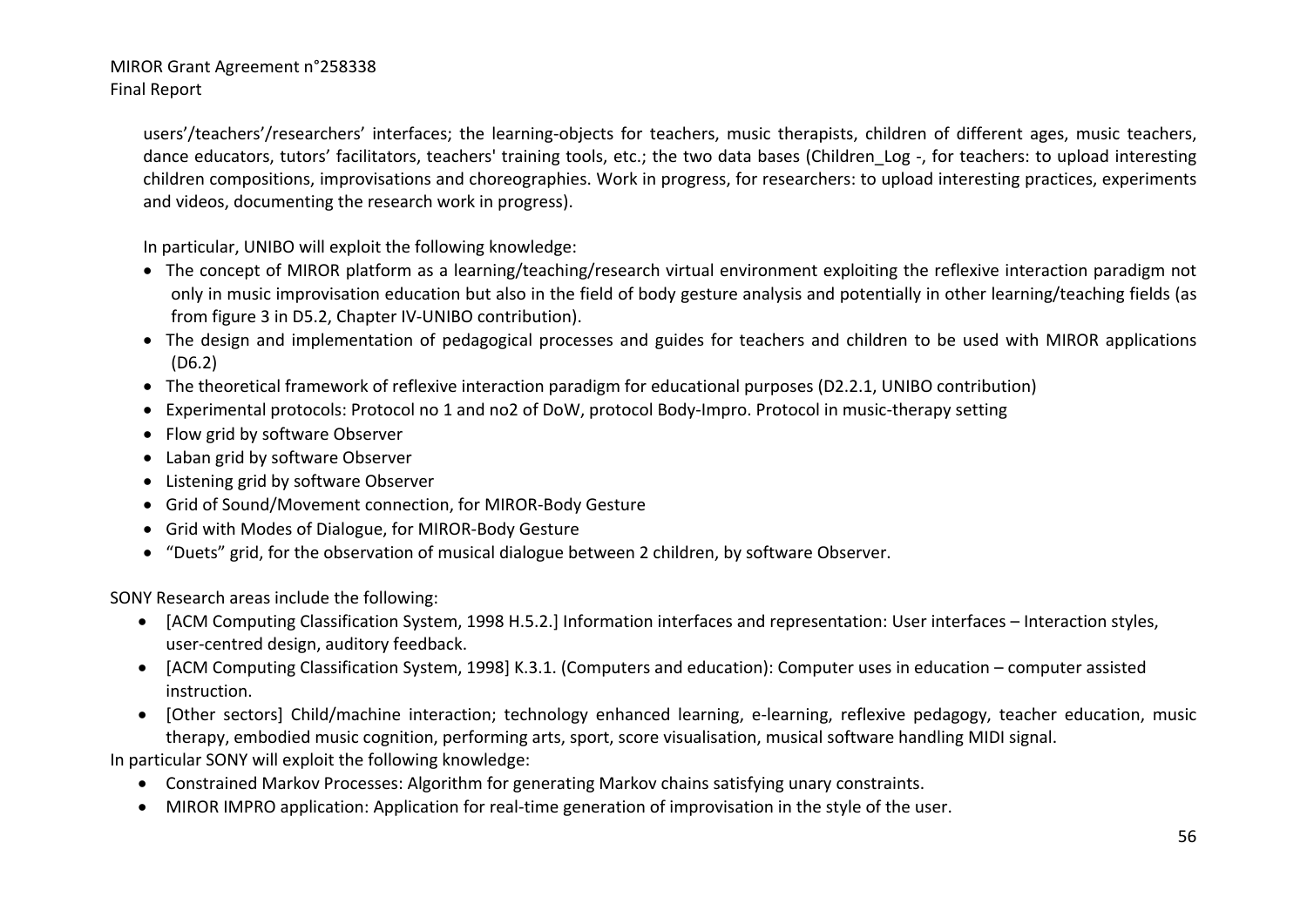- MIROR COMPO application: Application for off-line generation of compositions in the style of the user.
- MidiShare 32‐64: real‐time musical MIDI operating system, providing high level services to the field of computer music and MIDI applications.
- JGuido and GlnToGmn Libraries: Full‐fledged musical score notation display, which handles realtime, arbitrary MIDI inputs.
- "Style game" experiment: Analysis of preservation of individual musical style (principle of comparison between human and machine generated melodies).

UNIGE Research areas include the following (ACM Computing Classification System, 1998):

H.5.2. Information interfaces and representation: User interfaces – Interaction styles, user‐centred design, auditory feedback

K.3.1. (Computers and education): Computer uses in education – computer assisted instruction.

In particular, UNIGE will exploit the following knowledge:

- Annotated archive of children performing selected gestures according to different Laban effort qualities
- EyesWeb applications for synchronised recordings of video and mocap
- Extensions to EyesWeb XMI making a EyesWeb platform for scientific measurements (handling of significant digits, operations with significant digits, etc)
- Techniques for extraction movement features from full‐body 3D trajectories (curvature, sphericity, and so on), developed as EyesWeb XMI modules
- Techniques for extraction movement features from users playing a music keyboard, developed as EyesWeb XMI modules
- Techniques for real‐time analysis of Laban's Effort on 3D full‐body mocap data, developed as EyesWeb XMI applications
- Techniques for computation and adaption of models of the motoric behaviour of the child in terms of Laban's Effort qualities, developed as EyesWeb XMI modules and applications
- Methodology and techniques for real‐time cross‐modal reflexive dialogue, developed as EyesWeb XMI and MetaEyesWeb applications
- A MetaEyesWeb template for developing applications involving cross‐modal interaction with stories or non‐linear structures.

NKUA Research areas include the following: Teacher music education, community music therapy, music therapy, school music education and curricula, computational music analysis, creativity. In particular:

- Designing and implementing pedagogical processes of learning to improvise for teacher education in university curricula.
- Designing and implementing community music therapy and music therapy interventions.
- Follow up studies using MIROR COMPO in schools.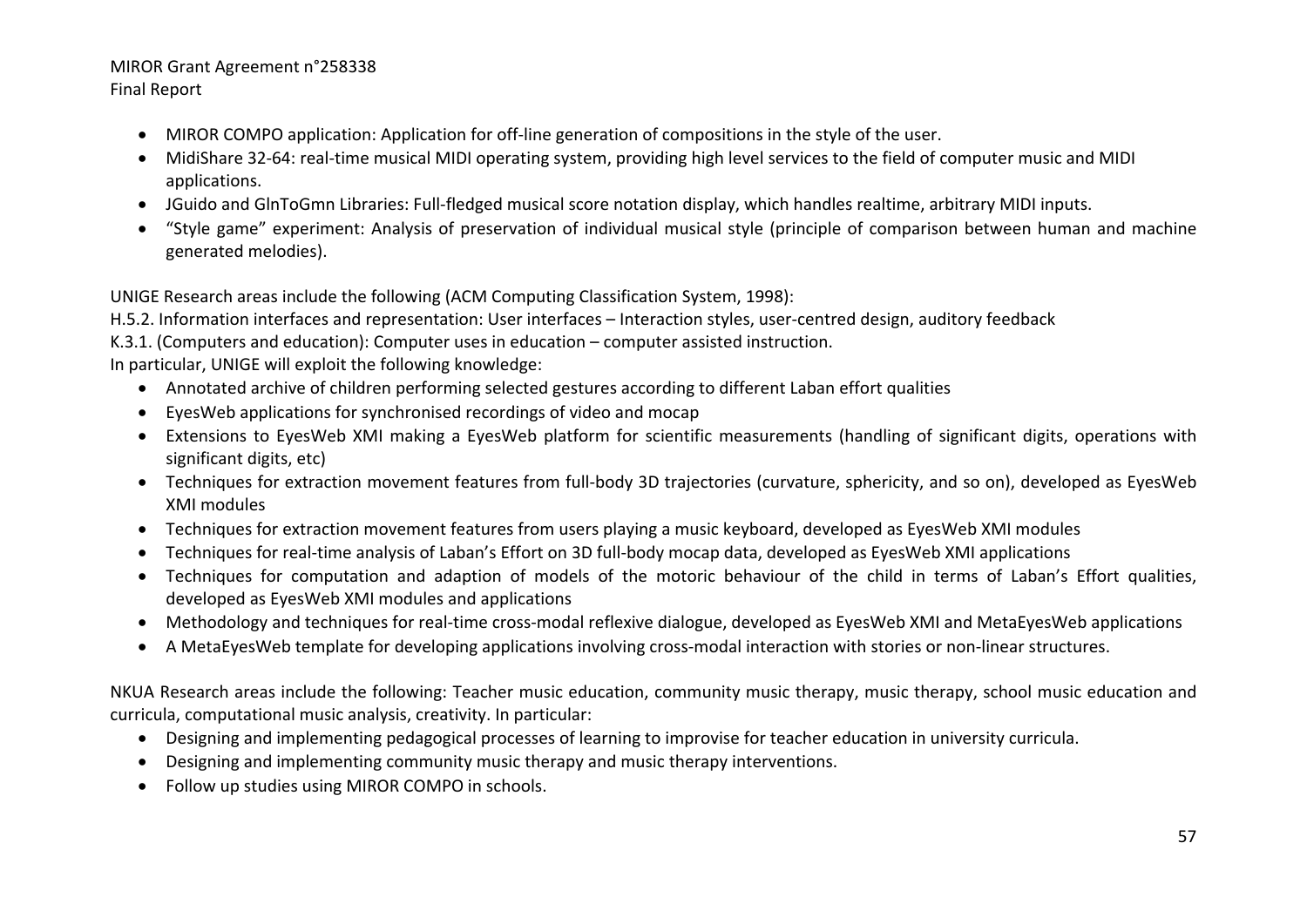- In collaboration with the Department of Psychiatry at the University of Athens, cognitive neuroscience experiments using ECT scans while using MIROR IMPRO.
- Continue developing the methodology and system for the computational music analysis of MIROR IMPRO (PhD thesis of Antonis Alexakis).
- Possible book publication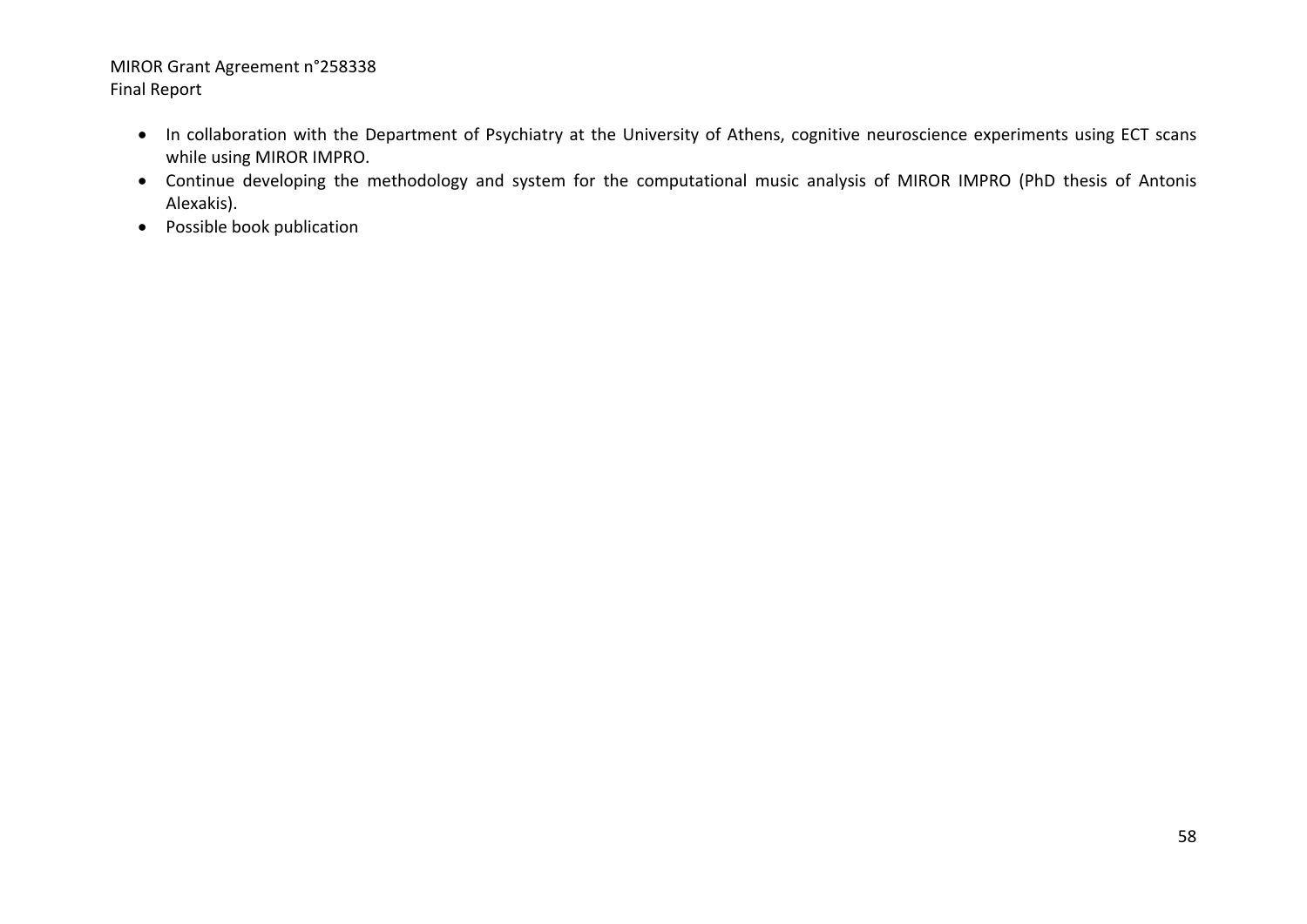# **4.3 Report on societal implications**

| A                                                                                                                                                                                                                                                                                                                                                                                                                                                                            | General Information (completed automatically when Grant Agreement number is entered.           |                |  |  |
|------------------------------------------------------------------------------------------------------------------------------------------------------------------------------------------------------------------------------------------------------------------------------------------------------------------------------------------------------------------------------------------------------------------------------------------------------------------------------|------------------------------------------------------------------------------------------------|----------------|--|--|
| <b>Grant Agreement Number:</b>                                                                                                                                                                                                                                                                                                                                                                                                                                               | 258338                                                                                         |                |  |  |
| <b>Title of Project:</b>                                                                                                                                                                                                                                                                                                                                                                                                                                                     | Musical Interaction Relying On Reflexion                                                       |                |  |  |
| <b>Name and Title of Coordinator:</b>                                                                                                                                                                                                                                                                                                                                                                                                                                        | Dr. Anna Rita Addessi                                                                          |                |  |  |
| <b>Ethics</b><br>B                                                                                                                                                                                                                                                                                                                                                                                                                                                           |                                                                                                |                |  |  |
| 1. Did your project undergo an Ethics Review (and/or Screening)?<br>If Yes: have you described the progress of compliance with the relevant Ethics<br>$\bullet$<br>No<br>Review/Screening Requirements in the frame of the periodic/final project reports?<br>Special Reminder: the progress of compliance with the Ethics Review/Screening Requirements should be<br>described in the Period/Final Project Reports under the Section 3.2.2 'Work Progress and Achievements' |                                                                                                |                |  |  |
| 2.<br>$box)$ :                                                                                                                                                                                                                                                                                                                                                                                                                                                               | Please indicate whether your project involved any of the following issues (tick<br><b>YES</b>  |                |  |  |
| <b>RESEARCH ON HUMANS</b>                                                                                                                                                                                                                                                                                                                                                                                                                                                    |                                                                                                |                |  |  |
| Did the project involve children?<br>$\bullet$                                                                                                                                                                                                                                                                                                                                                                                                                               |                                                                                                | Yes            |  |  |
| Did the project involve patients?<br>$\bullet$                                                                                                                                                                                                                                                                                                                                                                                                                               |                                                                                                | Yes            |  |  |
| Did the project involve persons not able to give consent?<br>$\bullet$                                                                                                                                                                                                                                                                                                                                                                                                       |                                                                                                | Yes (children) |  |  |
| Did the project involve adult healthy volunteers?<br>$\bullet$                                                                                                                                                                                                                                                                                                                                                                                                               |                                                                                                | No             |  |  |
| Did the project involve Human genetic material?<br>$\bullet$                                                                                                                                                                                                                                                                                                                                                                                                                 |                                                                                                | No<br>No       |  |  |
| Did the project involve Human biological samples?<br>$\bullet$                                                                                                                                                                                                                                                                                                                                                                                                               |                                                                                                |                |  |  |
| Did the project involve Human data collection?<br>Yes<br>$\bullet$<br><b>RESEARCH ON HUMAN EMBRYO/FOETUS</b>                                                                                                                                                                                                                                                                                                                                                                 |                                                                                                |                |  |  |
| Did the project involve Human Embryos?<br>$\bullet$                                                                                                                                                                                                                                                                                                                                                                                                                          |                                                                                                | No             |  |  |
| Did the project involve Human Foetal Tissue / Cells?<br>$\bullet$                                                                                                                                                                                                                                                                                                                                                                                                            |                                                                                                | No             |  |  |
| Did the project involve Human Embryonic Stem Cells (hESCs)?<br>$\bullet$                                                                                                                                                                                                                                                                                                                                                                                                     |                                                                                                | No             |  |  |
| Did the project on human Embryonic Stem Cells involve cells in culture?<br>$\bullet$                                                                                                                                                                                                                                                                                                                                                                                         |                                                                                                | No             |  |  |
| Did the project on human Embryonic Stem Cells involve the derivation of cells from Embryos?<br>٠                                                                                                                                                                                                                                                                                                                                                                             |                                                                                                | No             |  |  |
| <b>PRIVACY</b>                                                                                                                                                                                                                                                                                                                                                                                                                                                               |                                                                                                |                |  |  |
| $\bullet$<br>lifestyle, ethnicity, political opinion, religious or philosophical conviction)?                                                                                                                                                                                                                                                                                                                                                                                | Did the project involve processing of genetic information or personal data (eg. health, sexual | No             |  |  |
| Did the project involve tracking the location or observation of people?<br>$\bullet$                                                                                                                                                                                                                                                                                                                                                                                         |                                                                                                | yes            |  |  |
| <b>RESEARCH ON ANIMALS</b>                                                                                                                                                                                                                                                                                                                                                                                                                                                   |                                                                                                |                |  |  |
| Did the project involve research on animals?<br>$\bullet$                                                                                                                                                                                                                                                                                                                                                                                                                    |                                                                                                | no             |  |  |
| Were those animals transgenic small laboratory animals?<br>$\bullet$                                                                                                                                                                                                                                                                                                                                                                                                         |                                                                                                | No             |  |  |
| Were those animals transgenic farm animals?<br>٠                                                                                                                                                                                                                                                                                                                                                                                                                             |                                                                                                | No<br>No       |  |  |
| Were those animals cloned farm animals?<br>$\bullet$                                                                                                                                                                                                                                                                                                                                                                                                                         |                                                                                                |                |  |  |
| Were those animals non-human primates?<br>$\bullet$                                                                                                                                                                                                                                                                                                                                                                                                                          |                                                                                                | No             |  |  |
| <b>RESEARCH INVOLVING DEVELOPING COUNTRIES</b>                                                                                                                                                                                                                                                                                                                                                                                                                               |                                                                                                |                |  |  |
| Did the project involve the use of local resources (genetic, animal, plant etc)?<br>٠                                                                                                                                                                                                                                                                                                                                                                                        |                                                                                                | No             |  |  |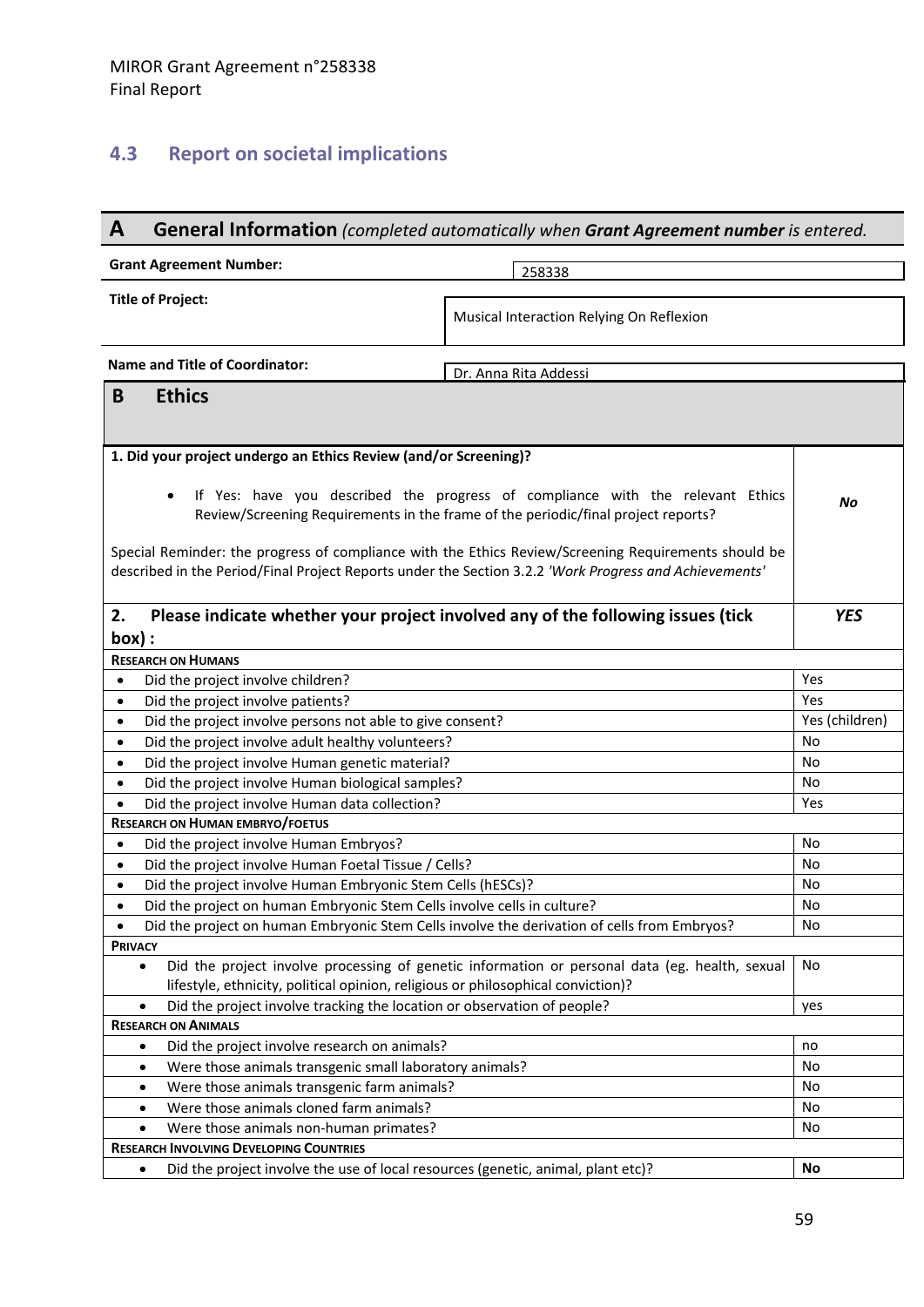| Was the project of benefit to local community (capacity building, access to healthcare, education<br>$\bullet$<br>etc)?                                                                                                                                                                                   |                                                                                                                                                                                                               | Yes                                                                                                                                                                                                                                                           |  |  |
|-----------------------------------------------------------------------------------------------------------------------------------------------------------------------------------------------------------------------------------------------------------------------------------------------------------|---------------------------------------------------------------------------------------------------------------------------------------------------------------------------------------------------------------|---------------------------------------------------------------------------------------------------------------------------------------------------------------------------------------------------------------------------------------------------------------|--|--|
| <b>DUAL USE</b>                                                                                                                                                                                                                                                                                           |                                                                                                                                                                                                               |                                                                                                                                                                                                                                                               |  |  |
| Research having direct military use<br>$\bullet$                                                                                                                                                                                                                                                          | 0 Yes X No                                                                                                                                                                                                    |                                                                                                                                                                                                                                                               |  |  |
| Research having the potential for terrorist abuse<br>$\bullet$                                                                                                                                                                                                                                            | no                                                                                                                                                                                                            |                                                                                                                                                                                                                                                               |  |  |
| $\mathbf C$<br><b>Workforce Statistics</b>                                                                                                                                                                                                                                                                |                                                                                                                                                                                                               |                                                                                                                                                                                                                                                               |  |  |
| 3.<br>Workforce statistics for the project: Please indicate in the table below the number of people<br>who worked on the project (on a headcount basis).                                                                                                                                                  |                                                                                                                                                                                                               |                                                                                                                                                                                                                                                               |  |  |
| <b>Type of Position</b>                                                                                                                                                                                                                                                                                   | <b>Number of Women</b>                                                                                                                                                                                        | <b>Number of Men</b>                                                                                                                                                                                                                                          |  |  |
| Scientific Coordinator                                                                                                                                                                                                                                                                                    | 1                                                                                                                                                                                                             |                                                                                                                                                                                                                                                               |  |  |
| Work package leaders                                                                                                                                                                                                                                                                                      | 2 (4 WPS)                                                                                                                                                                                                     | 3 (3 WPs)                                                                                                                                                                                                                                                     |  |  |
|                                                                                                                                                                                                                                                                                                           | 3(Unibo); 2 (UNIGE);<br>3(UGOT); 3 (UNEXE 2<br><b>Experienced freelance</b><br>research assistants<br>(pedagogy, technology<br>and music expertise and 1<br>research fellow - phd<br>holder); 1 (COMPEDIA): 3 | 2(Unibo); 4 (UNIGE); 2                                                                                                                                                                                                                                        |  |  |
| Experienced researchers (i.e. PhD holders)                                                                                                                                                                                                                                                                | (NKUA); 1 (SONY)                                                                                                                                                                                              | (UGOT); 1 (NKUA); 3 (SONY)                                                                                                                                                                                                                                    |  |  |
| PhD Students                                                                                                                                                                                                                                                                                              | 1(UNIBO); 1 (UGOT)                                                                                                                                                                                            | 1 (NKUA); 1 (SONY)                                                                                                                                                                                                                                            |  |  |
| Other                                                                                                                                                                                                                                                                                                     | 4 (Unibo: teachers and<br>master); 1(UGOT, master<br>student); 2 (COMPEDIA);<br>4 (NKUA)                                                                                                                      | 2 (UNIBO master,<br>technician); 1 (UNEXE -<br>Academic and technology<br>expertise - freelance (PhD<br>and university post); 2<br>(COMPEDIA); 1 (NKUA); 2<br>(SONY) (junior assistant<br>researcher, master's<br>degree, in-house consultant<br>with no PhD) |  |  |
| How many additional researchers (in companies and universities) were recruited<br>4.<br>specifically for this project?                                                                                                                                                                                    |                                                                                                                                                                                                               |                                                                                                                                                                                                                                                               |  |  |
| Of which, indicate the number of men:<br>UNEXE:3 - (2 [female] freelance musicians with expertise in teaching young children and music technology<br>and 1 [male] academic with research and writing expertise in music technology in education)<br>COMPEDIA: 2, of which 1 man<br>SONY 7, of which 6 men |                                                                                                                                                                                                               |                                                                                                                                                                                                                                                               |  |  |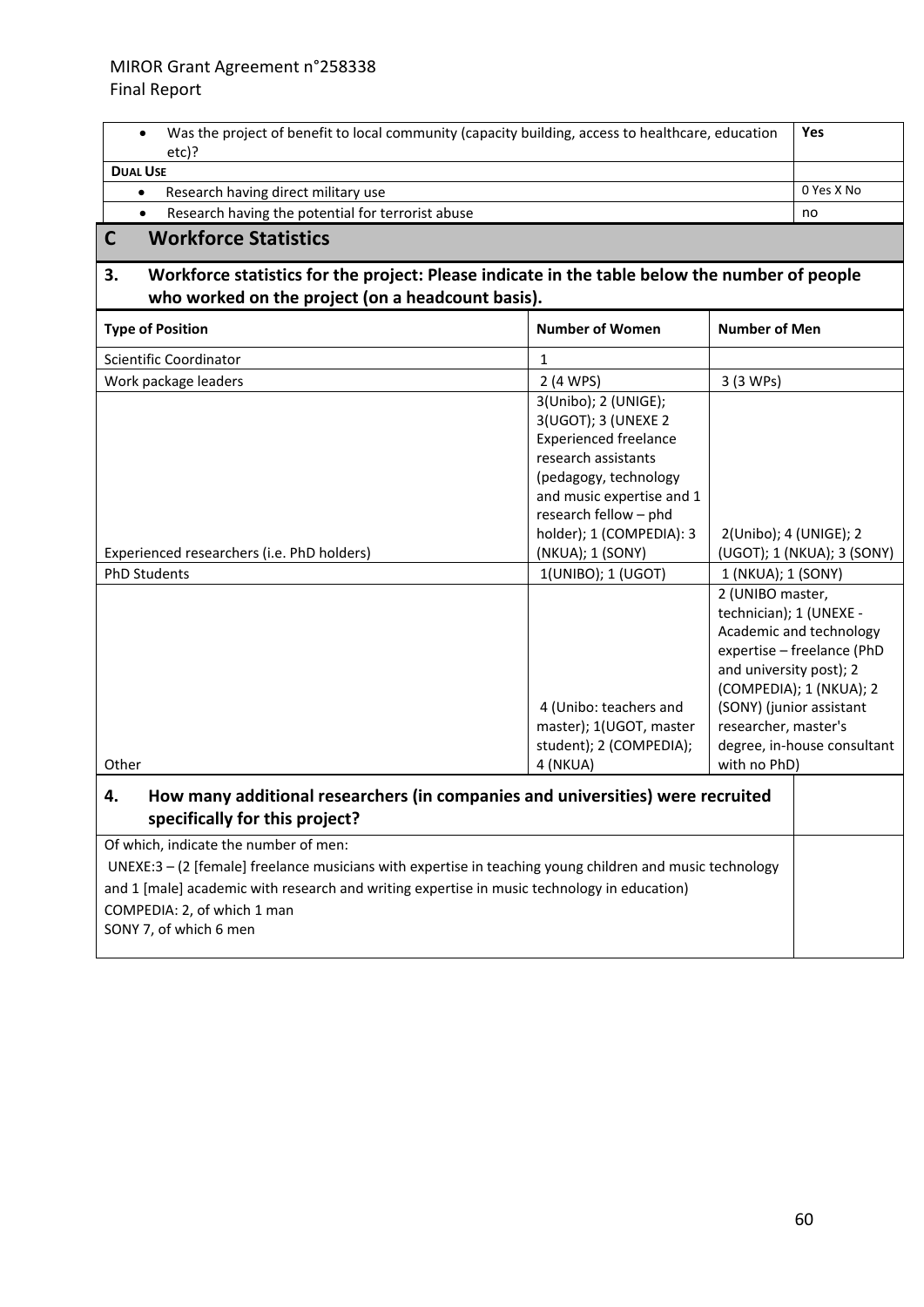| D               | <b>Gender Aspects</b>                                                                                                                                                                                                                                                                                           |                    |                  |  |  |  |
|-----------------|-----------------------------------------------------------------------------------------------------------------------------------------------------------------------------------------------------------------------------------------------------------------------------------------------------------------|--------------------|------------------|--|--|--|
| 5.              | Did you carry out specific Gender Equality Actions under the project?                                                                                                                                                                                                                                           | $\circ$<br>X       | Yes<br><b>No</b> |  |  |  |
| 6.              | Which of the following actions did you carry out and how effective were they?                                                                                                                                                                                                                                   |                    |                  |  |  |  |
|                 | Not at all<br><b>Very</b><br>effective                                                                                                                                                                                                                                                                          | effective          |                  |  |  |  |
|                 | Design and implement an equal opportunity policy<br>$00000$<br>ப<br>$00000$<br>Set targets to achieve a gender balance in the workforce<br>ப<br>$00000$<br>Organise conferences and workshops on gender<br>ப<br>Actions to improve work-life balance<br>$00000$<br>ப<br>Other:<br>O                             |                    |                  |  |  |  |
| 7.              | Was there a gender dimension associated with the research content – i.e. wherever people were the<br>focus of the research as, for example, consumers, users, patients or in trials, was the issue of gender considered and<br>addressed?<br>Yes- please specify<br>O                                           |                    |                  |  |  |  |
|                 | No<br>X.                                                                                                                                                                                                                                                                                                        |                    |                  |  |  |  |
| E               | <b>Synergies with Science Education</b>                                                                                                                                                                                                                                                                         |                    |                  |  |  |  |
| 8.              | Did your project involve working with students and/or school pupils (e.g. open days,<br>participation in science festivals and events, prizes/competitions or joint projects)?<br>Yes- please specify : open days, presentations to parents, participation in science festivals, events, prizes<br>X<br>O<br>No |                    |                  |  |  |  |
| 9.              | Did the project generate any science education material (e.g. kits, websites, explanatory<br>booklets, DVDs)?                                                                                                                                                                                                   |                    |                  |  |  |  |
|                 | Yes- please specify : teacher's guide, educational practices, website<br>X                                                                                                                                                                                                                                      |                    |                  |  |  |  |
|                 | O<br>No                                                                                                                                                                                                                                                                                                         |                    |                  |  |  |  |
| F               | Interdisciplinarity                                                                                                                                                                                                                                                                                             |                    |                  |  |  |  |
| 10.             | Which disciplines (see list below) are involved in your project?<br>Main discipline <sup>16</sup> :<br>X<br>Associated discipline <sup>16</sup> :<br>Associated discipline <sup>16</sup> :<br>$\circ$<br>O                                                                                                      |                    |                  |  |  |  |
| G               | <b>Engaging with Civil society and policy makers</b>                                                                                                                                                                                                                                                            |                    |                  |  |  |  |
| 11a             | Did your project engage with societal actors beyond the research                                                                                                                                                                                                                                                | $\pmb{\mathsf{x}}$ | Yes              |  |  |  |
|                 | <b>community?</b> (if 'No', go to Question 14)                                                                                                                                                                                                                                                                  | $\circ$            | No               |  |  |  |
| 11 <sub>b</sub> | If yes, did you engage with citizens (citizens' panels / juries) or organised civil society (NGOs,<br>patients' groups etc.)?<br>Ω<br>No<br>Yes- in determining what research should be performed<br>X                                                                                                          |                    |                  |  |  |  |

<sup>&</sup>lt;sup>16</sup> Insert number from list below (Frascati Manual).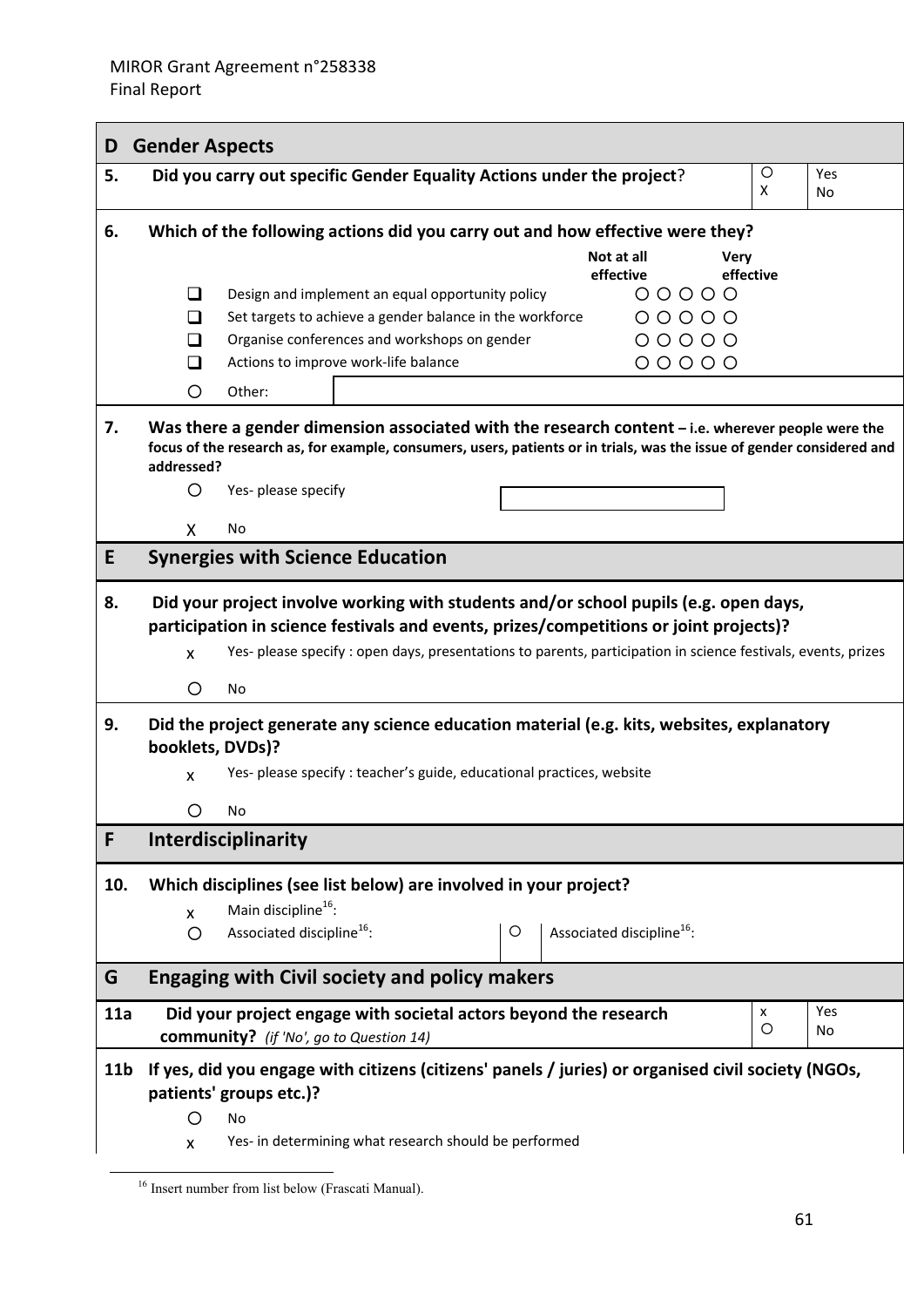## Final Report

|                      | X                                                                                                                                                                                                                                                                                                                                      | Yes - in implementing the research                                      |  |  |  |                         |  |
|----------------------|----------------------------------------------------------------------------------------------------------------------------------------------------------------------------------------------------------------------------------------------------------------------------------------------------------------------------------------|-------------------------------------------------------------------------|--|--|--|-------------------------|--|
| 11c                  | Yes, in communicating /disseminating / using the results of the project<br>X<br>Yes<br>s<br>In doing so, did your project involve actors whose role is mainly to organise<br>$\circ$<br>No<br>the dialogue with citizens and organised civil society (e.g. professional<br>mediator; communication company, science museums)?          |                                                                         |  |  |  |                         |  |
| 12.                  | Did you engage with government / public bodies or policy makers (including international<br>organisations)                                                                                                                                                                                                                             |                                                                         |  |  |  |                         |  |
|                      | O                                                                                                                                                                                                                                                                                                                                      | <b>No</b>                                                               |  |  |  |                         |  |
|                      | $\mathsf{x}$                                                                                                                                                                                                                                                                                                                           | Yes- in framing the research agenda                                     |  |  |  |                         |  |
|                      | X                                                                                                                                                                                                                                                                                                                                      | Yes - in implementing the research agenda                               |  |  |  |                         |  |
|                      | X                                                                                                                                                                                                                                                                                                                                      | Yes, in communicating /disseminating / using the results of the project |  |  |  |                         |  |
| 13a                  | Will the project generate outputs (expertise or scientific advice) which could be used by policy<br>makers?<br>Yes - as a primary objective (please indicate areas below- multiple answers possible)<br>$\mathsf{x}$<br>Yes - as a secondary objective (please indicate areas below - multiple answer possible)<br>X<br>O<br><b>No</b> |                                                                         |  |  |  |                         |  |
|                      |                                                                                                                                                                                                                                                                                                                                        | 13b If Yes, in which fields?                                            |  |  |  |                         |  |
|                      | <b>Audiovisual and Media</b>                                                                                                                                                                                                                                                                                                           |                                                                         |  |  |  | Research and Innovation |  |
| Consumers<br>Culture |                                                                                                                                                                                                                                                                                                                                        |                                                                         |  |  |  |                         |  |
|                      | Education, Training, Youth                                                                                                                                                                                                                                                                                                             |                                                                         |  |  |  |                         |  |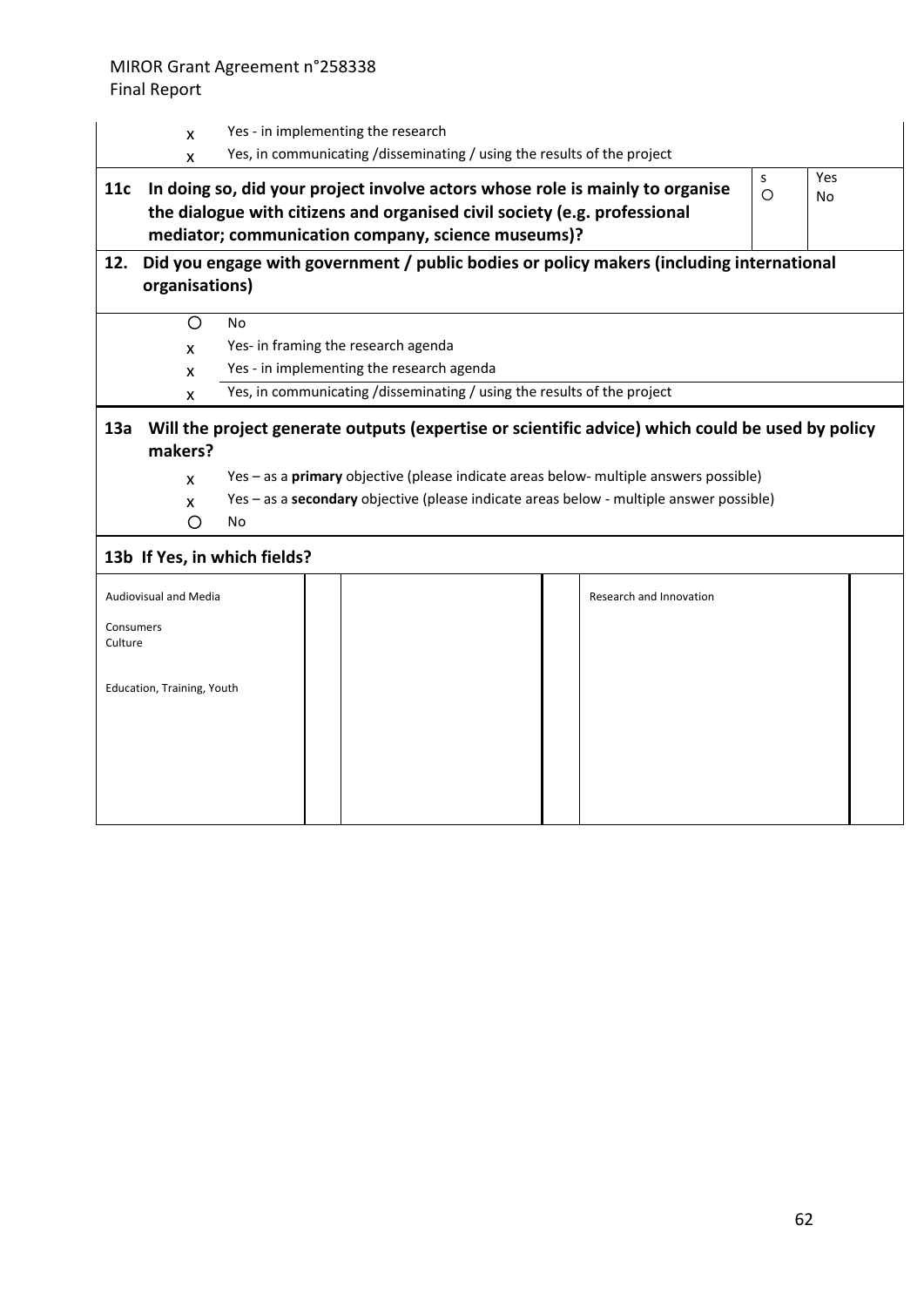| 13c If Yes, at which level?                                                                                                                                                                                                                                                                                                                                               |  |                   |             |                |             |  |
|---------------------------------------------------------------------------------------------------------------------------------------------------------------------------------------------------------------------------------------------------------------------------------------------------------------------------------------------------------------------------|--|-------------------|-------------|----------------|-------------|--|
| Local / regional levels<br>X                                                                                                                                                                                                                                                                                                                                              |  |                   |             |                |             |  |
| National level<br>X                                                                                                                                                                                                                                                                                                                                                       |  |                   |             |                |             |  |
| European level<br>X                                                                                                                                                                                                                                                                                                                                                       |  |                   |             |                |             |  |
| International level<br>X                                                                                                                                                                                                                                                                                                                                                  |  |                   |             |                |             |  |
| <b>Use and dissemination</b><br>H                                                                                                                                                                                                                                                                                                                                         |  |                   |             |                |             |  |
| How many Articles were published/accepted for publication in peer-<br>14.<br>reviewed journals?                                                                                                                                                                                                                                                                           |  |                   |             |                |             |  |
| To how many of these is open access <sup>17</sup> provided?                                                                                                                                                                                                                                                                                                               |  |                   |             |                | 38          |  |
| How many of these are published in open access journals?                                                                                                                                                                                                                                                                                                                  |  |                   |             | 20             |             |  |
| How many of these are published in open repositories?                                                                                                                                                                                                                                                                                                                     |  |                   |             | 20             |             |  |
| To how many of these is open access not provided?                                                                                                                                                                                                                                                                                                                         |  |                   |             | $\overline{2}$ |             |  |
| Please check all applicable reasons for not providing open access:                                                                                                                                                                                                                                                                                                        |  |                   |             |                |             |  |
| $\Box$ publisher's licensing agreement would not permit publishing in a repository<br>$\square$ no suitable repository available<br>$\square$ no suitable open access journal available<br>$\square$ no funds available to publish in an open access journal<br>X lack of time and resources<br>$\Box$ lack of information on open access<br>$\Box$ other <sup>18</sup> : |  |                   |             |                |             |  |
| How many new patent applications ('priority filings') have been made?<br>15.<br><b>NONE</b><br>("Technologically unique": multiple applications for the same invention in different<br>jurisdictions should be counted as just one application of grant).                                                                                                                 |  |                   |             |                |             |  |
| Trademark<br>Indicate how many of the following Intellectual<br>16.<br>Property Rights were applied for (give number in<br>each box).                                                                                                                                                                                                                                     |  |                   | <b>NONE</b> |                |             |  |
|                                                                                                                                                                                                                                                                                                                                                                           |  | Registered design | <b>NONE</b> |                |             |  |
| Other                                                                                                                                                                                                                                                                                                                                                                     |  |                   |             |                | <b>NONE</b> |  |
| <b>NONE</b><br>How many spin-off companies were created / are planned as a direct result<br>17.<br>of the project?                                                                                                                                                                                                                                                        |  |                   |             |                |             |  |
| Indicate the approximate number of additional jobs in these companies:                                                                                                                                                                                                                                                                                                    |  |                   |             |                |             |  |
| Please indicate whether your project has a potential impact on employment, in comparison with<br>18.                                                                                                                                                                                                                                                                      |  |                   |             |                |             |  |
| the situation before your project:<br>Increase in employment, or<br>$\Box$<br>In small & medium-sized enterprises                                                                                                                                                                                                                                                         |  |                   |             |                |             |  |
| $\Box$<br>Safeguard employment, or<br>In large companies<br>l 1                                                                                                                                                                                                                                                                                                           |  |                   |             |                |             |  |
| Decrease in employment,<br>None of the above / not relevant to the project<br>X<br>ப                                                                                                                                                                                                                                                                                      |  |                   |             |                |             |  |
| Difficult to estimate / not possible to quantify<br>❏                                                                                                                                                                                                                                                                                                                     |  |                   |             |                |             |  |

<sup>&</sup>lt;sup>17</sup> Open Access is defined as free of charge access for anyone via Internet.

<sup>&</sup>lt;sup>18</sup> For instance: classification for security project.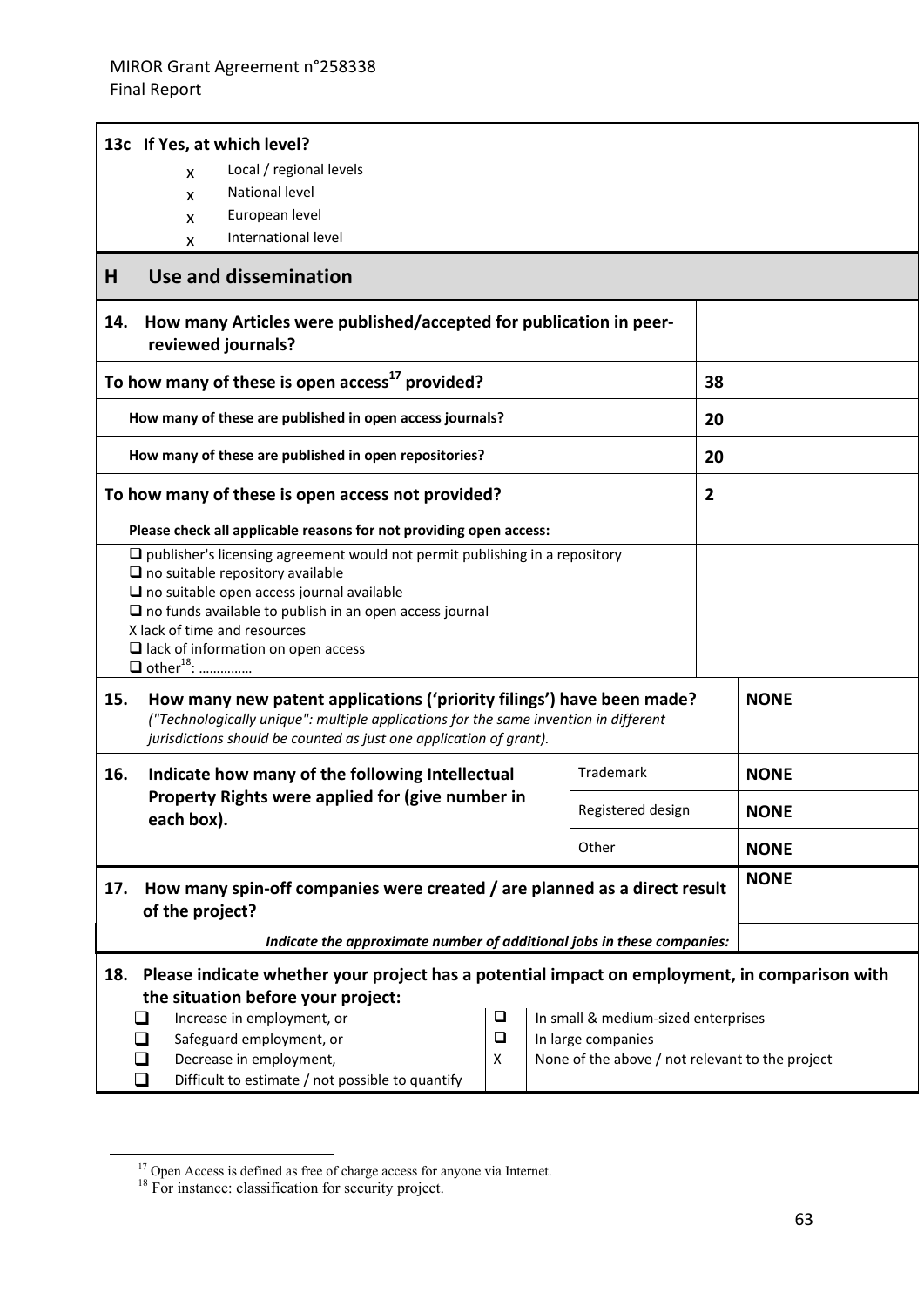| 19. For your project partnership please estimate the employment effect<br>resulting directly from your participation in Full Time Equivalent (FTE = one<br>person working fulltime for a year) jobs: | Indicate figure:                                                                        |  |  |  |  |  |
|------------------------------------------------------------------------------------------------------------------------------------------------------------------------------------------------------|-----------------------------------------------------------------------------------------|--|--|--|--|--|
| 3 for COMPEDIA<br>5,32 for SONY                                                                                                                                                                      |                                                                                         |  |  |  |  |  |
| for the other partners difficult to estimate<br>Difficult to estimate / not possible to quantify                                                                                                     |                                                                                         |  |  |  |  |  |
| <b>Media and Communication to the general public</b><br>ı                                                                                                                                            |                                                                                         |  |  |  |  |  |
| As part of the project, were any of the beneficiaries professionals in communication or media<br>20.<br>relations?                                                                                   |                                                                                         |  |  |  |  |  |
| <b>No</b><br><b>Yes</b><br>O<br>X                                                                                                                                                                    |                                                                                         |  |  |  |  |  |
| As part of the project, have any beneficiaries received professional media / communication<br>21.<br>training / advice to improve communication with the general public?<br>∩<br>Yes<br>No<br>X      |                                                                                         |  |  |  |  |  |
| 22<br>Which of the following have been used to communicate information about your project to the<br>general public, or have resulted from your project?                                              |                                                                                         |  |  |  |  |  |
| <b>Press Release</b><br>❏                                                                                                                                                                            | $\Box$<br>Coverage in specialist press                                                  |  |  |  |  |  |
| Media briefing<br>X                                                                                                                                                                                  | $\Box$<br>Coverage in general (non-specialist) press                                    |  |  |  |  |  |
| TV coverage / report<br>□                                                                                                                                                                            | ❏<br>Coverage in national press<br>$\Box$                                               |  |  |  |  |  |
| Radio coverage / report<br>❏<br>Brochures /posters / flyers<br>$\mathsf{x}$                                                                                                                          | Coverage in international press<br>Website for the general public / internet<br>X       |  |  |  |  |  |
| DVD / Film / Multimedia<br>X                                                                                                                                                                         | Event targeting general public (festival, conference,<br>X<br>exhibition, science café) |  |  |  |  |  |
| 23<br>In which languages are the information products for the general public produced?                                                                                                               |                                                                                         |  |  |  |  |  |
| ❏<br>Language of the coordinator<br>Other language(s)<br>X                                                                                                                                           | English<br>X                                                                            |  |  |  |  |  |

*Question F‐10***:** Classification of Scientific Disciplines according to the Frascati Manual 2002 (Proposed Standard Practice for Surveys on Research and Experimental Development, OECD 2002):

#### **FIELDS OF SCIENCE AND TECHNOLOGY**

- 1. NATURAL SCIENCES
- 1.1 Mathematics and computer sciences [mathematics and other allied fields: computer sciences and other allied subjects (software development only; hardware development should be classified in the engineering fields)]
- 1.2 Physical sciences (astronomy and space sciences, physics and other allied subjects)
- 1.3 Chemical sciences (chemistry, other allied subjects)
- 1.4 Earth and related environmental sciences (geology, geophysics, mineralogy, physical geography and other geosciences, meteorology and other atmospheric sciences including climatic research, oceanography, vulcanology, palaeoecology, other allied sciences)
- 1.5 Biological sciences (biology, botany, bacteriology, microbiology, zoology, entomology, genetics, biochemistry, biophysics, other allied sciences, excluding clinical and veterinary sciences)
- 2 ENGINEERING AND TECHNOLOGY

*Indicate figure:*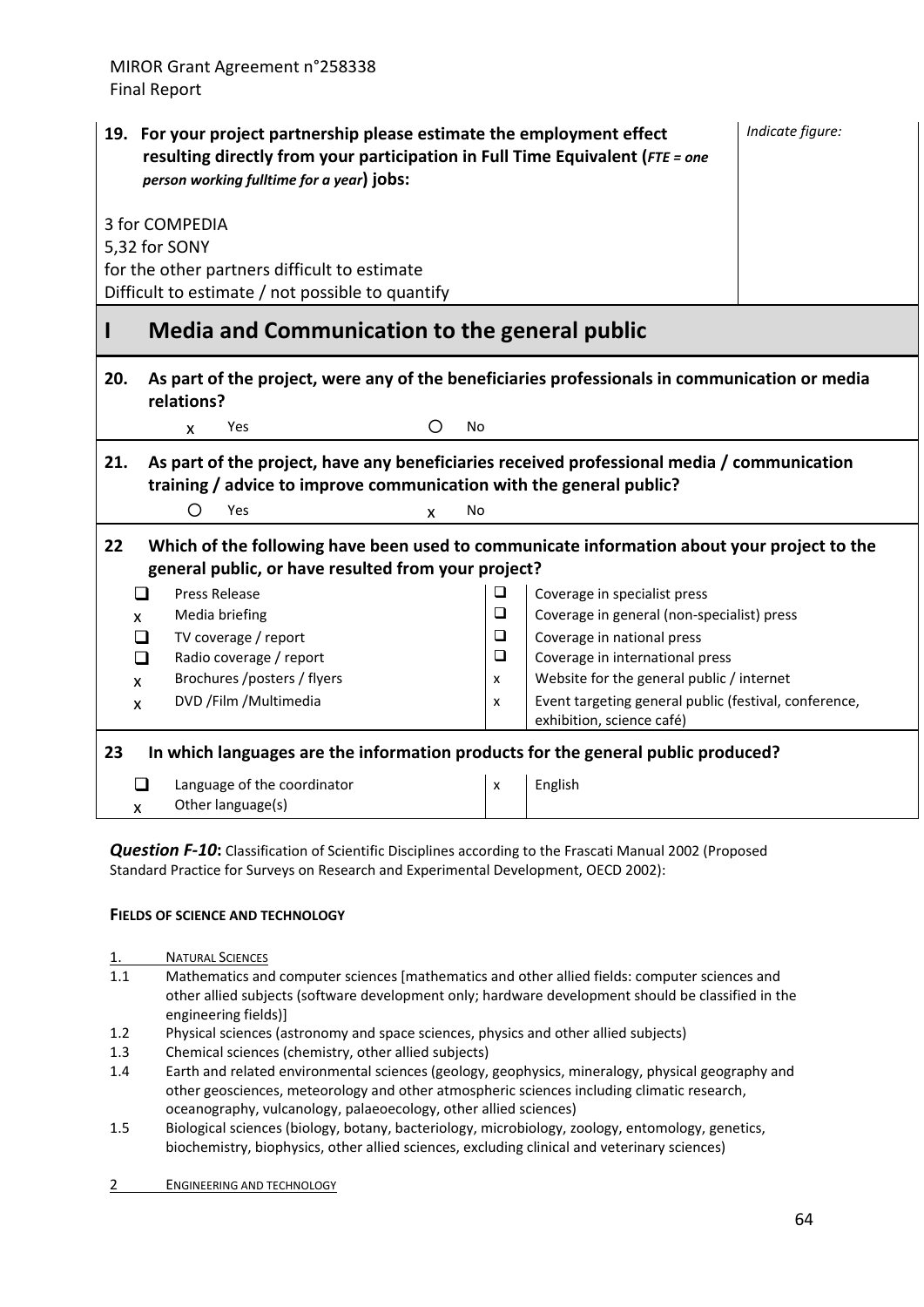- 2.1 Civil engineering (architecture engineering, building science and engineering, construction engineering, municipal and structural engineering and other allied subjects)
- 2.2 Electrical engineering, electronics [electrical engineering, electronics, communication engineering and systems, computer engineering (hardware only) and other allied subjects]
- 2.3. Other engineering sciences (such as chemical, aeronautical and space, mechanical, metallurgical and materials engineering, and their specialised subdivisions; forest products; applied sciences such as geodesy, industrial chemistry, etc.; the science and technology of food production; specialised technologies of interdisciplinary fields, e.g. systems analysis, metallurgy, mining, textile technology and other applied subjects)

# 3. MEDICAL SCIENCES<br>3.1 Basic medicine

- Basic medicine (anatomy, cytology, physiology, genetics, pharmacy, pharmacology, toxicology, immunology and immunohaematology, clinical chemistry, clinical microbiology, pathology)
- 3.2 Clinical medicine (anaesthesiology, paediatrics, obstetrics and gynaecology, internal medicine, surgery, dentistry, neurology, psychiatry, radiology, therapeutics, otorhinolaryngology, ophthalmology)
- 3.3 Health sciences (public health services, social medicine, hygiene, nursing, epidemiology)

#### 4. AGRICULTURAL SCIENCES

- 4.1 Agriculture, forestry, fisheries and allied sciences (agronomy, animal husbandry, fisheries, forestry, horticulture, other allied subjects)
- 4.2 Veterinary medicine

#### 5. SOCIAL SCIENCES

- 5.1 Psychology
- 5.2 Economics
- 5.3 Educational sciences (education and training and other allied subjects)
- 5.4 Other social sciences [anthropology (social and cultural) and ethnology, demography, geography (human, economic and social), town and country planning, management, law, linguistics, political sciences, sociology, organisation and methods, miscellaneous social sciences and interdisciplinary , methodological and historical S1T activities relating to subjects in this group. Physical anthropology, physical geography and psychophysiology should normally be classified with the natural sciences].
- 6. HUMANITIES
- 6.1 History (history, prehistory and history, together with auxiliary historical disciplines such as archaeology, numismatics, palaeography, genealogy, etc.)
- 6.2 Languages and literature (ancient and modern)
- 6.3 Other humanities [philosophy (including the history of science and technology) arts, history of art, art criticism, painting, sculpture, musicology, dramatic art excluding artistic "research" of any kind, religion, theology, other fields and subjects pertaining to the humanities, methodological, historical and other S1T activities relating to the subjects in this group]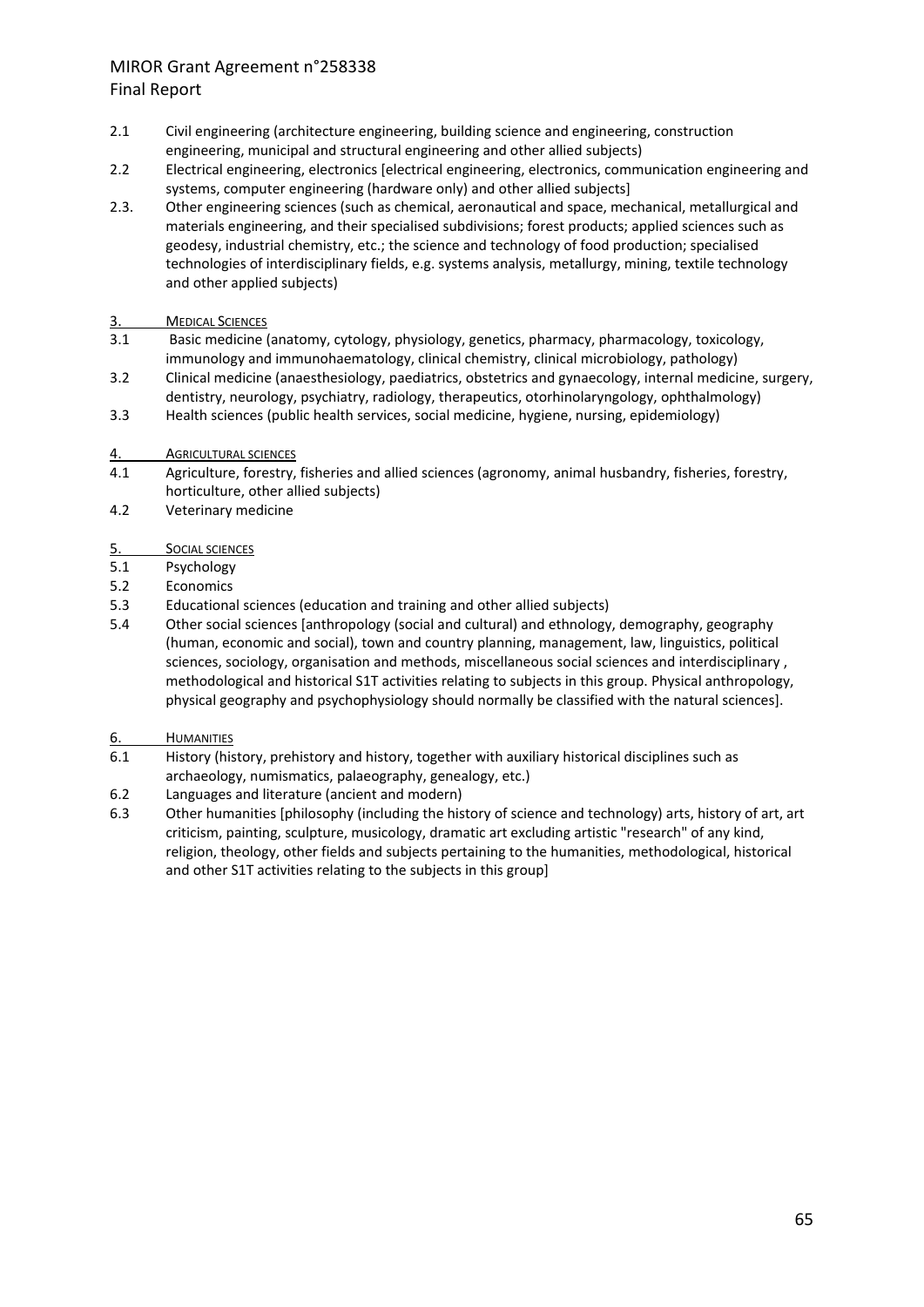#### **PROJECT BRIEF SUMMARY**

The **MIROR (Musical Interaction Relying On Reflexion) project** was a three‐years project co‐funded by the European Commission under the 7th Framework Programme, Theme ICT‐2009.4.2, Technology‐enhanced learning.

#### *1. Consortium*

1) Alma Mater Studiorum ‐ Università di Bologna, Italy (UNIBO, Coordinator)

2) SONY, Computer Science Laboratory, Paris, France (SONY)

3) Università degli Studi di Genova, Italy (UNIGE)

4) Goeteborgs Universitet, Sweden (UGOT)

5) National and Kapodistrian University of Athens, Greece (NKUA)

6) The University of Exeter, United Kingdom (UNEXE

7) Compedia Software & Hardware Development Ltd., Israel (COMPEDIA)

The Advisory and Liaison Board was composed of relevant associations and individual scholars.

#### *2. Concept*

The MIROR Project dealt with the development of the MIROR platform, an adaptive system for music learning and teaching based on the "*reflexive interaction*" paradigm. The system was developed in the context of early childhood music and dance education. It acts as an advanced cognitive tutor, designed to promote specific cognitive abilities in the field of music improvisation, composition and body performance, both in formal learning contexts (kindergartens, primary schools, music schools) and informal ones (at home, kinder centres, etc.).

The reflexive interaction paradigm is based on the idea of letting users manipulate virtual copies of themselves, through specifically designed machine‐learning software referred to as "Interactive Reflexive Musical Systems" (IRMS). In MIROR the IRMS paradigm was extended with the analysis and synthesis of multisensory expressive gesture to increase its impact on the musical pedagogy of young children.

#### *3. Objectives*

MIROR's primary goals were:

- The design and implementation of three MIROR applications:
	- The MIROR‐Improvisation prototype (MIROR‐Impro), addressing music improvisation.
	- The MIROR‐Composition prototype (MIROR‐Compo), addressing music composition.
	- The MIROR‐Body Gesture prototype (MIROR‐Body Gesture), exploring music and movement creativity.
- The implementation of psychological experiments aimed at investigating child/machine interaction in the reflexive environment.
- The definition of the theoretical framework of the reflexive interaction paradigm.
- The integration of the reflexive interaction paradigm with "embodied music cognition" framework.
- The validation of the MIROR applications in educational and therapeutic scenarios.
- The implementation of market analysis and the design of the industrial exploitation plan for the MIROR applications.

#### *4. Methodology*

The project was based on a spiral design approach involving coupled interactions between technical and psycho‐pedagogical partners.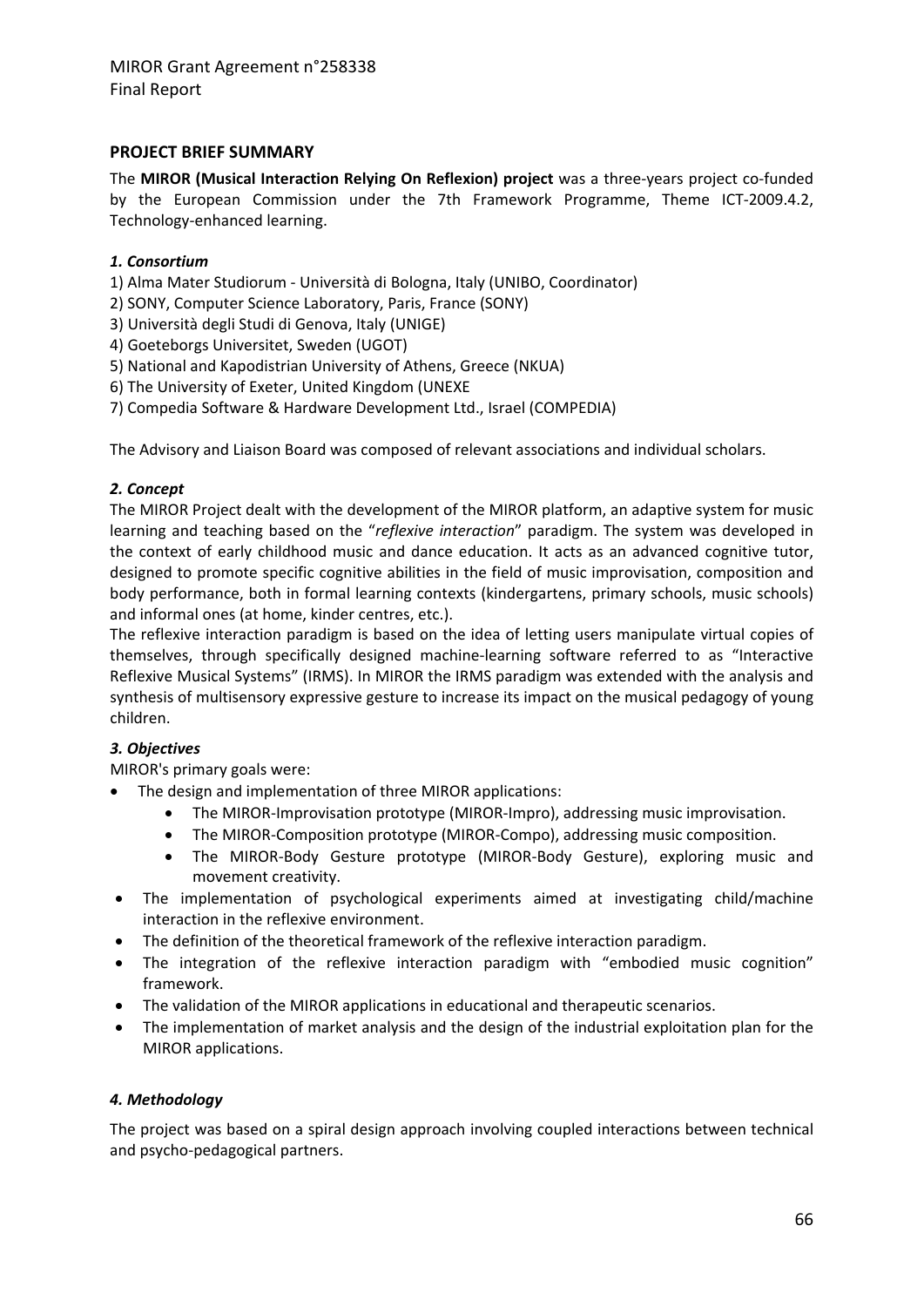#### *5. Work performed*

UNIBO, UGOT, NKUA, and UNEXE (psycho‐pedagogical partners) carried out a vast number of psychological and pedagogical experiments in order to implement the 3 applications ‐ MIROR‐Impro, MIROR‐Compo, and MIROR‐Body Gesture ‐, test them with children and teachers in several European countries, and validate them in different scenarios.

The Consortium worked on the implementation of quantitative and qualitative research supported by a "mixed method" approach. The experiments produced empirical data, which contributed to the implementation of the MIROR prototypes, support the theoretical framework of the project, and prepare the User and Teacher's Guide.

SONY and UNIGE (technological partners) developed and delivered several prototypes of the three MIROR applications. They worked in close loop with the psycho‐pedagogical partners ‐ who provided feedback on the outputs needed for the experiments, manipulation of the musical parameters involved (rhythm, dynamics, texture, etc.), and development of specific settings ‐, and with COMPEDIA conducted the market analysis and designed the exploitation plan having assessed the value and usability of the MIROR platform in the industry.

#### *6. Main outcomes*

- Systematic description of the theoretical framework of the reflexive interaction paradigm.
- Implementation of the use of the reflexive interaction paradigm in combination with embodied cognition.
- Empirical data supporting the effectiveness of the reflexive interaction paradigm and the MIROR platform in learning and the creative process in concrete educational/therapeutic scenarios.
- Three MIROR applications: MIROR‐Impro, MIROR‐Compo, and MIROR‐Body Gesture.
- The Users' and Teachers' Guide: Part I introduces the pedagogical framework of the MIROR platform and the theoretical fundamentals of the reflexive interaction paradigm and reflexive pedagogy; Part II introduces several Practices for using the MIROR applications in different settings: educational (nursery, kindergarten, primary school), music schools, dance schools, therapeutic settings, teacher education.
- New and original techniques for research on child/machine interaction, based on the "mixed method" combining qualitative and quantitative data.
- Implementation of effective and interdisciplinary collaboration between soft and hard sciences.

#### *7. Strengths and weaknesses*

On the basis of the experiments it is possible to list the following strengths and weaknesses on the reflexive interaction paradigm, the MIROR applications and the MIROR methodology:

#### **Strengths**

- The reflexive technology and in particular the MIROR‐Impro can enhance creative and emotional experiences, as described by the Flow theory.
- The reflexive interaction can enhance and develop children's musical dialogue and the ability to improvise with sounds.
- Reflexivity and embodiment can be combined to improve the effectiveness of music and dance technology‐enhanced learning.
	- The MIROR platform can enhance the co-regulation process in the therapeutic setting.
- The MIROR technology can be used in pedagogical scenarios with children and teachers.
- Implementation of several original research techniques, to combine quantitative and qualitative data in child/machine interaction studies.
- Implementation of a spiral collaboration between hard and soft sciences that shows that the development of technology in the context of psychology‐pedagogy can be mutually fruitful.